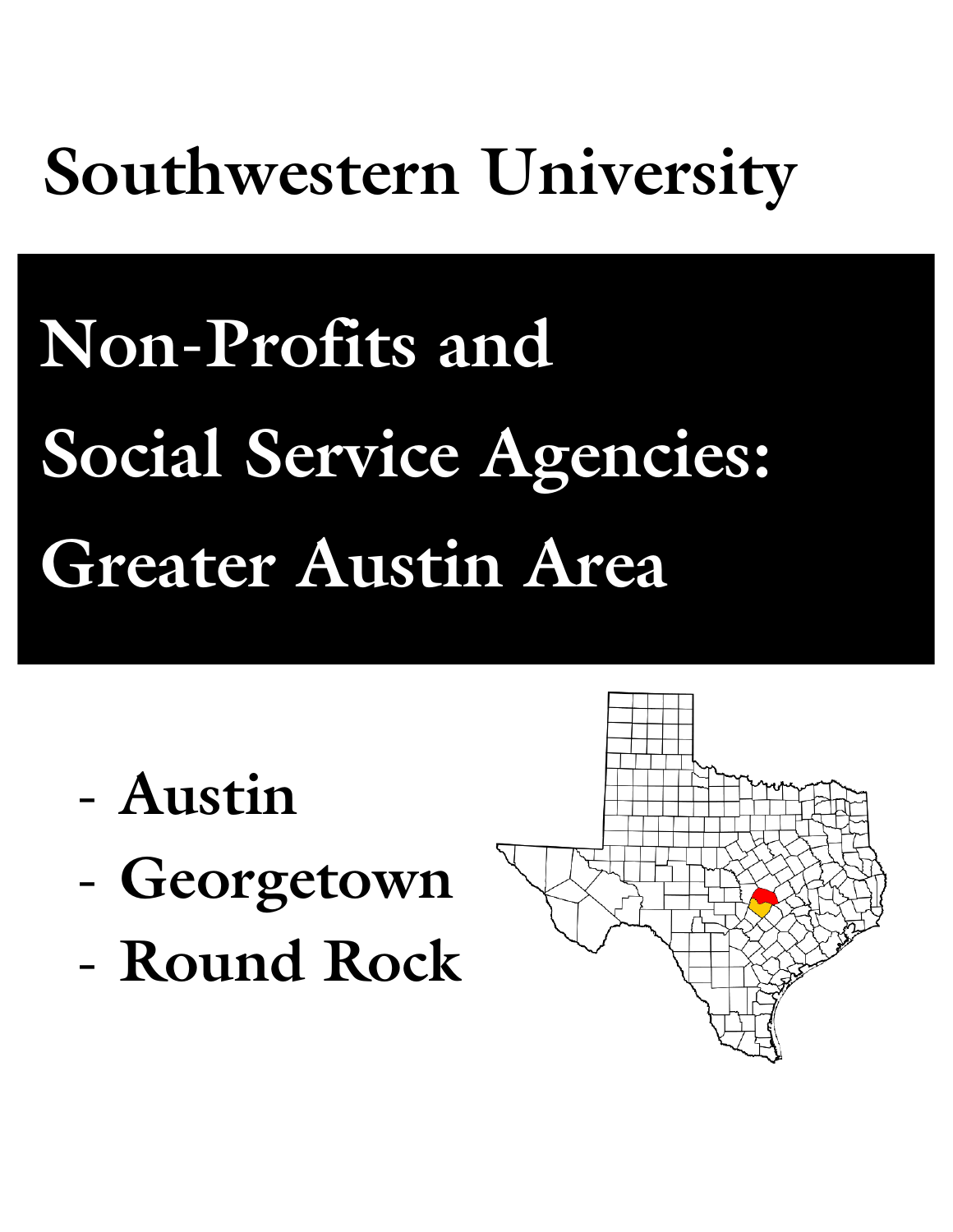© 2013 by Southwestern University Office of Civic Engagement

Created by Alyson Banda and Dr. Sarah Brackmann. Research by Kathryn Reagan.

Adapted from 2010 edition, created by Suzanna Pukys, Kimberly Griffin, Paige Menking, Jessica Hager, Ansa Copeland, Aryn Campbell, Erin Murphy, and Lauren Sekel.

Guide may be reproduced, distributed, and/or cited without permissions. No part of this work may be altered in any form without permission in writing from the copyright owner.

Southwestern University

Office of Civic Engagement

1001 E. University Avenue

Georgetown, TX 78626

(512) 863-1987

http://www.southwestern.edu/offices/civicengagement/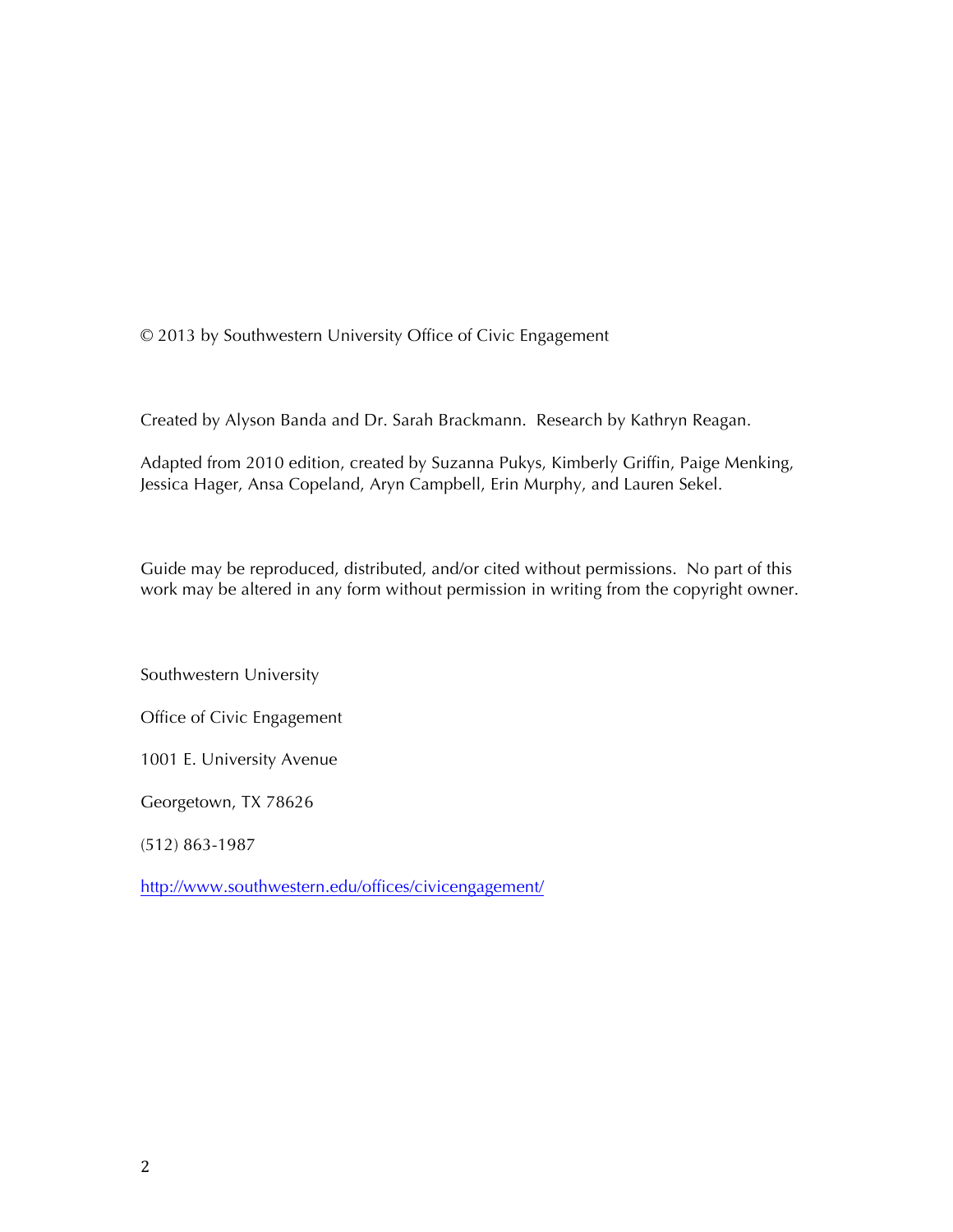# **TABLE OF CONTENTS**

| <b>AUSTIN</b><br>4               |    |  |
|----------------------------------|----|--|
| Abuse                            | 4  |  |
| Activism / Public Policy         | 6  |  |
| Animals                          | 7  |  |
| Arts                             | 9  |  |
| <b>Athletics</b>                 | 10 |  |
| Crisis                           | 10 |  |
| Environment / Sustainable Living | 11 |  |
| Food / Necessities               | 13 |  |
| General                          | 14 |  |
| Health                           | 16 |  |
| Housing / Homelessness           | 21 |  |
| Human Trafficking                | 22 |  |
| Immigration                      | 22 |  |
| Lgbt                             | 23 |  |
| Latina Populations               | 23 |  |
| Legal System / Incarceration     | 24 |  |
| Literacy                         | 25 |  |
| Museums                          | 25 |  |
| Religious                        | 25 |  |
| Seniors                          | 26 |  |
| Special Needs                    | 27 |  |
| Youth                            | 28 |  |

#### **GEORGETOWN 33**

| Abuse                            | 33 |
|----------------------------------|----|
| Animals                          | 33 |
| Arts                             | 34 |
| <b>Athletics</b>                 | 34 |
| Crisis                           | 35 |
| Environment / Sustainable Living | 35 |
| Food / Necessities               | 36 |
| General                          | 36 |
| Health                           | 37 |
| Housing / Homelessness           | 39 |
| Latina Populations               | 39 |
| Literacy                         | 40 |
| Museums                          | 40 |
| Pregnancy                        | 41 |

| Religious     |    |
|---------------|----|
| Special Needs | 43 |
| Youth         | 43 |

#### **ROUND ROCK 47**

| Abuse              | 47 |
|--------------------|----|
| Animals            | 47 |
| Arts               | 47 |
| <b>Athletics</b>   | 48 |
| Crisis             | 48 |
| Food / Necessities | 49 |
| General            | 49 |
| Health             | 50 |
| Latina Populations | 50 |
| Pregnancy          | 50 |
| Religious          | 51 |
| Seniors            | 51 |
| Special Needs      | 52 |
| Youth              | 52 |
|                    |    |

### **ADDITIONAL AREAS 53**

| Abuse              | 53 |
|--------------------|----|
| Crisis             | 53 |
| Food / Necessities | 53 |
| Literacy           | 53 |
| Museums            | 54 |
| Youth              | 54 |
|                    |    |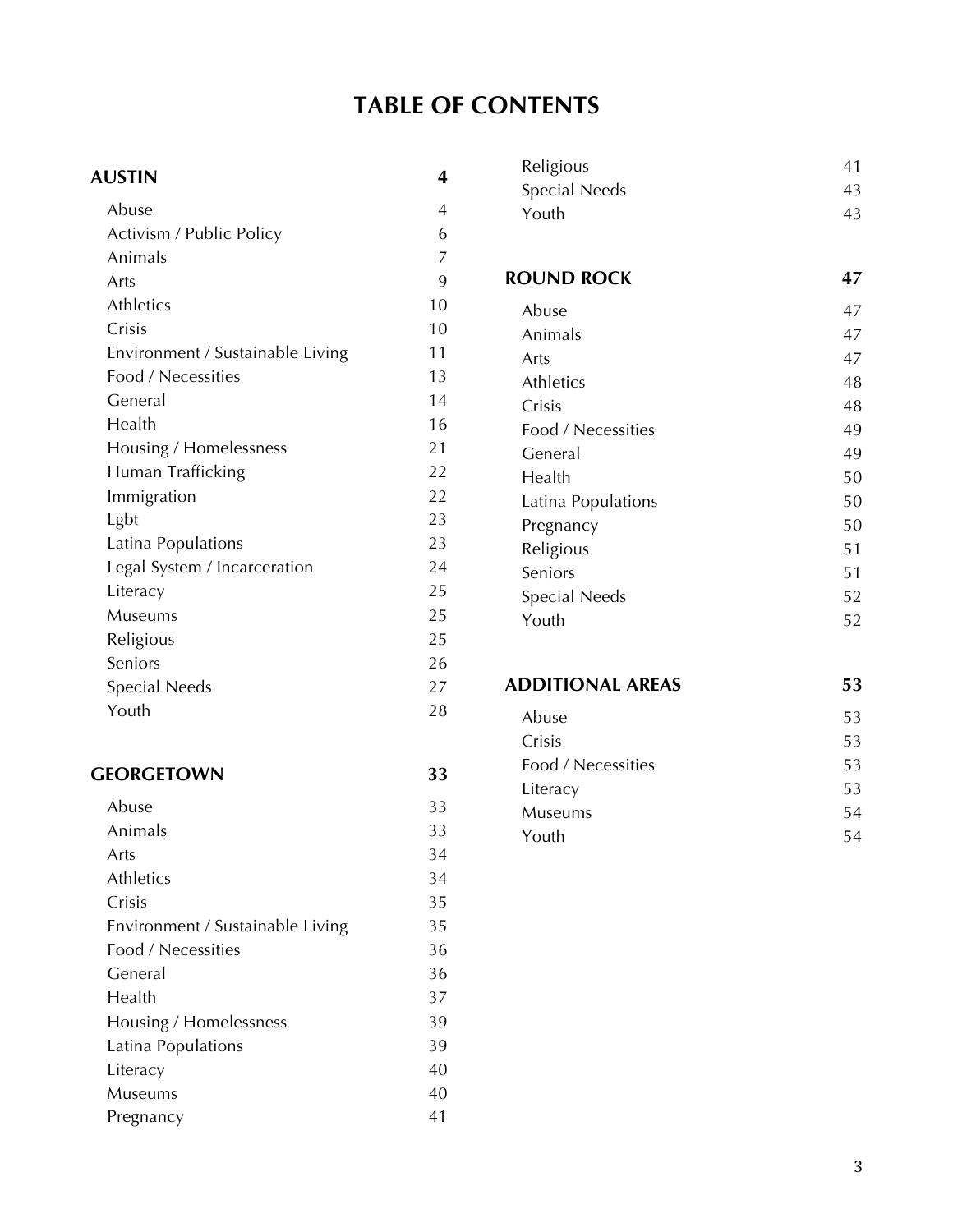# **AUSTIN**

# **ABUSE**

#### **Arte Sana**

www.arte-sana.com

**Mission:** To promote healing and empowerment for Latino/a survivors of gender and racial violence through the arts and community education.

**Volunteer Opportunities:** Translate documents; Develop materials for victim services groups

# **Casa Marianella**

512-385-5571 www.casamarianella.org

> **Mission:** To provide services and temporary shelter for immigrants and women and children escaping violence.

**Volunteer Opportunities:** Teach ESL classes; Organize donations; Teach Computer classes; Lead life skills classes; Play soccer with the kids; Tutor children

# **Center for Child Protection**

512-472-1164 www.centerforchildprotection.org

> **Mission:** To provide a child-centered environment where children who have reported abuse and their caregivers can go for evaluation, crisis intervention, evidence gathering, and counseling.

**Volunteer Opportunities:** Provide childcare for participating families; Educate families about the court process; Welcome children and their families to the center; Sort donations for distribution; Serve as ambassador through public speaking events; Offer data entry/tracking support; Internships

# **Children's Advocacy Centers of Texas**

512-258-9920 info@cactx.org http://www.cactx.org/

> **Mission:** To provide a safe, child-friendly environment where law enforcement, child protective services, prosecution, medical and mental health professionals may share information and develop effective, coordinated strategies sensitive to the needs of each unique case and child.

# **Helping Hand Home for Children**

512-459-3353 www.helpinghandhome.org

> **Mission:** To provide residential treatment services and therapeutic foster care for abused, neglected, and abandoned children.

**Volunteer Opportunities:** Lead activities; Help children with homework; Work in the office; Provide grounds-keeping support

# **The Linus Connection**

512-868-9090 stephanie@thelinusconnection.org http://www.thelinusconnection.org/

**Mission:** To make and deliver handmade security blankets for children in crisis situations. The blankets go to children in hospital emergency rooms, crisis centers, foster care, and battered women's shelters.

**Volunteer Opportunities:** Make blankets (either in existing groups or on your own); Drop off finished products at locations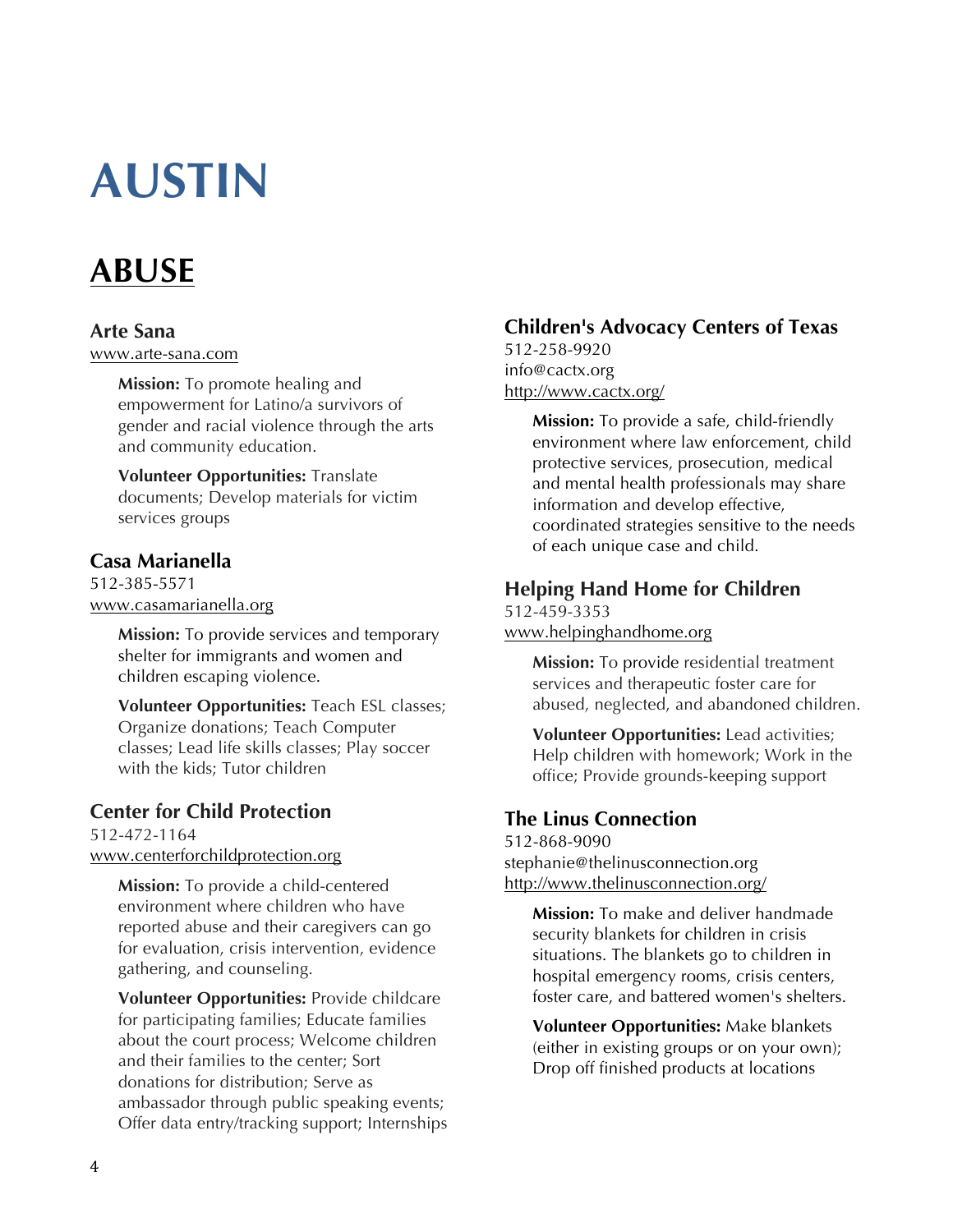#### **Prevent Child Abuse Texas**

512-250-8438 http://www.preventchildabusetexas.org/

**Mission:** To prevent child abuse and neglect in all its forms throughout Texas. To advocate for legislative policies and programs that support healthy families and children and foster a prosperous society that understands and genuinely values the well being of children.

**Volunteer Opportunities:** Serve as a legislative advocate (track legislation and research issues); Assist with public awareness and outreach campaigns; Volunteer at special events

# **SafePlace**

512-267-SAFE http://www.safeplace.org/

> **Mission:** To offer a continuum of services for survivors of domestic violence, including shelter, advocacy, crisis services, and longterm support. To sponsor awareness and prevention programs.

**Volunteer Opportunities:** Work with participating children; Teach life skills classes; Foster a family's pet; Conduct awareness campaigns about ending sexual and domestic violence

# **SAHELI (Support Advocate Heal Empower Listen Inform)**

512-703-8745 www.saheli-austin.org

> **Mission:** To provide assistance for Asian families dealing with domestic violence and abuse and to empower Asian victims and survivors.

> **Volunteer Opportunities:** Offer peer counseling, crisis intervention, and overall support to survivors; Staff telephone helpline; Interpret/translate for clients; Assist with community education outreach; Staff a booth during public events; Offer graphic design / website design services; Research domestic violence issues; Internships

#### **Settlement Home for Children**

512-836-2150 http://www.settlementhome.org/

> **Mission:** To help children who have been abused and neglected by resolving their emotional, behavioral, and familial problems & providing residential care.

**Volunteer Opportunities:** Mentor residents; Lead special interest summer classes (music, arts, etc.); Coordinate fun group activities for cottage residents; Help students with homework; Offer transportation

### **Texas Advocacy Project**

512-476-5377 www.women-law.org

> **Mission:** To work directly with domestic violence and sexual assault victims, shelters, law enforcement agencies and courts across Texas to deliver effective legal services free of charge.

**Volunteer Opportunities:** Answer hotline phone calls; Support teen outreach and education efforts

# **Texas Association Against Sexual Assault**

512-474-7190 www.taasa.org

> **Mission:** To promote sexual assault awareness throughout the state of Texas through education, prevention, and advocacy.

# **Texas Council on Family Violence**

512-794-1133 www.tcfv.org

> **Mission:** To end violence against women through partnerships, advocacy, and direct services for women, children, and men.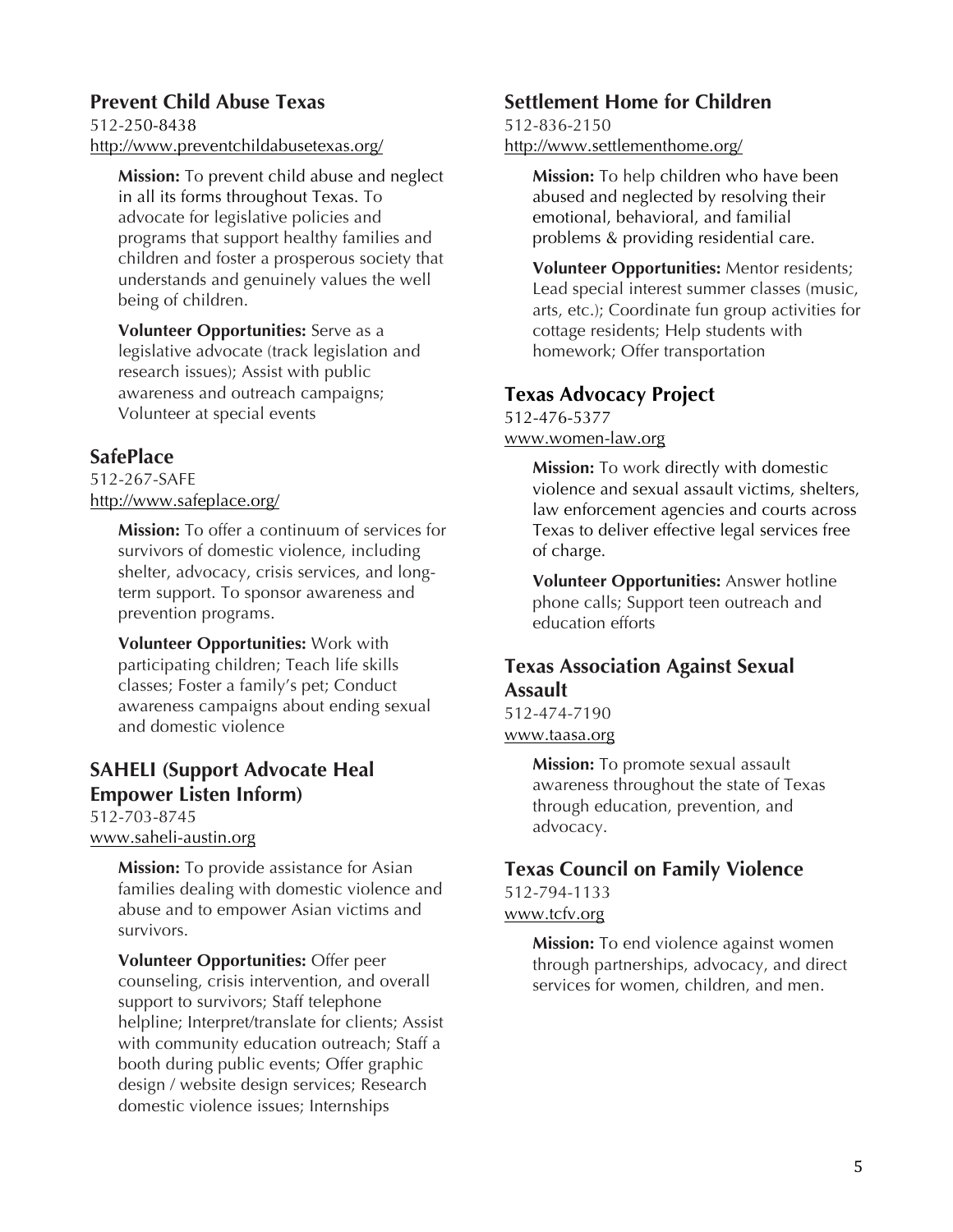# **ACTIVISM / PUBLIC POLICY**

# **American Civil Liberties Union**

512-478-7300 www.aclu.org

> **Mission:** To preserve and defend individual rights and liberties, especially of those populations that have traditionally been denied rights, including Native Americans, people of color, women, prisoners, people with disabilities, gay men and lesbians, and the poor.

# **Center for Public Policy Priorities**

512-320-0222 www.cppp.org

> **Mission:** To improve public policies and private practices to better the economic and social conditions of low-income Texans, through independent research, policy analysis & development, public education, advocacy, and technical assistance.

# **Envision Central Texas**

512-916-6037 www.envisioncentraltexas.org

> **Mission:** To encourage and facilitate public dialogue about strategies and goals for ensuring the best possible quality of life for its citizens. To develop initiatives for transportation and land use, housing and jobs balance, economic development coordination, and social equity.

# **Grassroots Leadership**

512-499-8111 http://grassrootsleadership.org/

> **Mission:** To help community, labor, faith, and campus organizations think critically, work strategically and take direct action to end social and economic oppression, gain power, and achieve justice and equity.

# **Gray Panthers**

512-458-3738 http://www.graypanthersaustin.org/

> **Mission:** To create a humane society that puts the needs of people over profits, responsibility over power, and democracy over institutions, working with and for people of all ages.

# **League of Women Voters of Texas**

512-472-1100 www.lwvtexas.org

> **Mission:** To encourage the informed and active participation of citizens in government and influencing public policy through education and advocacy.

# **Liveable City**

512-326-3331 www.liveablecity.org

> **Mission:** To create a community consensus to promote policies that address the long term social, environmental, and economic needs of the people of Austin.

# **Mothers Against Drunk Driving**

512-445-4976 http://www.madd.org/tx

> **Mission:** To focus on activism against drunk driving, providing services to drunk driving survivors and raising awareness of the dangers of driving while intoxicated.

**Volunteer Opportunities:** Provide emotional support for drunk driving victims and their families; Provide court system support; Monitor court cases and report outcomes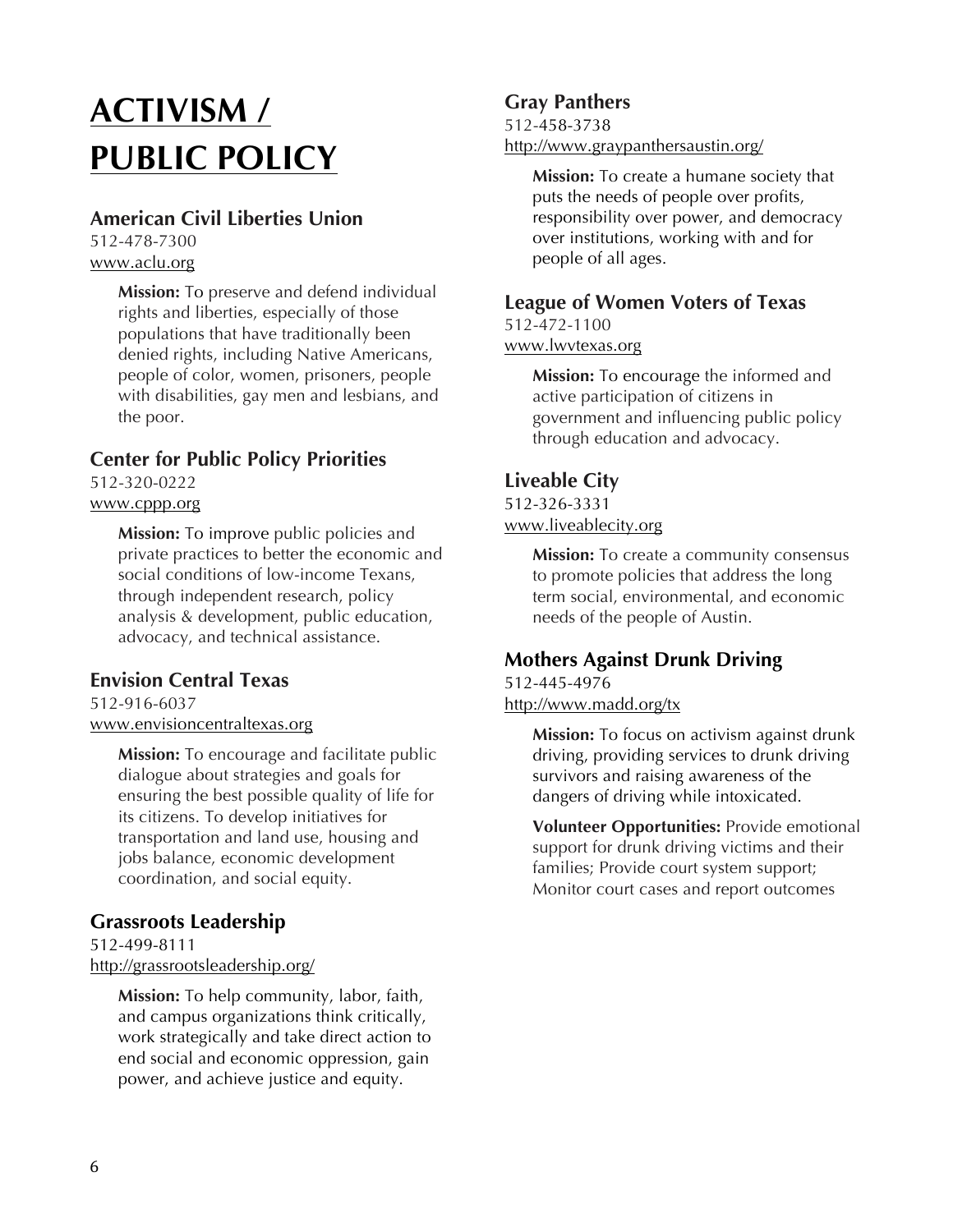### **Public Citizen**

512-477-1155 www.citizen.org/texas

> **Mission:** To advocate for openness and accountability in government, the right of consumers to seek redress, clean, safe and sustainable energy sources, social and economic justice in trade policies, strong health, safety and environmental protections, and safe, effective and affordable drugs and health care.

> **Volunteer Opportunities:** Join a campaign

#### **Texans for Peace**

512-736-8385 www.texansforpeace.org

> **Mission:** To provide curriculum and teacher training materials for schools and develop resources to grow peace and justice organizations in Texas.

### **Texas Fair Trade Coalition**

512-912-6630 http://www.citizenstrade.org/ctc/texas/

**Mission:** To promote democratic control over fiscal and social policies, social justice, workers' rights, livable wages, and sustainable development in trade policy, in Texas and worldwide.

# **Texas Freedom Network**

512-322-0545 www.tfn.org

> **Mission:** To address issues concerning religious freedom and human rights. To fight private school vouchers, textbook censorship, and faith based deregulation.

# **Texas NOW (National Organization for Women)**

info@nowaustin.org www.nowaustin.org

> **Mission:** To eliminate discrimination and harassment in the workplace, schools, the justice system, and all sectors of society through protests, elections, & legal victories.

### **Texas Public Interest Research Group**

512-479-7287 www.texpirg.org

> **Mission:** To uncover threats to public health and well-being, and fight to end them using investigative research, media exposés, grassroots advocacy and litigation.

# **Third Coast Activist Resource Center**

pat@thirdcoastactivist.org www.thirdcoastactivist.org

> **Mission:** To help people in their efforts at sustainable organizing by distributing educational resources and organizing community events about U.S. policy around the world. To strengthen the local activist network that is part of a national and international movement for global justice.

# **ANIMALS**

### **Animal Trustees of Austin**

512-298-3130 volunteer@animaltrustees.org http://www.animaltrustees.org/

> **Mission:** To serve animals in our community by providing affordable, humane treatment, with compassion and respect for all.

> **Volunteer Opportunities:** Assist in the surgery or wellness clinic (instrument sterilization, recovery monitor, receptionist); Volunteer during special events; Help with fundraising or marketing campaigns

# **Austin Animal Services Office**

512-974-2000 animalservicesvolunteers@austintexas.gov http://www.austintexas.gov/department/animalservices

**Mission:** To place all adoptable animals in forever homes through adoptions, foster care or rescue partner groups.

**Volunteer Opportunities:** Walk dogs; Play with cats; Serve as surgical assistant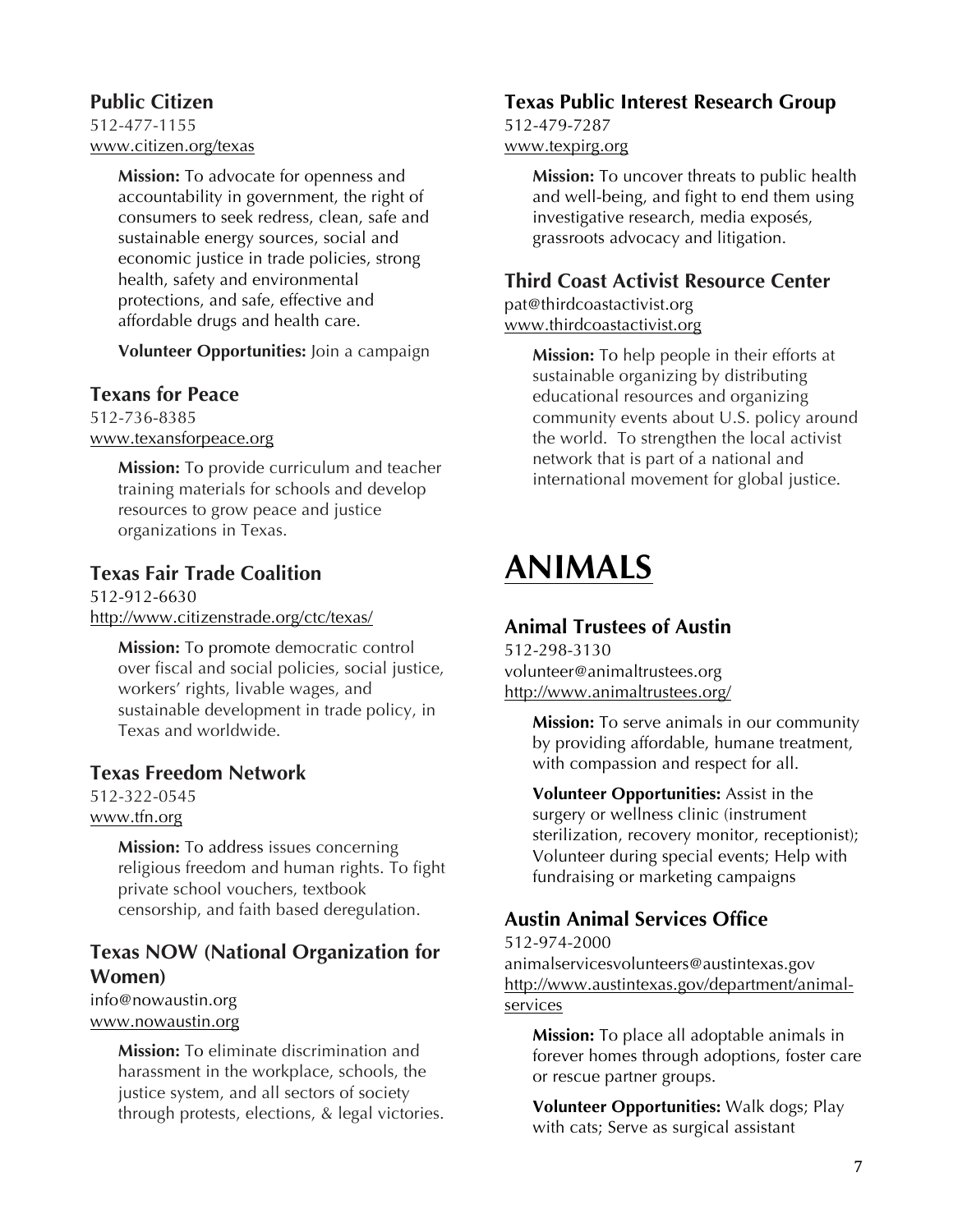#### **Austin Dog Rescue**

http://www.austindog.org/

**Mission:** To save dogs from shelters.

**Volunteer Opportunities:** Foster a dog; Work as an intake coordinator, veterinary assistant, or post adoption specialist

#### **Austin Humane Society**

512-685-0137 http://www.austinhumanesociety.org/

**Mission:** To shelter homeless cats and dogs and educate the community about responsible pet ownership and reducing pet overpopulation.

**Volunteer Opportunities:** Play with cats; Walk dogs; Foster animals

#### **Austin Pets Alive**

512-961-6519 volunteer@austinpetsalive.org http://www.austinpetsalive.org/

> **Mission:** To promote and provide the resources, education, and programs needed to eliminate the killing of animals.

**Volunteer Opportunities:** Train dogs (behavior); "Mentor" shelter dogs; Foster animals; Walk dogs

#### **Austin Siamese Rescue**

512-354-7875 loveasiamese@yahoo.com http://www.austinsiameserescue.org

> **Mission:** To provide responsible rescue, rehabilitation and re-homing services to Siamese cats and their non-Siamese companions in the Central Texas area.

#### **Austin Zoo**

512-288-1490 info@austinzoo.org http://www.austinzoo.org/

> **Mission:** To assist animals in need through rescue, rehabilitation, and education.

**Volunteer Opportunities:** Provide animal care; Volunteer as a group tour guide

#### **Bat Conservation International**

512-327-9721 http://batcon.org/

> **Mission:** To conserve the world's bats and their ecosystems to ensure a healthy planet.

**Volunteer Opportunities:** Provide program information to Congress Bridge visitors; Lead presentations for local groups and schools; Raise awareness at special events; Paint murals; Create videos

#### **Blue Dog Rescue**

doug@bluedogrescue.com http://www.bluedogrescue.com/

> **Mission:** To end the needless killing of man's best friend.

**Volunteer Opportunities:** Work adoption day events; Foster dogs; Coordinate fundraising events; Educate through community outreach

#### **Central Texas Dachshund Rescue**

adopt@ctdr.org http://www.ctdr.org/

> **Mission:** To rehabilitate and rehome dachshunds.

**Volunteer Opportunities:** Conduct adoption interviews; Perform house visits; Pull dogs from shelters; Transport dogs to vet appointments; Help with fundraisers

#### **Emancipet**

512-587-7729 volunteer@emancipet.org http://www.emancipet.org/

> **Mission:** To foster a world in which no cat or dog is killed just for being homeless.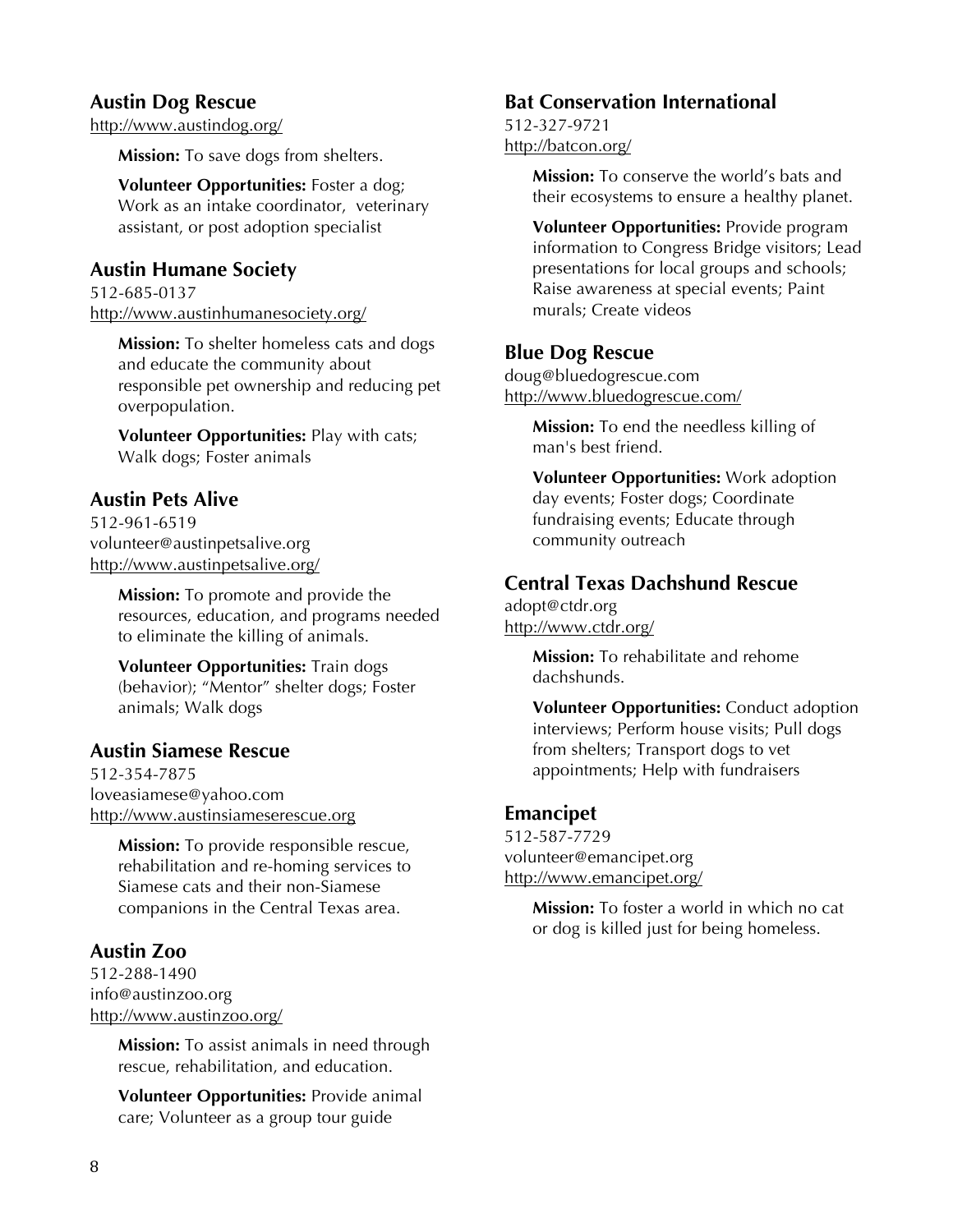# **Greyhound Pets of America: Central Texas**

855-446-3278 admin@gpa-centex.org http://www.gpacentraltexas.org/

> **Mission:** To find responsible loving homes for greyhounds, acquaint the public with the desirability of greyhounds as pets, and inform the public of the availability of these dogs for adoption.

**Volunteer Opportunities:** Foster a greyhound; Offer graphic design, branding, marketing, or photography skills; Provide IT / websmaster support

#### **Hound Rescue**

info@houndrescue.com http://www.houndrescue.com/

**Mission:** To foster hound dogs.

**Volunteer Opportunities:** Foster dogs; Provide short-term dog-sitting; Train dogs; Manage newsletter; Assist with fundraising activities; Screen applicants; Update petfinder website

#### **Rescuties Animal Rescue**

512-366-8118 rescuties@gmail.com http://rescuties.rescuegroups.org/

> **Mission:** To stop the killing of sheltered animals in the city, state, and nation.

**Volunteer Opportunities:** Provide cat care; Assist with grant writing; Monitor rescue phone line; Provide transportation

# **Texas Hearing and Service Dogs**

512-858-1495 http://www.servicedogs.org/

> **Mission:** To train service dogs and hearing dogs to assist people with disabilities.

**Volunteer Opportunities:** Help out at the kennels; Assist during public events

#### **Texas Humane Legislation Network**

1-888-548-6263 www.thln.com

> **Mission:** To promote the humane treatment of animals through legislation, education and advocacy.

**Volunteer Opportunities:** Contact state representatives as an advocate for THLN

#### **Texas Veterinary Medical Foundation**

512-452-4224 info@tvma.org http://tvma.org/

> **Mission:** To preserve, promote, and protect the veterinary medical profession and to advance animal health for the well-being of animals and humans.

# **ARTS**

#### **Art Alliance Austin**

512-609-8591 info@artallianceaustin.org http://www.artallianceaustin.org/

> **Mission:** To advance the city by integrating contemporary art, culture and creativity into public life. To present active public art, produce diverse cultural experiences and consult on creative-led economic and community development strategies.

> **Volunteer Opportunities:** Serve on planning committees

# **Austin Civic Orchestra**

512-301-7370 www.austincivicorchestra.org

> **Mission:** To give adults and children in the greater Austin area access to high quality musical and educational experiences at an affordable cost. To provide a quality music experience for volunteer musicians through a community orchestra and related ensembles.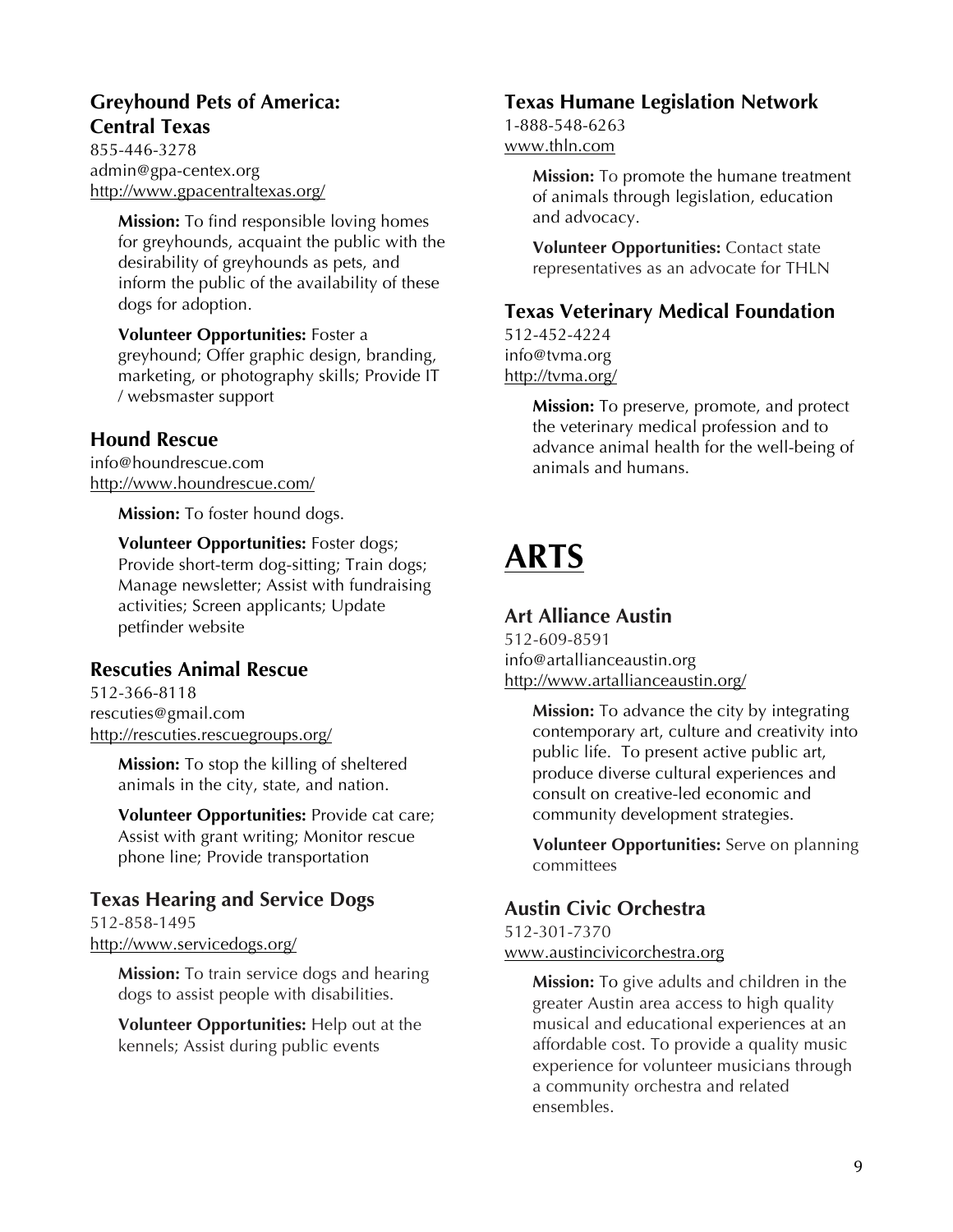#### **Austin Film Society**

512-322-0145 www.austinfilm.org

> **Mission:** To offer film-related exhibitions, artist services, and community outreach and education.

# **Austin Music Foundation**

512-323-0787 www.austinmusicfoundation.org

> **Mission:** To unite, ignite, and revolutionize this region's local music community.

**Volunteer Opportunities:** Internships

# **Creative Action**

512-442-8773 info@creativeaction.org http://creativeaction.org/

> **Mission:** To spark and support the academic, social and emotional development of young people. To inspire youth to be creative artists, courageous allies, critical thinkers, and confident leaders in their community.

**Volunteer Opportunities:** Lead activties; Assist with Spring Break camps; Internships

# **Texas Motion Picture Alliance**

512-489-6723 info@txmpa.org http://www.txmpa.org/

> **Mission:** To represent and advocate for a robust community of professionals seeking economic and creative incentives for media work in Texas.

#### **Threads of Love**

512-255-6964 gtabor8@aol.com http://www.threadsoflove.org/

> **Mission:** To create clothing, blankets and other handmade articles for tiny premature and sick infants.

> **Volunteer Opportunities:** Crochet, knit, or sew blankets and other garments

# **Zachary Scott Theater Center**

512476-0541 www.zachscott.com

> **Mission:** To create a unique theatre experience that ignites the imagination, lifts the spirit, and creates meaningful dialogue that engages our community. To celebrate diversity and offer a wide array of crosscultural educational and participatory activities.

# **ATHLETICS**

# **Austin Sports Commission**

512-583-7257 mpayne@austintexas.org http://www.austintexas.org/sports-commission/

**Mission:** To recruit, retain, and grow quality sporting events in the Austin area that increase economic vitality and brand Austin, Texas as great sports destination.

**Volunteer Opportunities:** Assist in facilitiating sporting events

# **CRISIS**

# **The Christi Center**

512-467-2600 jocelyn@christicenter.org http://fortheloveofchristi.org/

> **Mission:** To provide love, hope, comfort, and ongoing support to those who are adjusting to life after the death of a loved one. To educate the general public regarding the issue of grief and other concerns of the bereaved.

**Volunteer Opportunities:** Provide phone support, IT/Tech support, or office assistance; Assist with special projects and events, community education, or outreach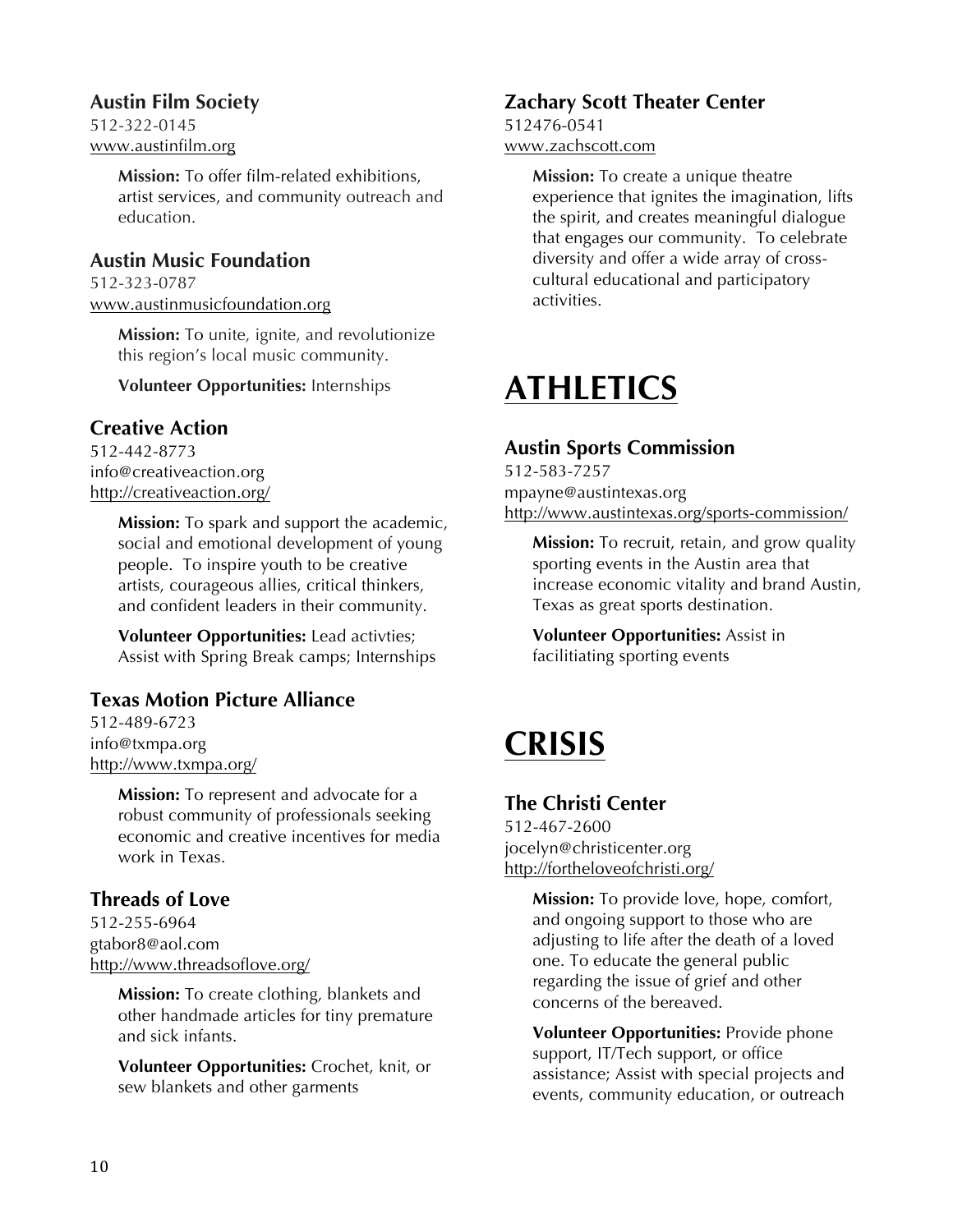#### **My Healing Place**

512-472-7878 www.myhealingplace.org

> **Mission:** To assist those who are experiencing grief, loss, and trauma as the result of a significant of traumatic loss (death or non-death).

**Volunteer Opportunities:** Facilitate adult or child support groups; Provide childcare for support group members; Coordinate fundraising events; Counseling Internships

# **LifeWorks**

512-735-2470 brett.barnes@lifeworksaustin.org http://www.lifeworksaustin.org/

> **Mission:** To support youths and families with counseling, education, and housing as they transition from crisis to safety and success.

**Volunteer Opportunities:** Tutor; Provide financial mentoring; Perform group projects

# **ENVIRONMENT / SUSTAINABLE LIVING**

# **Austin Herb Society**

president@austinherbsociety.org www.austinherbsociety.org

> **Mission:** To provide education regarding the benefits of cultivating and using herbs to promote better health and well-being, encourage the growth and use of herbs for beneficial purposes (medicinal, culinary, aromatic, landscaping and personal enjoyment), and provide charitable and volunteer support to community gardens, libraries and/or other community projects.

# **Austin Sustainable Communities Initiative**

#### 512-974-2000

http://austintexas.gov/department/sustainability

**Mission:** To help the greater Austin region achieve economic prosperity, social justice, and ecological health with the highest possible quality of life in the best possible environment.

### **Central Texas Sustainability Indicators Project**

512-223-7774 www.centex-indicators.org

> **Mission:** To increase regional awareness and commitment to sustainability through an ongoing public discussion that defines Central Texas residents' vision of sustainability through creating quality of life indicators that allow us to track our progress and by acting as a catalyst for increasing the effectiveness of community engagement.

# **CLEAN AIR Force of Central Texas**

512-225-7776 www.cleanairforce.org

> **Mission:** To coordinate and conduct air quality planning and education activities in Central Texas focused on motivating citizens to take actions to reduce air pollution and maintain healthy air. To advise responsible government entities on air quality issues.

# **Green Corn Project**

512-249-3171 www.greencornproject.org

> **Mission:** To provide education and the skills that allow community residents to grow organic food gardens and foster selfreliance.

> **Volunteer Opportunities:** Create new gardens; Maintain gardens at Lady Bird Lake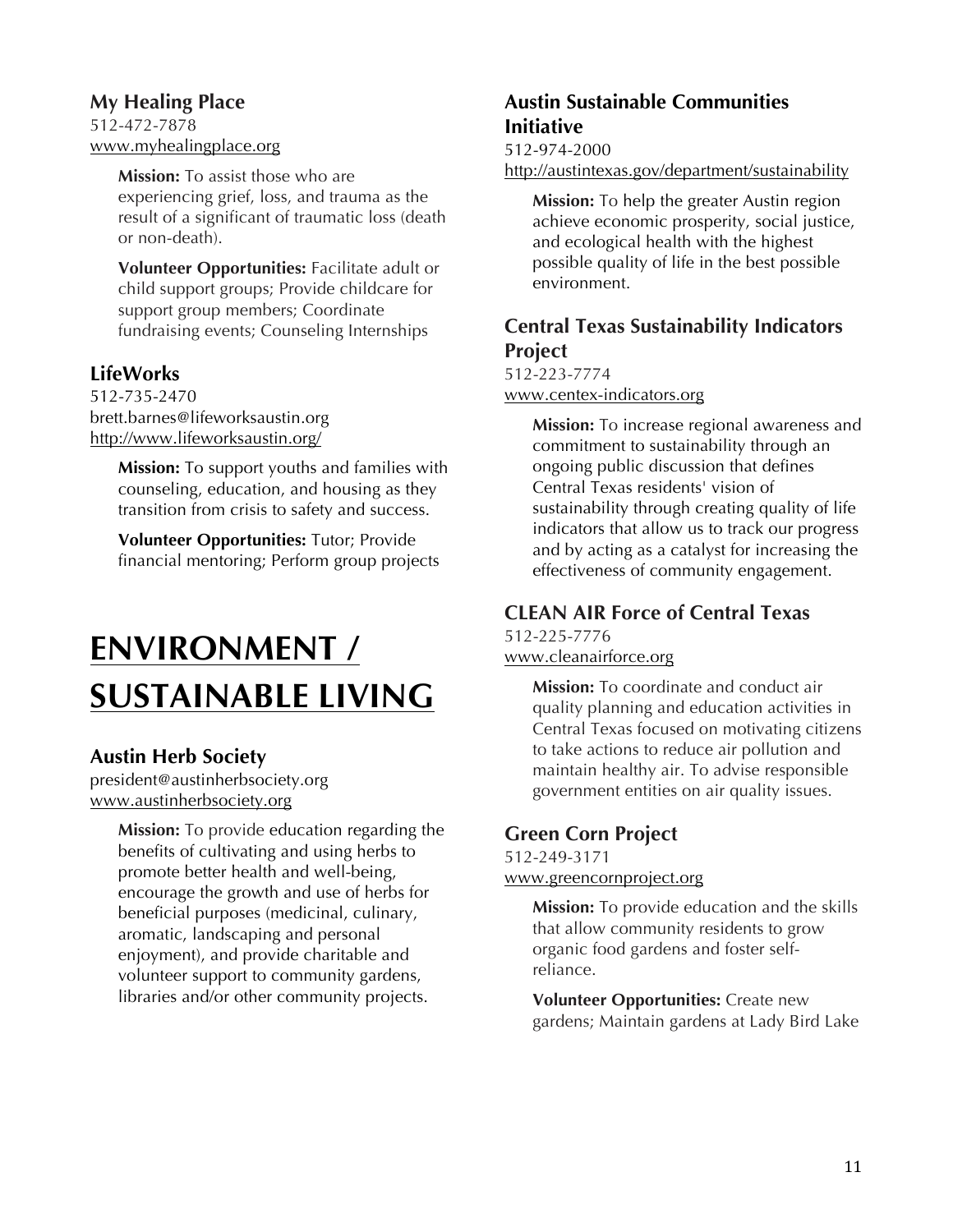#### **Keep Austin Beautiful**

512-391-0617 www.keepaustinbeautiful.org

> **Mission:** To empower the citizens of Greater Austin to take personal responsibility for enhancing their community's environment.

**Volunteer Opportunities:** Lead communityservice projects; Participate in Days of Service; Adopt-a-Creek; Internships

### **Ladybird Johnson Wildflower Center**

512-292-4100 www.wildflower.org

> **Mission:** To educate people about the environmental necessity, economic value, and natural beauty of native plants.

**Volunteer Opportunities:** Assist with research; Tend gardens; Maintain website

# **People Organized in Defense of the Earth and her Resources (PODER)**

512-472-9921 www.poder-texas.org

> **Mission:** To redefine environmental issues as social and economic justice issues, and collectively address these concerns as basic human rights. To empower communities through education, advocacy, and action.

**Volunteer Opportunities:** Participate in social justice initiatives

#### **Re-Energize Texas**

512-610-7761 www.reenergizetexas.org

> **Mission:** To fight against climate change and for the promise of a green economy.

**Volunteer Opportunities:** Join the campaign

# **Rhizome Collective**

512-385-3695 www.rhizomecollective.org

> **Mission:** To replace dominant values of competition, greed and exploitation with ideals of cooperation, autonomy and egalitarianism. To construct viable alternatives while simultaneously fighting for social justice. To operate an Educational Center for Urban Sustainability and a Center for Community Organizing.

> **Volunteer Opportunities:** Join the campaign

# **Save Barton Creek Association**

512-480-0055 www.savebartoncreek.org

> **Mission:** To protect and conserve the 6 watersheds of the Barton Springs Edwards Aquifer.

**Volunteer Opportunities:** Work as a community educator; Participate in advocacy or outreach campaigns

# **Save Our Springs Alliance**

512-477-2320 www.sosalliance.org

> **Mission:** To protect the Edwards Aquifer, its springs and contributing springs, and the natural cultural heritage of its Hill Country watersheds, with special emphasis on the Barton Springs Edwards Aquifer.

# **Sierra Club – Lone Star Chapter**

512-477-1729 http://www.texas.sierraclub.org/

> **Mission:** To protect our communities and the planet.

**Volunteer Opportunities:** Repair trails; Conduct archeological surveys; Remove invasive plant life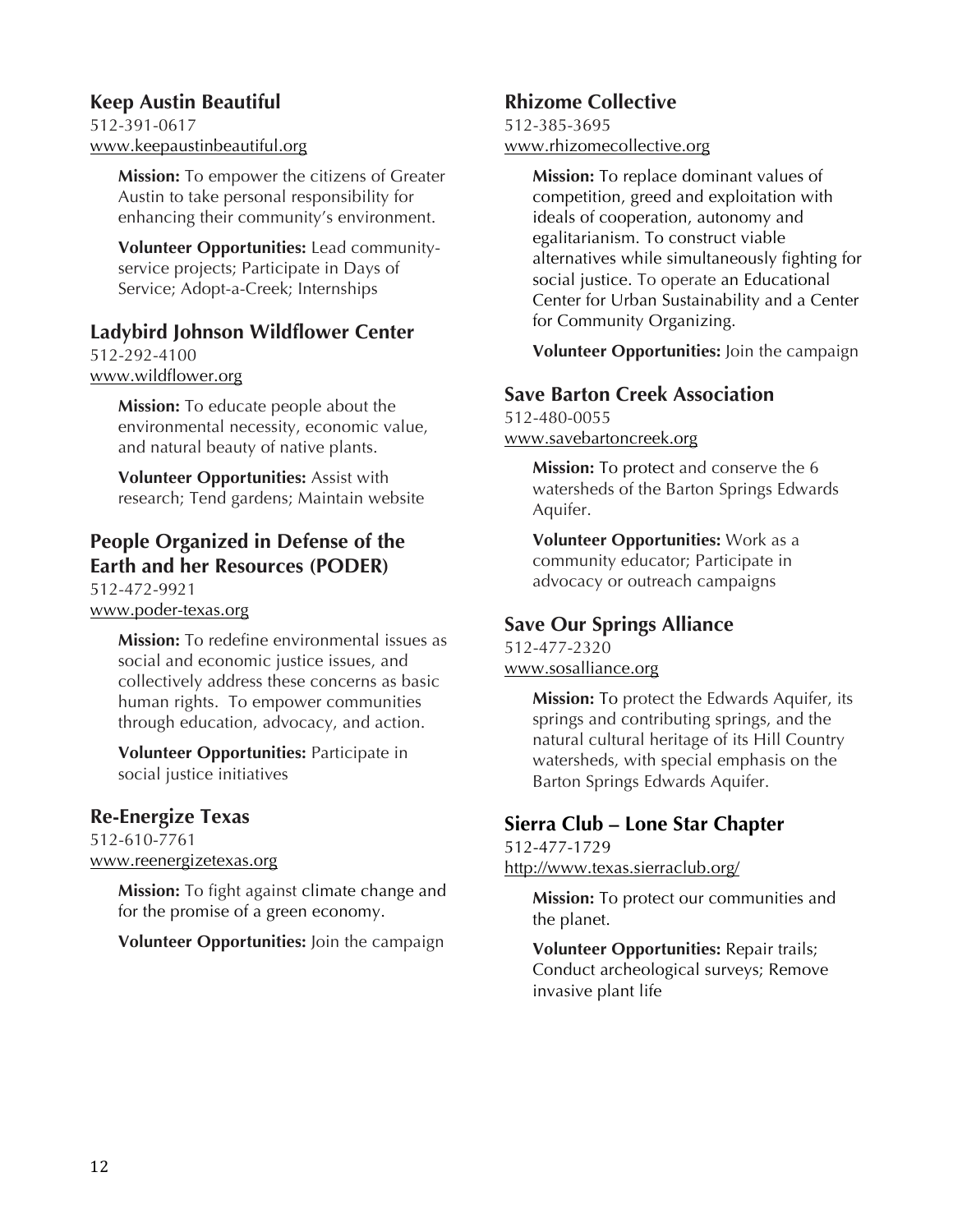### **Sierra Student Coalition**

www.ssc.org

**Mission:** To lead various campaigns focused on fighting climate change.

**Volunteer Opportunities:** Lead local branches of campaigns

#### **Sunshine Community Gardens**

512-458-2009 www.main.org/sunshine

> **Mission:** To provide space for Austin residents to grow their own organic produce. To support educational endeavors, donations to youth groups & schools, and to provide meeting space to other non-profits.

### **Surfrider Foundation**

centraltexas@surfrider.org www.surfrider.org/centraltexas

> **Mission:** To protect our world's oceans, waves and beaches.

**Volunteer Opportunities:** Participate in advocacy campaigns; Assist with cleanups

# **Sustainable Food Center**

512-236-0074 www.sustainablefoodcenter.org

> **Mission:** To improve access to local, healthy, and affordable food. To promote "food security" food that is produced through sustainable practices.

**Volunteer Opportunities:** Assist with community outreach events; Lead nutritional lessons; Assist with gardening classes

#### **Urban Roots**

512-750-8019 info@urbanrootsatx.org http://www.urbanrootsatx.org/

> **Mission:** To use sustainable agriculture to transform the lives of young people and increase healthy food access through distribution to nonprofits and sales.

**Volunteer Opportunities:** Work on farm; Internships

#### **Wild Basin Wilderness Preserve**

512-327-7622 www.wildbasin.org

> **Mission:** To work toward the preservation and maintenance of the preserve by supporting scientific research and by developing and evaluating interpretive environmental education programs that serve the needs of the general public.

> **Volunteer Opportunities:** Assist with trail maintenance; Serve as a trail tour guide

# **FOOD / NECESSITIES**

### **Capital Area Food Bank**

512-282-2111 www.austinfoodbank.org

> **Mission:** To ensure that local food pantries are well stocked.

**Volunteer Opportunities:** Sort donations; Coordinate a food drive; Serve clients; Teach classes; Assist at special events; Serve as ambassador

#### **Caritas of Austin**

512-479-4610 x121 www.caritasofaustin.org

> **Mission:** To help people in times of financial crisis by providing basic needs such as food and clothing as well as the education to move toward self-sufficiency.

**Volunteer Opportunities:** Coordinate a donation drive; Work in the community kitchen; Serve as a life coach; Mentor documented refugees; Mentor low-income families; Teach a life skills, money management, or ESL class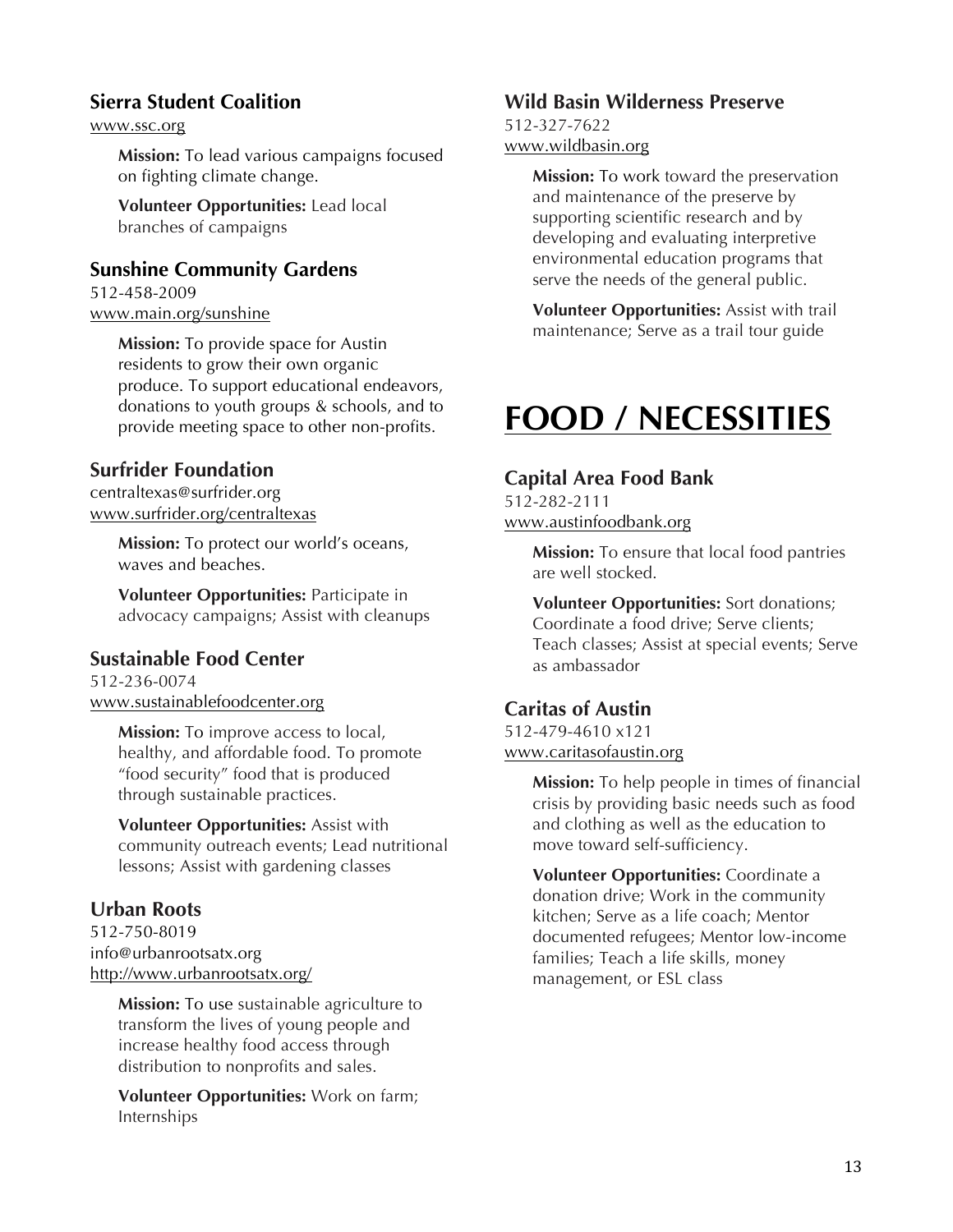# **Goodwill**

512-637-7100 volunteer@austingoodwill.org http://www.austingoodwill.org/

> **Mission:** To enhance individuals' dignity and quality of life by strengthening communities, eliminating barriers to opportunity, and helping people in need reach their full potential through learning and the power of work.

**Volunteer Opportunities:** Disassemble donated computers; Fix machines; Provide office support; Serve as Spanish translator; Mentor young adults; Internships

### **Lisa's H.O.P.E. Chest**

512-457-0999 www.lisashopechest.org

> **Mission:** To provide free used professional clothing to men and women in need, specifically to those in a transition phase in their lives. To provide life skills training with an emphasis on achieving goals and economic progress.

**Volunteer Opportunities:** Lead life skills classes; Coordinate garage sales

#### **Meals on Wheels and More**

512-476-6325 djimenez@mealsonwheelsandmore.org http://www.mealsonwheelsandmore.org/

**Mission:** To nourish and enrich the lives of the homebound and other people in need through programs that promote dignity and independent living.

**Volunteer Opportunities:** Deliver meals to homebound clients; Help clients with safetyrelated home repairs; Make periodic phone calls to homebound clients; Support clients with Alzheimer's and other forms of dementia; Deliver extra groceries; Grocery shop for clients; Help clients with pets' vet visits and food delivery

#### **Mobile Loaves and Fishes**

512-328-7299 www.mlfnow.org

> **Mission:** To provide food, clothing, and dignity to individuals and families in need. To encourage self-sufficiency through clientstaffed catering trucks.

# **The Salvation Army**

512-476-1111 michelle\_packer@uss.salvationarmy.org http://www.salvationarmyaustin.org/

**Mission:** To preach the gospel of Jesus Christ and to meet human needs in His name without discrimination.

**Volunteer Opportunities:** Sort donations; Help in the kitchen; Assist with special projects as needed; Externships

# **Sustainable Food Center**

512-236-0074 rebecca@sustainablefoodcenter.org http://www.sustainablefoodcenter.org/

**Mission:** To create opportunities for individuals to make healthy food choices and participate in a local food system.

**Volunteer Opportunities:** Raise awareness at Farmers' Market information booth; Coordinate chef demonstrations at Farmers' Market; Create education activities for kids; Assist in media and PR campaigns; Assist with gardening classes; Help with outreach to schools and community gardens

# **GENERAL**

**211** 211 or 512-973-9203 www.211.org

> **Mission:** To connect those needing social and financial services to area providers.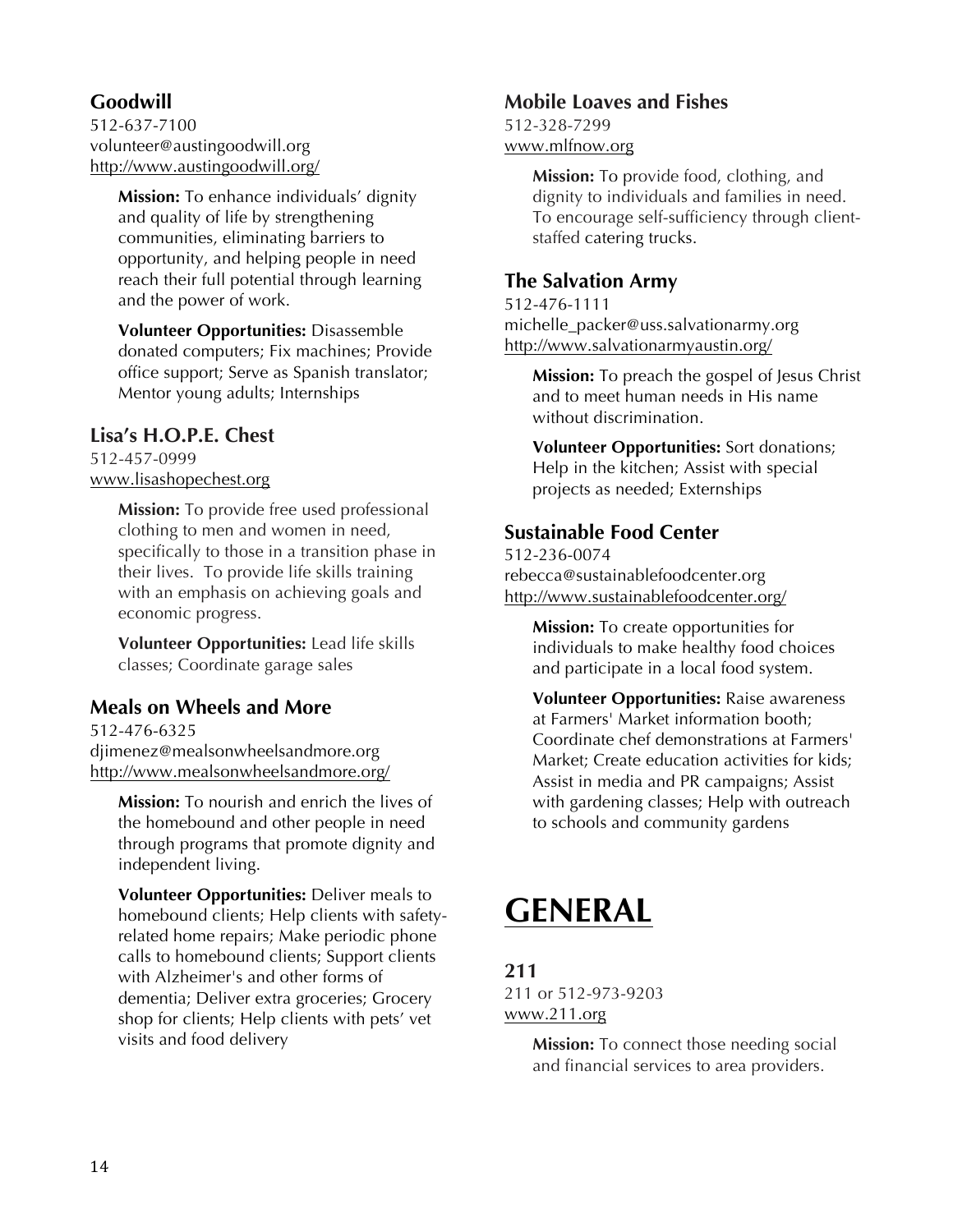#### **Austin Area Urban League**

512-478-7176 www.aaul.org

> **Mission:** To advocate programming to remove barriers to education, economic, and social success for all of Austin's citizens.

#### **Austin Bridge Builders Alliance**

512-407-9460 www.abbaaustin.net

> **Mission:** To connect the diverse interests of marketplace, church, and community to serve the needs of Austin.

#### **Austin Steam Train Association**

512-477-8468 x205 volunteers@austinsteamtrain.org http://www.austinsteamtrain.org/

> **Mission:** To preserve, interpret, and re-create the first-hand experience of historic steam railroading for the enjoyment and edification of today's families and generations to come.

**Volunteer Opportunities:** Work on-board as a service or concession car crewmember; Perform maintenance and restoration

### **Center for Maximum Potential Building Systems**

512-928-4786 www.cmpbs.org

> **Mission:** To work toward the application of appropriate technologies and sustainable design practices to meet the needs of a broad range of users.

# **The Entrepreneurs Foundation and Idea Network**

512-482-8894 www.givetoaustin.org

> **Mission:** To strengthen the local technology sector through vehicles of finance, leadership projects, and instant impact to create new resources.

### **GlobalAustin**

512-215-0140 http://ihcaustin.com/

> **Mission:** To strengthen international bonds and friendships by providing a forum for the exchange of ideas and cultural symbiosis through training programs, community activities and our host families program.

> **Volunteer Opportunities:** Host international visitors for a meal; Provide transportation for international visitors; Host short-term international visitors

# **Greenlights**

512-477-5955 www.greenlights.org

> **Mission:** To support and strengthen nonprofits in education through consulting, education, networking, and resources.

#### **Manos de Cristo**

512-477-7454 www.manosdecristo.org

> **Mission:** To help people in need by providing resources that will help them gain self-sufficiency. To operate a dental clinic program to low-income residents, a basic needs program, and an education program that offers ESL classes four days a week.

**Volunteer Opportunities:** Teach computer classes; Lead ESL classes; Greet students; Sort food and clothing donations; Assist with marketing efforts; Offer photography assistance; Help with special events; Provide landscaping support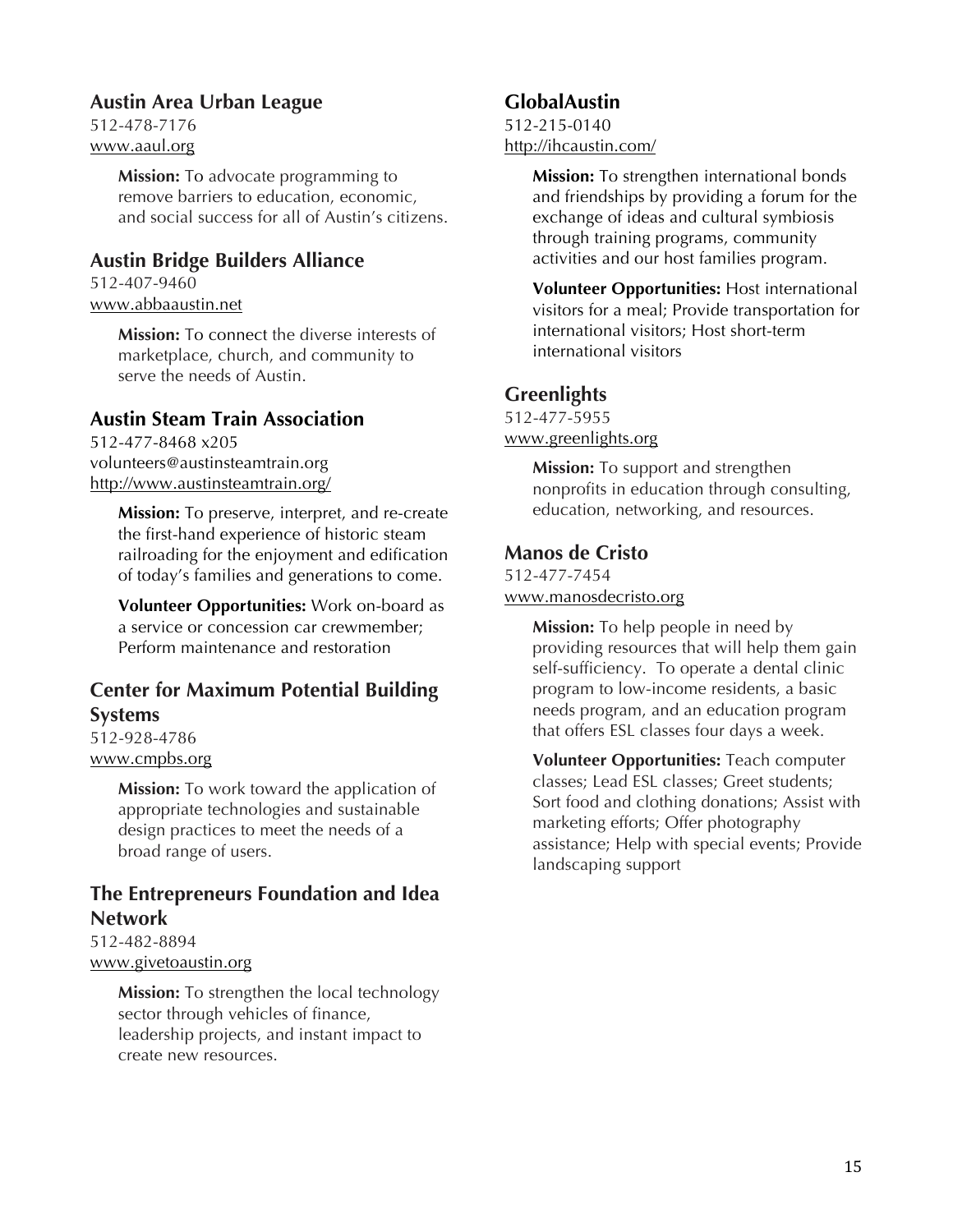# **Network of Asian American Organizations**

512-407-8240 http://www.naaotexas.org/

> **Mission:** To unite Asian-American organizations of common interests, including business, cultural, educational and social services, and political awareness, in order to achieve common objectives.

# **PeopleFund**

512-472-8087 info@peoplefund.org http://peoplefund.org/

> **Mission:** To create economic opportunity and financial stability for underserved people by providing access to capital, education and resources to build healthy small businesses.

**Volunteer Opportunities:** Mentor clients; Participate in business education workshops; Assist with special events

# **Skillpoint Alliance**

512-323-6773 www.skillpointalliance.org

> **Mission:** To build partnerships among industry, education, and the community, programs are designed to promote college and career success, while meeting employers' needs for qualified workers.

#### **Tibetan Art and Literature Initiative** www.talitibet.org

**Mission:** To support projects that promote Tibetan culture and language in Tibetan areas within the People's Republic of China.

**Volunteer Opportunities:** Coordinate a book or educational toy drive

# **United Way of the Capital Area**

512-472-6267 www.unitedwaycapitalarea.org

> **Mission:** To work with many other smaller organizations throughout Central Texas to provide services to families, such as helping them find shelter, food, counseling, and medical services.

**Volunteer Opportunities:** Participate in Days of Service; Internships

### **Ventana Del Soul**

512-707-7447 www.ventanadelsoul.org

> **Mission:** To provide training and mentoring to disadvantaged, disabled or unemployed persons so that they can build a career, attain financial stability and establish a higher quality of life as active citizens.

# **HEALTH**

# **A\*Med Community Hospice**

512-323-6500 http://www.amedhomehealth.com/

> **Mission:** To provide excellent end of life care to patients and their families. To offer training and support to students wishing to learn about hospice care.

# **ACTIVE Life**

512-533-9555 internships@activelifehq.org, volunteers@activelifehq.org http://www.activelifehq.org/

> **Mission:** To make healthy the norm by generating a persistent demand for healthy living among all sectors of society.

**Volunteer Opportunities:** Internships (youth initiatives, events, website development, health promotion, marketing)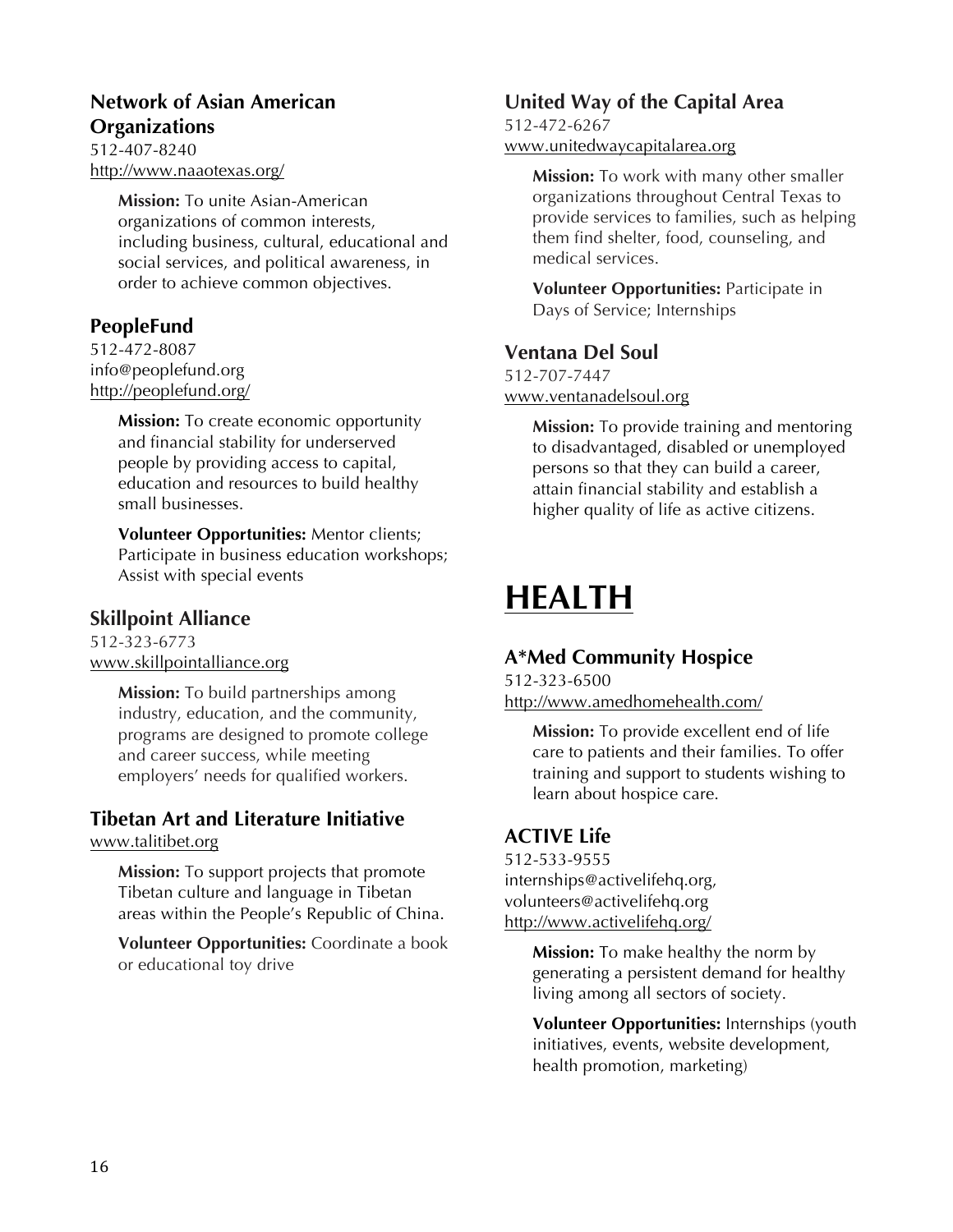### **AGE of Central Texas**

512-451-4611 http://www.ageofcentraltx.org/

> **Mission:** To empower caregivers, the elderly and their families through education, advocacy, resources and support.

**Volunteer Opportunities:** Assist with seniors' recreational activities; Develop memory loss prevention activities

# **AIDS Services of Austin**

512-458-AIDS (2437) www.asaustin.org

> **Mission:** To meet the needs of its clients with HIV/AIDS, and to search for appropriate ways to serve populations newly emerging in the epidemic.

**Volunteer Opportunities:** Assist with prevention outreach efforts; Sort food donations; Help with AIDS Walk Austin event; Internships

# **The Alzheimer's Association**

512-241-0420 www.alz-austin.org

> **Mission:** To find prevention methods, treatments, and a cure for Alzheimer's. To eliminate Alzheimer's disease through the advancement of research. To provide and enhance care and support for all affected. To reduce the risk of dementia through the promotion of brain health.

# **American Cancer Society**

512-919-1800 http://www.cancer.org/

> **Mission:** To help people get and stay well, to find cures, and to fight back against cancer.

**Volunteer Opportunities:** Volunteer during special events and fundraisers (Relay for Life); Participate in awareness campaigns; Drive patients to doctor's visits

# **American Diabetes Association**

512-472-9838 http://www.diabetes.org/austin

> **Mission:** To prevent and cure diabetes and to improve the lives of all affected people.

**Volunteer Opportunities:** Serve as diabetes advocate; Assist with clerical work; Participate in outreach and awareness education; Volunteer during special events (Tour de Cure, Step Out)

# **American Red Cross of Central Texas**

512-928-4271 http://www.redcross.org/tx/austin

> **Mission:** To prevent and alleviate human suffering in the face of emergencies by mobilizing the power of volunteers and the generosity of donors.

**Volunteer Opportunities:** Serve on disaster action team; Work at blood drives; Donate blood; Coordinate blood drives; Coordinate fundraising campaigns

# **Any Baby Can**

512-454-3743 info@anybabycan.org http://www.anybabycan.org/

> **Mission:** To improve the lives of children by strengthening them and their families through education, therapy and family support services.

# **Austin Dog Alliance**

512-456-2955 http://austindogalliance.org/

> **Mission:** To improve the health and well being of individuals and families through programs incorporating the powerful connection between dogs and humans.

**Volunteer Opportunities:** Assist with pet therapy sessions (Bow Wow Reading, special needs children, dog training); Foster a dog; Perform special maintenance projects; Represent ADA at festival booths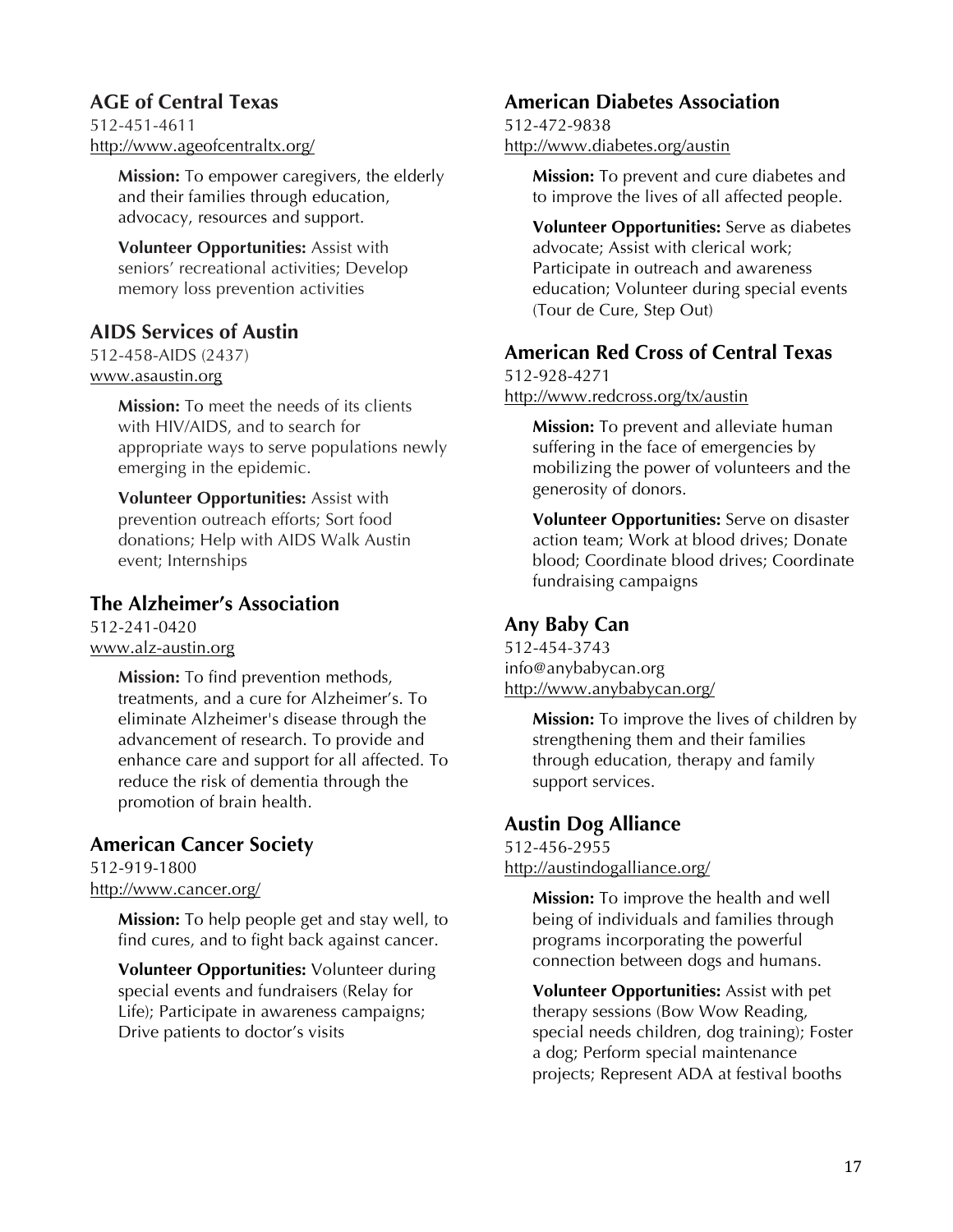#### **Austin Travis County Integral Care**

512-447-4141 http://www.integralcare.org/

> **Mission:** To serve as a starting point for those who have mental illnesses, mental disability or developmental delays.

> **Volunteer Opportunities:** Mentor clients with developmental disabilities; Tutor students; Assist with garden; Internships (medical emphasis)

# **The Blood Center of Central Texas**

512-206-1266 blooddrives@inyourhands.org http://www.inyourhands.org/

> **Mission:** To provide and guard the community blood supply for more than 37 medical facilities in Central Texas.

**Volunteer Opportunities:** Coordinate blood drive; internships

### **Cancer Connection**

512-342-0233 info@thecancerconnection.org http://www.thecancerconnection.org/

**Mission:** To ensure that no one in the greater Austin area has to face cancer alone.

**Volunteer Opportunities:** Mentor a patient; Visit patients in hospitals

# **The Care Communities**

512-459-5883 info@thecarecommunities.org http://www.thecarecommunities.org/

> **Mission:** To demonstrate unconditional care through social services support and daily for people with HIV/AIDS or cancer.

**Volunteer Opportunities:** Visit clients as member of a Care Team; Perform special maintenance projects; Internships

### **Children's Partnership**

512-854-4596

http://www.co.travis.tx.us/health\_human\_servic es/children\_services/mental\_health/children\_par tnership.asp

**Mission:** To provide mental health services for children in Central Texas.

#### **City of Austin Health & Human Services** 512-972-8100

http://austintexas.gov/department/health

**Mission:** To promote and protect a healthy community through the use of best practices and community partnerships.

# **Lone Star Circle of Care**

512-686-0207 vbrown@lscctx.org. http://www.lscctx.org/

> **Mission:** To bring high quality, affordable health care to those in need.

# **Mental Health Association in Texas**

512-454-3706 http://www.mhatexas.org/

> **Mission:** To promote mental health, prevent mental disorders, and improve the care and treatment of people with mental illnesses through education and advocacy.

**Volunteer Opportunities:** Internships

# **Migrant Clinicians Network**

http://www.migrantclinician.org/about.html

**Mission:** To engage in research, develop appropriate resources, advocate for migrants and clinicians, engage outside partners, and run programs that support clinical care on the frontline of migrant health.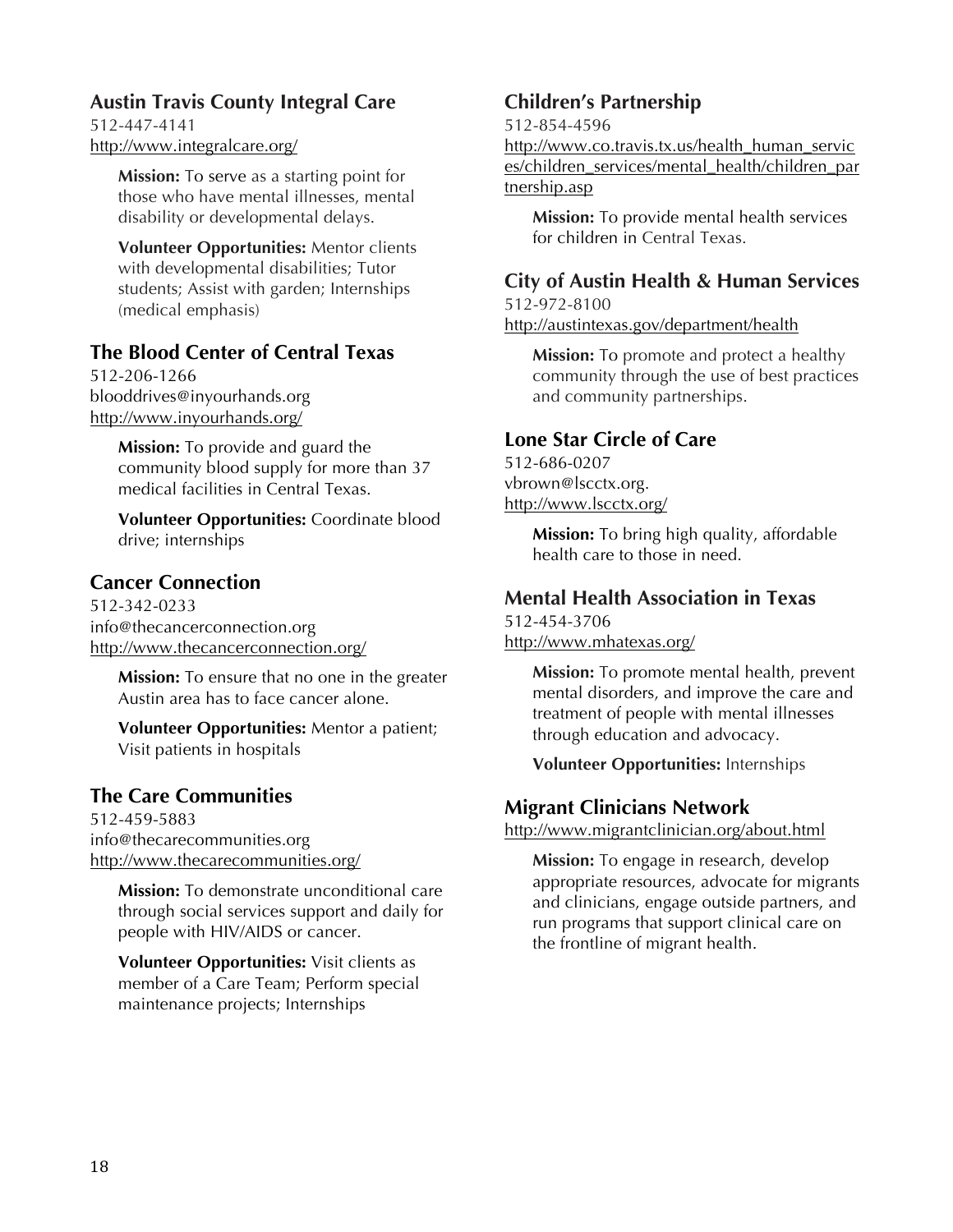### **Muscular Dystrophy Association**

512-691-0065 austin@mdausa.org http://mda.org/office/austin

> **Mission:** To cure muscular dystrophy, ALS, and related diseases by funding worldwide research. To provide comprehensive care, support services, advocacy, and education.

> **Volunteer Opportunities:** Work as an MDA Summer Camp Counselor

#### **NARAL Pro-Choice Texas**

512-462-1661 www.prochoicetexas.org

> **Mission:** To promote public health policies that guarantee every woman access to the full range of reproductive healthcare including responsible sexuality education, contraceptive methods, adequate pre- and post-natal care, and legal abortion.

> **Volunteer Opportunities:** Support outreach efforts; Advocate for campaigns

#### **National Alliance on Mental Illness of Texas (NAMI)**

512-693-2000 www.namitexas.org

> **Mission:** To provide services to those who have a mental illness and their families. To educate the general public on mental illnesses and their effects. To provide classes for families that have someone living with a mental illness.

#### **Patient Privacy Rights Foundation**

512-732-0033 privacy@patientprivacyrights.org http://patientprivacyrights.org/

> **Mission:** To ensure your right to control your medical privacy and to protect your jobs.

**Volunteer Opportunities:** Serve as an advocate (petitions, talking opportunities)

#### **People's Community Clinic**

512-478-4939 https://www.austinpcc.org/

> **Mission:** To provide high quality medical, counseling, and health education services at reasonable costs to the Austin area.

> **Volunteer Opportunities:** Read books in the waiting room (children's storytime); Translate for Spanish-speaking clients

#### **Phoenix House**

1-888-286-5027

http://www.phoenixhouse.org/

**Mission:** To provide alcohol and drug abuse treatment and prevention services, including detoxification, outpatient and residential programs, art therapy, after-school and day programs, special women's services, and programs that serve substance abusers with mental health problems.

#### **Pick with Austin**

512-826-5380 info@PickWithAustin.com http://www.pickwithaustin.com/

> **Mission:** To educate and elevate a community awareness about a growing epidemic of youth depression and suicide.

#### **Planet Cancer**

512-452-9010 http://www.livestrong.org/What-We-Do/Our-Actions/Programs-Partnerships/Planet-Cancer

**Mission:** To support young adults with cancer and cancer survivors. To give young adults a voice and chance to raise awareness about their overlooked needs.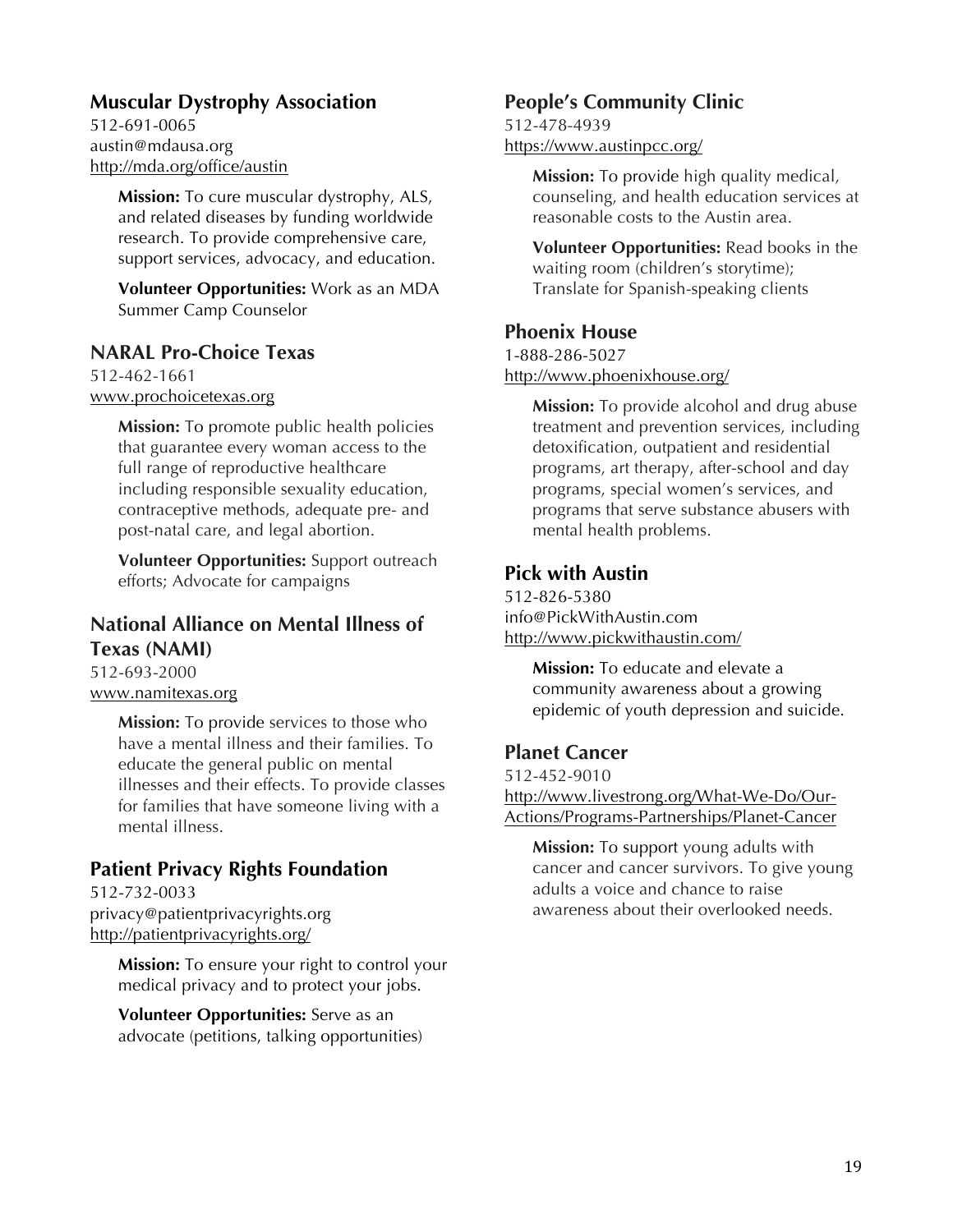# **Planned Parenthood**

512-275-0171 www.plannedparenthood.org

> **Mission:** To help people make informed, private decisions about sexuality, reproductive options, and parenthood through education. To provide counseling, healthcare, and birth control services.

> **Volunteer Opportunities:** Assist with community outreach; Participate in public policy rallies

# **Project Transitions**

512-454-8646 www.projecttransitions.org

> **Mission:** To serve people with HIV and AIDS by providing hospice, housing, and support in a compassionate and caring environment.

> **Volunteer Opportunities:** Provide fellowship for hospice clients; Work in thrift store

### **Religious Coalition of Reproductive Choice**

210-416-7889 info@rcrc.org www.rcrc.org

> **Mission:** To bring the moral power of various religious committees together to ensure reproductive choice through education, advocacy, and community programs. To give a clear voice on reproductive issues to people of color, those living in poverty, and other underserved populations in Texas.

# **Ronald McDonald House**

512-628-5933 jrose@rmhc-austin.org http://www.rmhc-austin.org/

> **Mission:** To create, find, and support programs that directly improve the health and well being of children and families.

**Volunteer Opportunities:** Volunteer at family rooms; Provide a meal; Coordinate a "Wish List" Drive; Assist with special events

#### **Texas Health Institute**

512-279-3910 cmiller@texashealthinstitute.org http://www.texashealthinstitute.org/

> **Mission:** To provide leadership to improve the health of Texans and their communities through education, research, and health policy development.

#### **Texas Mamma Jamma Ride**

512-524-8657 richellecriswell@me.com http://www.mammajammaride.org/

> **Mission:** To raise money for Austin and Central Texas non-profits that support those battling breast cancer.

**Volunteer Opportunities:** Volunteer on race day (food, pit stop, traffic control, finish line, route support, registration, photographers/videographers)

#### **Texas Medical Association**

512-370-1300 www.texmed.org

> **Mission:** To improve the health care of all Texans by providing professional support.

# **Whole Woman's Health**

512-250-1005 austin@wholewomanshealth.com www.wholewomanshealth.com

> **Mission:** To offer a full range of services for women, including gynecological services, abortion care, birth control services, counseling, and general wellness resources.

# **Women's Health and Family Planning Association of Texas**

512-448-4857 www.whfpt.org

> **Mission:** To promote voluntary family planning services, reproductive freedom, responsible sexuality education, and advocacy for high quality, affordable, and accessible reproductive care. To provide leadership and information to the public.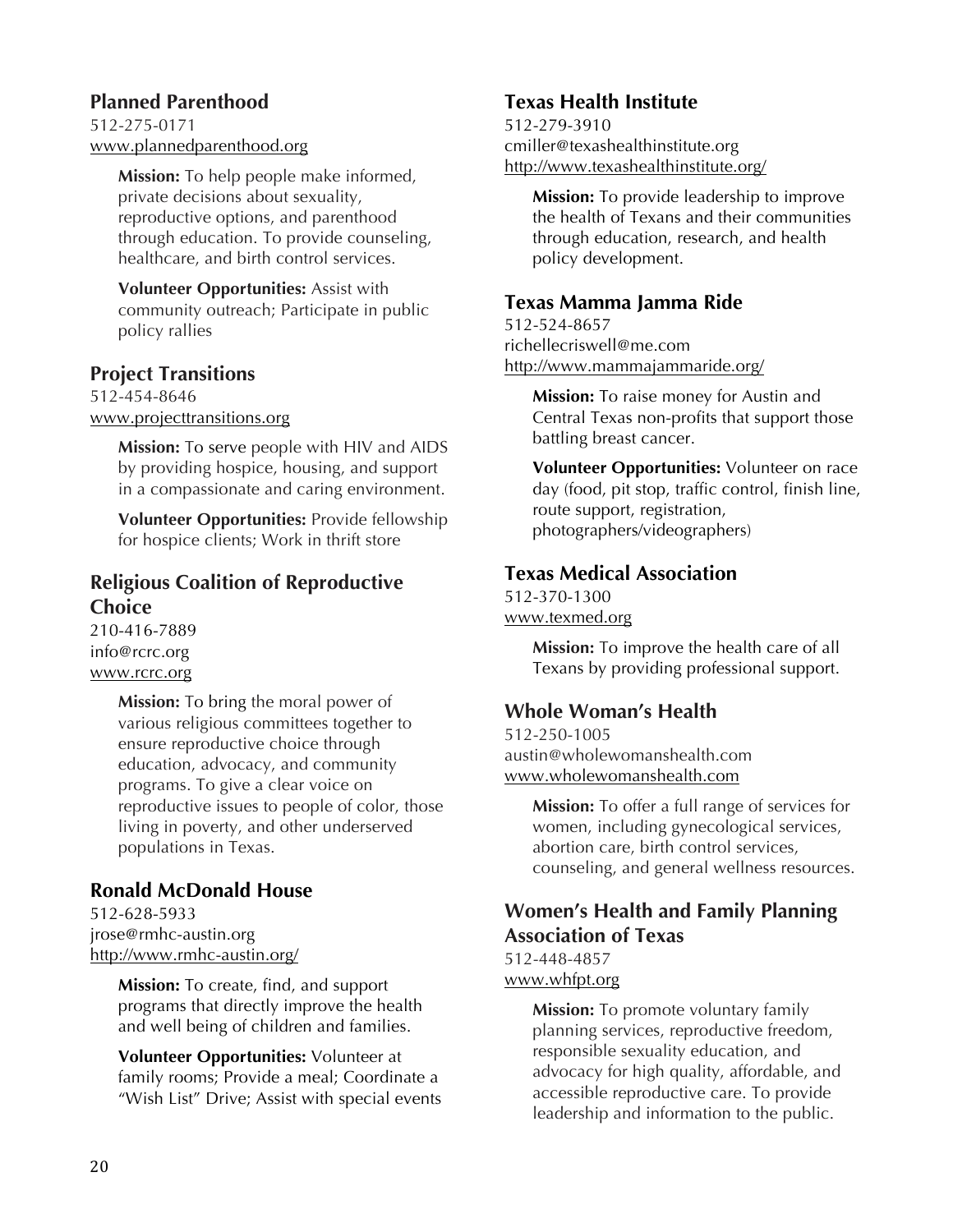#### **Wright House Wellness Center**

512-467-0088 leah@thewrighthouse.org http://www.thewrighthouse.org/

> **Mission:** To offer care and compassion to Central Texans living with or at risk of HIV and other chronic illnesses and to provide resources for support, education and empowerment through sustainable means.

# **HOUSING / HOMELESSNESS**

#### **Austin Tenant's Council**

512-474-1961 www.housing-rights.org

> **Mission:** To protect tenants' rights and educates the community on fair housing.

> **Volunteer Opportunities:** Work as a Fair Housing Tester (pose as potential tenant)

#### **Foundation Communities**

512-610-7377 Jackie.Blair@foundcom.org http://www.foundcom.org/

> **Mission:** To provide first class, affordable homes and support services for low-income families and individuals, empowering them with the tools they need to achieve educational success and financial stability.

**Volunteer Opportunities:** Assist clients with financial aid applications; Assist clients with tax preparation; Lead life skills classes; Work in community garden

#### **Front Steps**

512-305-4100 www.frontsteps.org

> **Mission:** To end homelessness by providing shelter, affordable housing, job training, and community education.

**Volunteer Opportunities:** Mentor new residents; Offer employment support (resume building, job searching, interview preparation); Work in computer lab

#### **Green Doors**

512-469-9130 www.greendoors.org

> **Mission:** To prevent and help end homelessness and poverty housing for those working to achieve independent living in Central Texas through creating affordable, safe, quality housing. To provide residents with access to supportive services and educate about, and advocate for individuals and families struggling with homelessness and at-risk for homelessness.

#### **Habitat for Humanity of Austin**

512-472-8788 www.austinhabitat.org

> **Mission:** To build affordable, quality houses with families in need to eliminate poverty housing.

**Volunteer Opportunities:** Build houses; Mentor families on financial literacy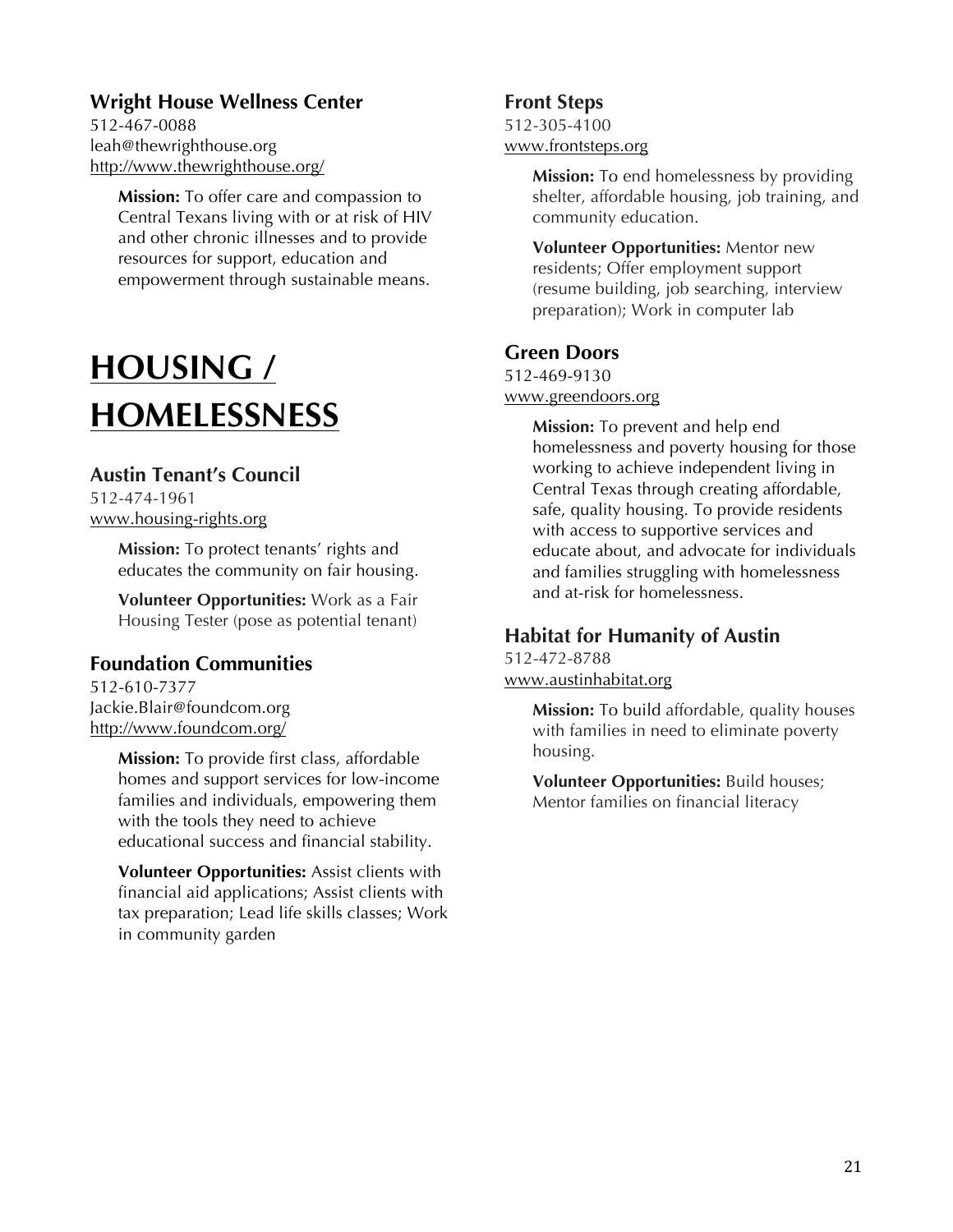# **HUMAN TRAFFICKING**

# **Central Texas Coalition Against Human Trafficking**

http://www.ctcaht.org/

**Mission:** To work collaboratively to increase public awareness and identification of human trafficking cases, and to provide identified victims of human trafficking with comprehensive social and medical services.

# **Restore a Voice**

512-660-2812 http://restoreavoice.org/

> **Mission:** To restore freedom, dignity, and hope, to survivors of human trafficking through faith-based solutions that foster healing, education, and advocacy.

# **Trade in Hope**

www.tradeinhope.com

**Mission:** To use film to creatively engage, connect, and empower communities to end exploitation and slavery.

**Volunteer Opportunities:** Become a Human Trafficking Prevention advocate; Host of documentary viewing

# **IMMIGRATION**

# **Austin Immigrant Rights Coalition**

512.476.2472 info@austinirc.org http://austinirc.org/

> **Mission:** To promote human rights and dignity, and social and economic justice for immigrants through community organizing, policy advocacy and public education. To organize allies and immigrant communities in the struggle for human rights.

#### **Austin Refugee Roundtable**

http://austinrefugees.org/

**Mission:** To enhance collaboration between agencies, community groups and individuals who serve refugees, with the aim of making Austin a welcoming and supportive resettlement community.

#### **Office of Refugee Resettlement**

http://www.acf.hhs.gov/programs/orr

**Mission:** To provide new populations with the opportunity to maximize their potential in the United States. To provide people in need with critical resources to assist them in becoming integrated members of society.

# **Political Asylum Project of Austin**

512-478-0546 www.main.org/papa

> **Mission:** To help immigrants in the central Texas area use the rule of law to advance their lives. To use the talents and resources of community members to strengthen the delivery of quality services for immigrants.

**Volunteer Opportunities:** Interpret; Translate; Research legal issues

# **Refugee Services of Texas**

512-472-9472 http://refugeeservicesoftexas.org/

> **Mission:** To serve newly arrived refugees and asylees by providing education and training around issues of human trafficking. To provide clients with housing, case management, job training, and mental health counseling, and links them to resources for other basic needs.

**Volunteer Opportunities:** Tutor ESL students; Teach job readiness classes; Provide transportation to interviews; Organize donation drives; Translate documents; Mentor refugees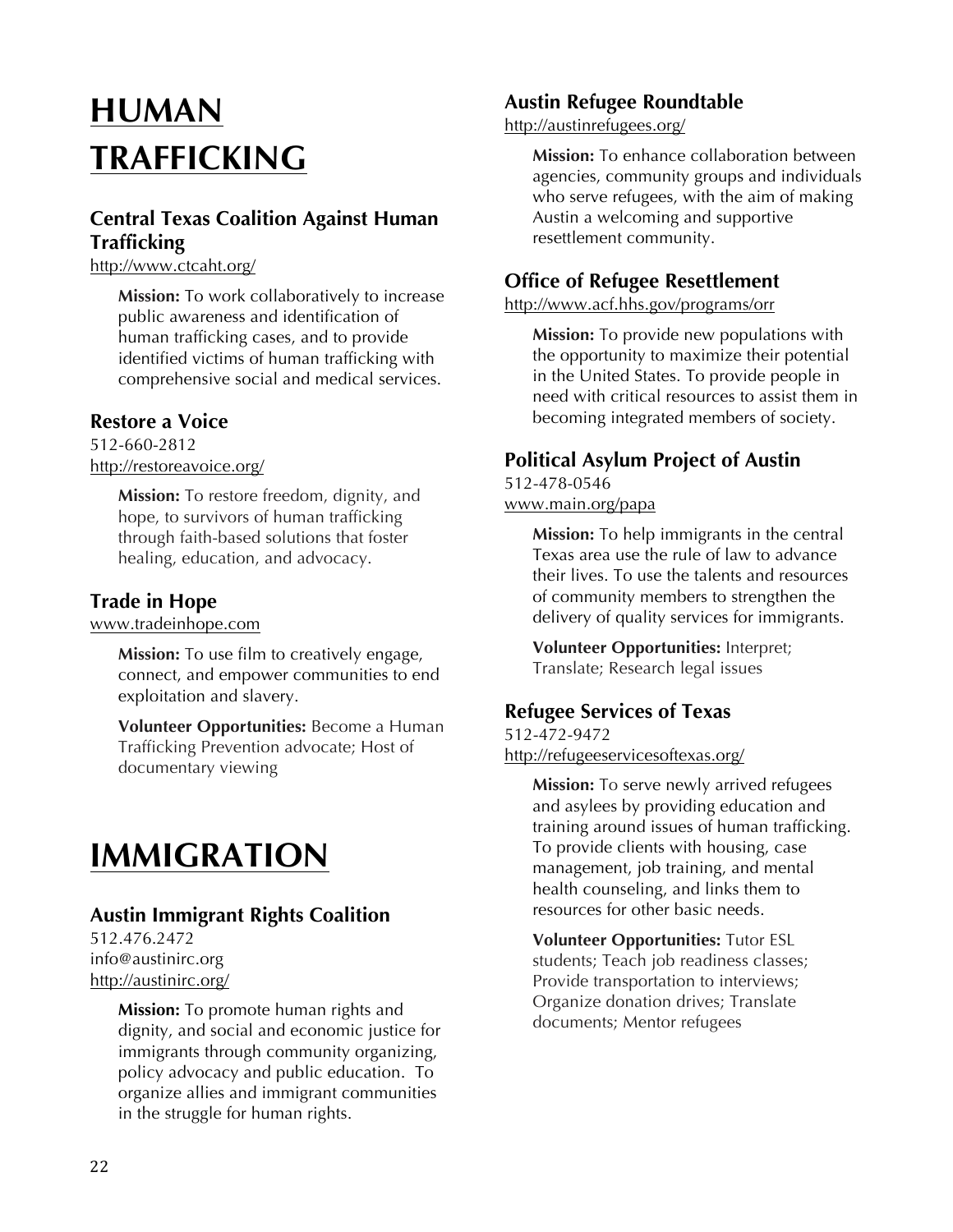# **LGBT**

### **Austin Latino/Latina Lesbian, Gay, Bisexual and Transgender Organization (ALLGO)**

512-472-2001 www.allgo.org

> **Mission:** To utilize cultural arts, health, and advocacy programming to promote a just and equitable society that celebrates and nurtures people of color in queer cultures.

**Volunteer Opportunities:** Serve on an Action Team that addresses a variety of social justice issues (i.e. Anti-Violence, Immigrant and Refugee Rights, Sexual Freedom, and Reproductive Justice)

### **Atticus Circle**

512-450-5188 www.atticuscircle.org

> **Mission:** To achieve equality for all parents and partners through education, policy development, and legal advocacy. To educate and mobilize fair-minded straight people to advance equal rights for LGBT partners, parents, and their children.

# **Equality Texas**

512-474-5475 www.equalitytexas.org

> **Mission:** To attack discrimination based on sexual orientation and gender identity through lobbying, education, and research of state governmental agencies.

# **OutYouth**

512-419-1233 www.outyouth.org

> **Mission:** To support and provide services to gay, lesbian, bisexual, transgender, and questioning youths (ages 12-19). To offer peer support groups, counseling, educational programs, social activities, and community outreach.

**Volunteer Opportunities:** Internships

#### **Soul Force**

www.soulforce.org

**Mission:** To promote freedom for lesbian, gay, bisexual, and transgender people from religious and political oppression through relentless nonviolent resistance.

# **LATINA POPULATIONS**

#### **El Buen Samaritano**

512-439-0700 www.elbuen.org

> **Mission:** To provide health care, food, advocacy, leadership, development, and education for working-poor Latino families.

**Volunteer Opportunities:** Teach ESL classes; Assist in child learning center; Be a healthy living assistant; Work at youth summer camps; Work in food pantry

#### **La Pena**

512-477-6007 www.lapena-austin.org

> **Mission:** To support artistic development, to provide exposure to emerging local visual artists, musicians, poets, and other performing artists, and to offer Austin residents the full spectrum of traditional and contemporary Latino art.

# **Latina Mami**

512-689-2340 www.latinamami.org

> **Mission:** To support Chicana and Latina mothers and families by providing valuable resources and education.

**Volunteer Opportunities:** Facilitate educational support groups; Offer prenatal education; Participate in educational theater productions; Mentor mothers with special needs children; Assist with outreach efforts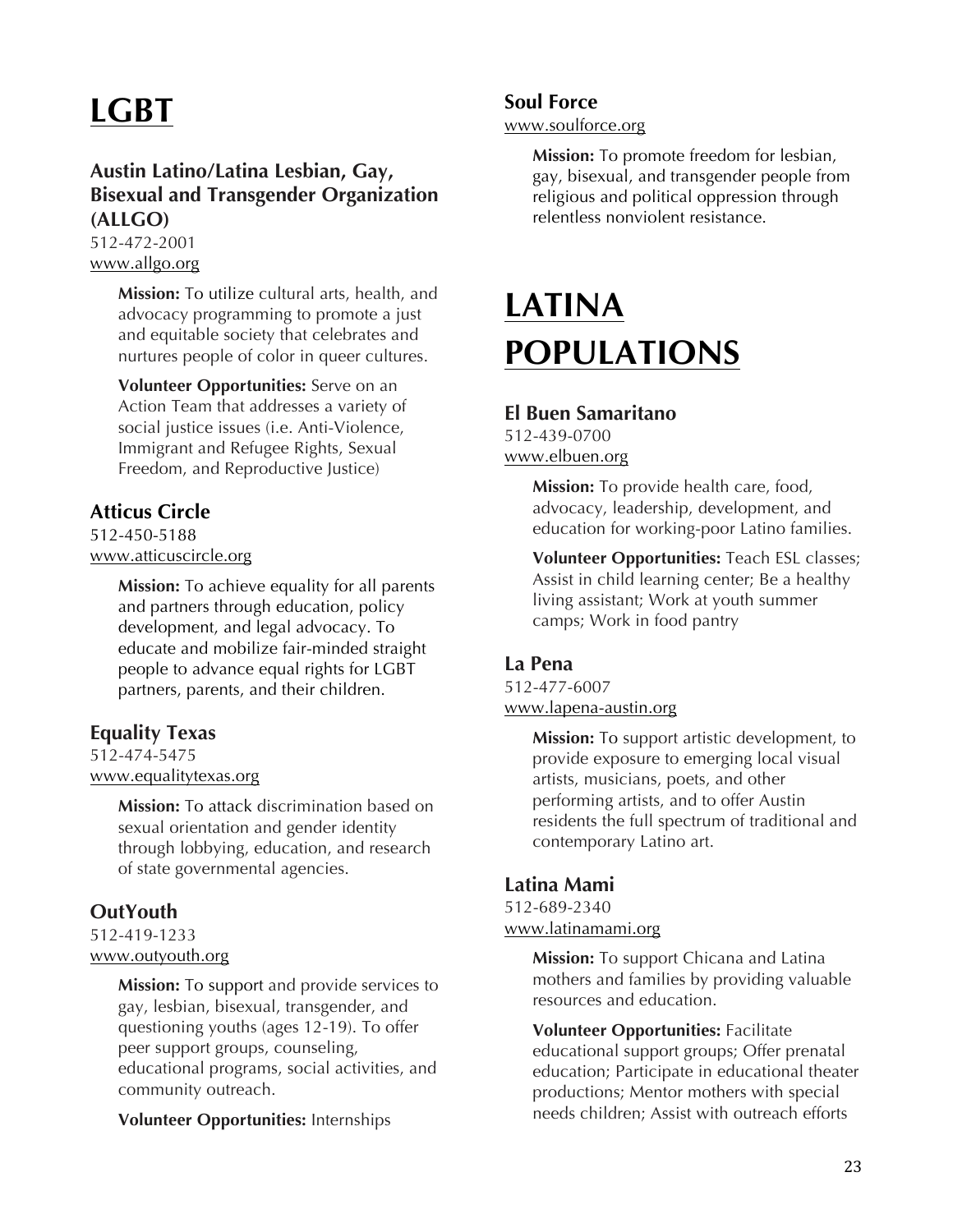# **LEGAL SYSTEM / INCARCERATION**

### **The Fair Defense Project**

1-866-207-6532 www.fairdefense.org

> **Mission:** To ensure that Texans are not forced to give up their right to an attorney and to ensure that every Texan who requests an attorney receives competent representation when accused of a crime.

# **Inside Books Project**

512-647-4803 www.insidebooksproject.com

> **Mission:** To provide free educational material to Texas's incarcerated population.

**Volunteer Opportunities:** Organize library materials; Internships

# **Jane's Due Process**

1-866-999-5263 www.janesdueprocess.org

> **Mission:** To serve as an advocacy center dedicated to promoting fair and equal access for teenagers seeking legal services in order to make a reproductive choice.

**Volunteer Opportunities:** Answer crisis hotline; Assist with community outreach

# **Seedling Foundation**

512-323-6371 jroberg@seedlingfoundation.net http://www.seedlingfoundation.net/

> **Mission:** To interrupt the intergenerational cycle of incarceration and help children of incarcerated parents reach their potential.

**Volunteer Opportunities:** Mentor a child who has a parent in prison; Participate in campus beautification projects

# **Texas Criminal Justice Coalition**

512-441-8123 www.criminaljusticecoalition.org

> **Mission:** To bring together concerned individuals and organizations to advocate for a fairer, more effective system of criminal justice in Texas. To build a strong and united movement for criminal justice reform according to the principles of human and civil rights, effective management, accountability, and public safety.

# **Texas Inmate Families Association**

512-371-0900 http://www.tifa.org/

> **Mission:** To support families affected by having a loved one in the Texas criminal justice system and to improve the conditions and life chances of Texas inmates.

# **Texas Moratorium Network**

512-302-6715 www.texasmoratorium.org

> **Mission:** To lobby the Texas legislature and local government entities for a moratorium on executions. To engage in several educational and outreach projects and works closely with other groups devoted to human rights and criminal justice reform.

# **Women's Storybook Project**

info@storybookproject.org http://storybookproject.org/

> **Mission:** To connect children with their incarcerated mothers through recorded storytimes. To reduce rates of ricividism and to stop the cycle of incarceration.

**Volunteer Opportunities:** Record mothers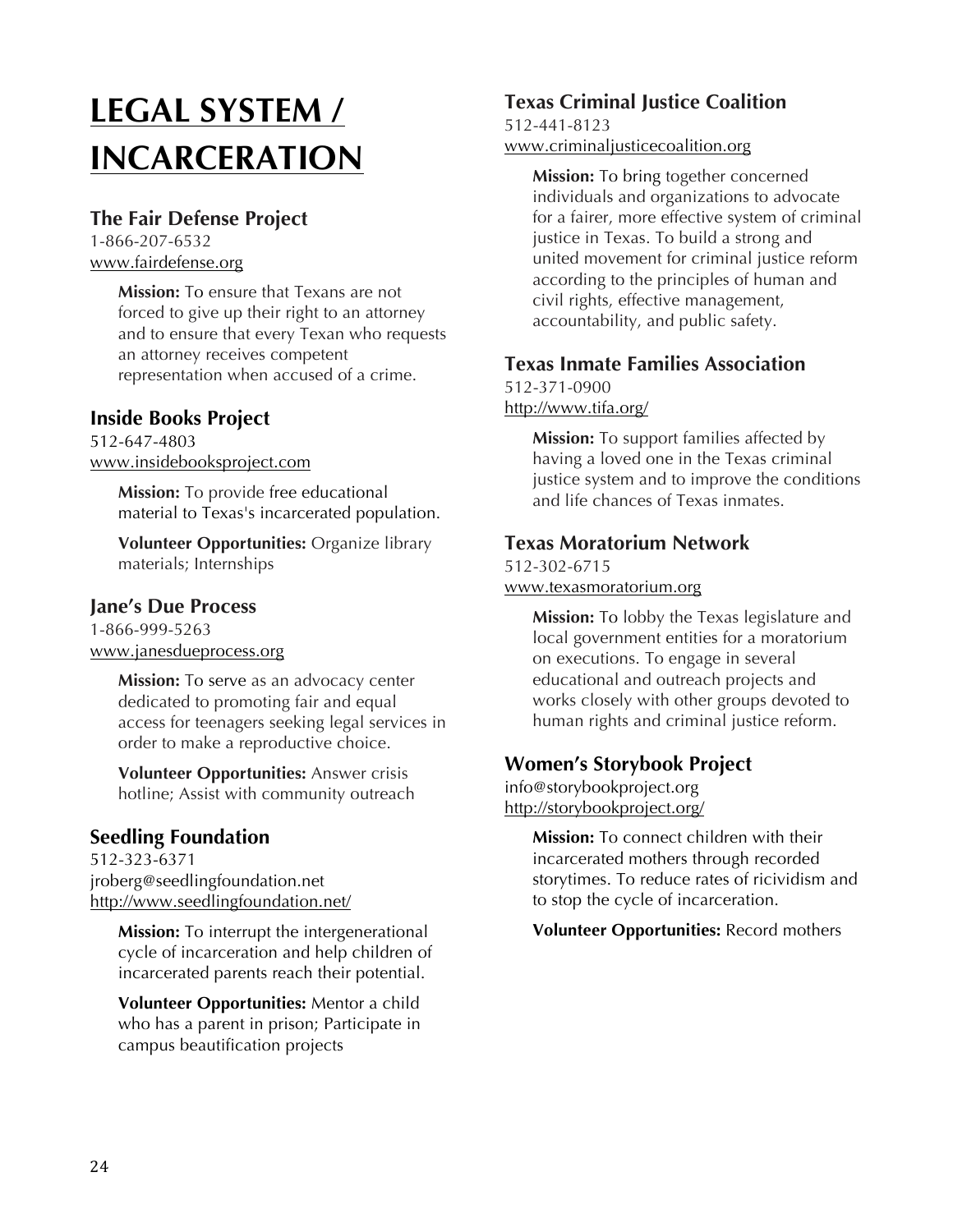# **LITERACY**

### **Learning Ally**

512-323-9390 tericson@LearningAlly.org http://www.learningally.org/

> **Mission:** To promote personal achievement when access and reading are barriers to learning by advancing the use of accessible and effective educational solutions.

**Volunteer Opportunities:** Tutor in foreign languages; Assist with fundraising or grant writing projects; Perform data entry; Help with public relations or marketing campaigns; Recruit volunteers

# **Literacy Coalition of Central Texas**

512-735-2530 tbell@willread.org http://www.willread.org/

> **Mission:** To strengthen literacy education providers through advocacy, research, training and resource development.

**Volunteer Opportunities:** Tutor ESL or GED adults; Lead workshops; Assist with children's literacy initiatives; Teach computer literacy; Lead life skills classes

# **MUSEUMS**

#### **Austin Children's Museum**

512-472-2499 volunteer@austinkids.org http://www.austinkids.org/

> **Mission:** To create innovative learning experiences for children and families that equip and inspire the next generation of creative problem solvers.

**Volunteer Opportunities:** Internships; Assist with infant children programming; Work as a tour guide, gallery helper, or greeter; Assist with educational programs

#### **Austin Museum Partnership**

www.austinmuseums.org

**Mission:** To promote collaborations for the mutual benefit of the public and museums.

### **Bob Bullock Texas State History Museum**

512-936-4614 volunteers@thestoryoftexas.com http://www.thestoryoftexas.com/

> **Mission:** To engage in interpreting the unfolding "Story of Texas" through meaningful educational experiences.

**Volunteer Opportunities:** Lead tour groups; Assist with administrative duties; Volunteer at special events

# **RELIGIOUS**

# **Catholic Charities of Central Texas**

512-651-6100 catholic-charities@ccctx.org http://ccctx.org/

> **Mission:** To serve anyone in need by strengthening families and promoting respect for human dignity and life.

#### **Hill Country Institute**

melanie.devereaux@hillcountryinstitute.org http://www.hillcountryinstitute.org/

**Mission:** To encourage transformation of hearts and minds of Christ followers, enabling them to apply, articulate, and defend the faith. To foster collaboration among Christian-thought leaders through conferences, training, and web-based and published materials.

**Volunteer Opportunities:** Assist with special events preparation; Manage blog; Work as a researcher or editor; Create videos; Assist with grant writing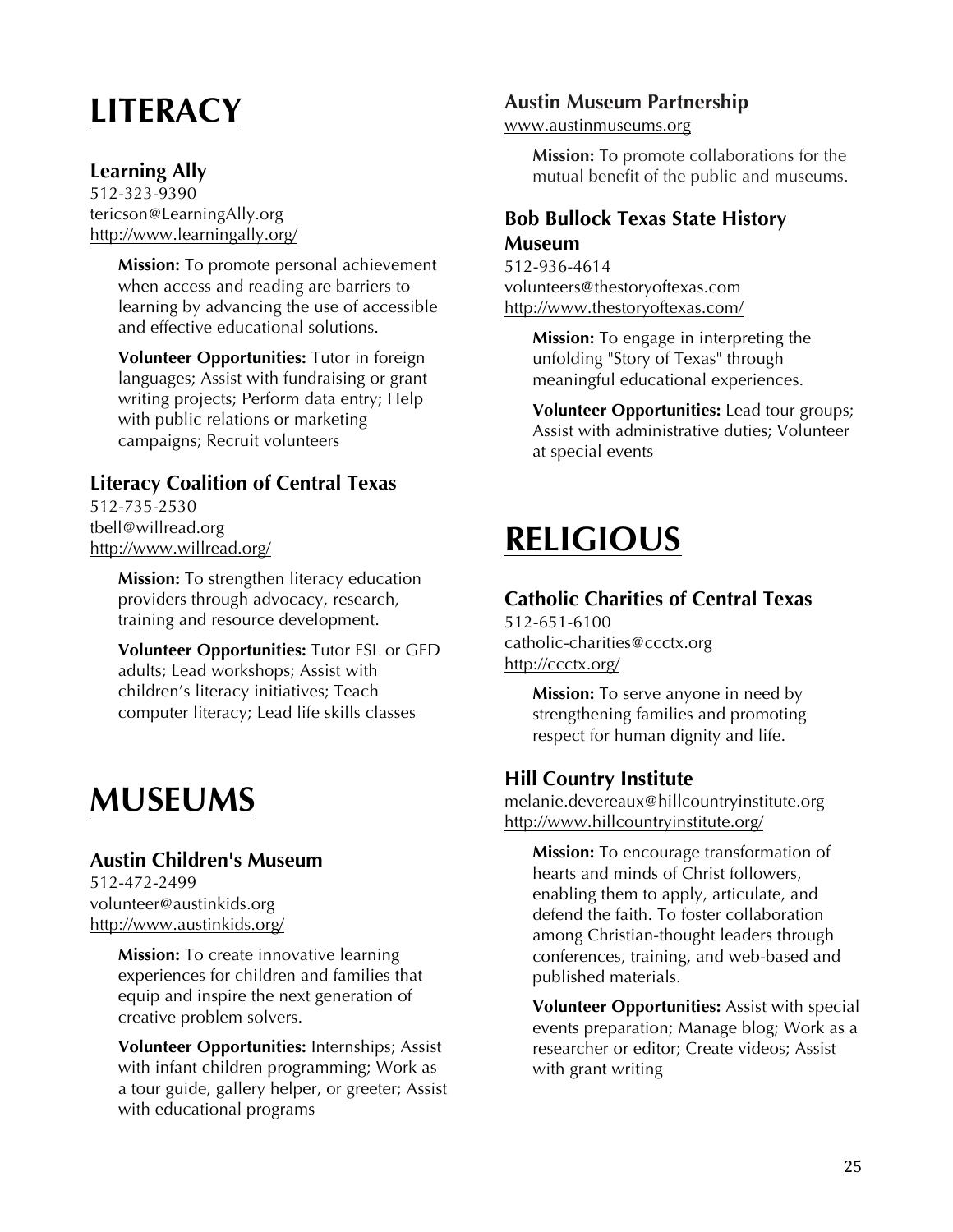# **Interfaith Action of Central Texas**

512-386-9145 iact@interfaithtexas.org http://interfaithtexas.org/

> **Mission:** To cultivate peace and respect through interfaith dialogue, service, and celebration.

**Volunteer Opportunities:** Work within refugee initiatives

# **Jewish Community Association of Austin** 512-735-8000

www.shalomaustin.org

**Mission:** To enhance the quality of Jewish life in the greater Austin area and around the world, through charitable, educational, social service, cultural, religious, and recreational endeavors.

# **Lutheran Social Services of the South**

512-459-1000 www.lsss.org

> **Mission:** To serve the most vulnerable members of society through ministries focused on children, seniors, the poor, spiritual care, and disaster relief.

# **National Council of Jewish Women**

http://www.ncjwaustin.org/

**Mission:** To improve the quality of life for women, children, and families and to ensure individual rights and freedoms through programs and projects.

# **Texas Conference of Churches**

512-451-0991 http://www.txconfchurches.org/

> **Mission:** To lead interdenominational projects in response to the needs of their community as well as ecumenical outreach.

# **Texas Impact**

512-472-3903 http://texasimpact.org/

> **Mission:** To advance state public policies that are consistent with universally held social principles of the Abrahamic traditions.

# **SENIORS**

# **A\*Med Home Health**

409-935-1234 http://www.amedhomehealth.com/

> **Mission:** To provide seniors with the highest quality home health care.

# **AGE of Central Texas**

512-600-9284 volunteer@ageofcentraltx.org www.ageofcentraltx.org/

> **Mission:** To provide education and support to people all along the spectrum of aging.

**Volunteer Opportunities:** Lead recreational activities; Write curriculum for classes; Manage social media and newspaper presence; Assist with clerical work

# **Buckner Retirement Services**

512-836-1515 volunteers@buckner.org http://www.buckner.org/locations/txaustin.shtml

> **Mission:** To help patients live their remaining days to the fullest- with purpose, dignity, grace, and support.

# **Faith in Action Caregivers**

512-250-5021 faithinaction@thegateway.net http://www.faithinactioncaregivers.org/

**Mission:** To help senior residents maintain an independent lifestyle by providing free transportation services for medical appointments, grocery shopping, and important errands.

**Volunteer Opportunities:** Drive seniors; Help coordinate drivers and service requests; Offer handyman services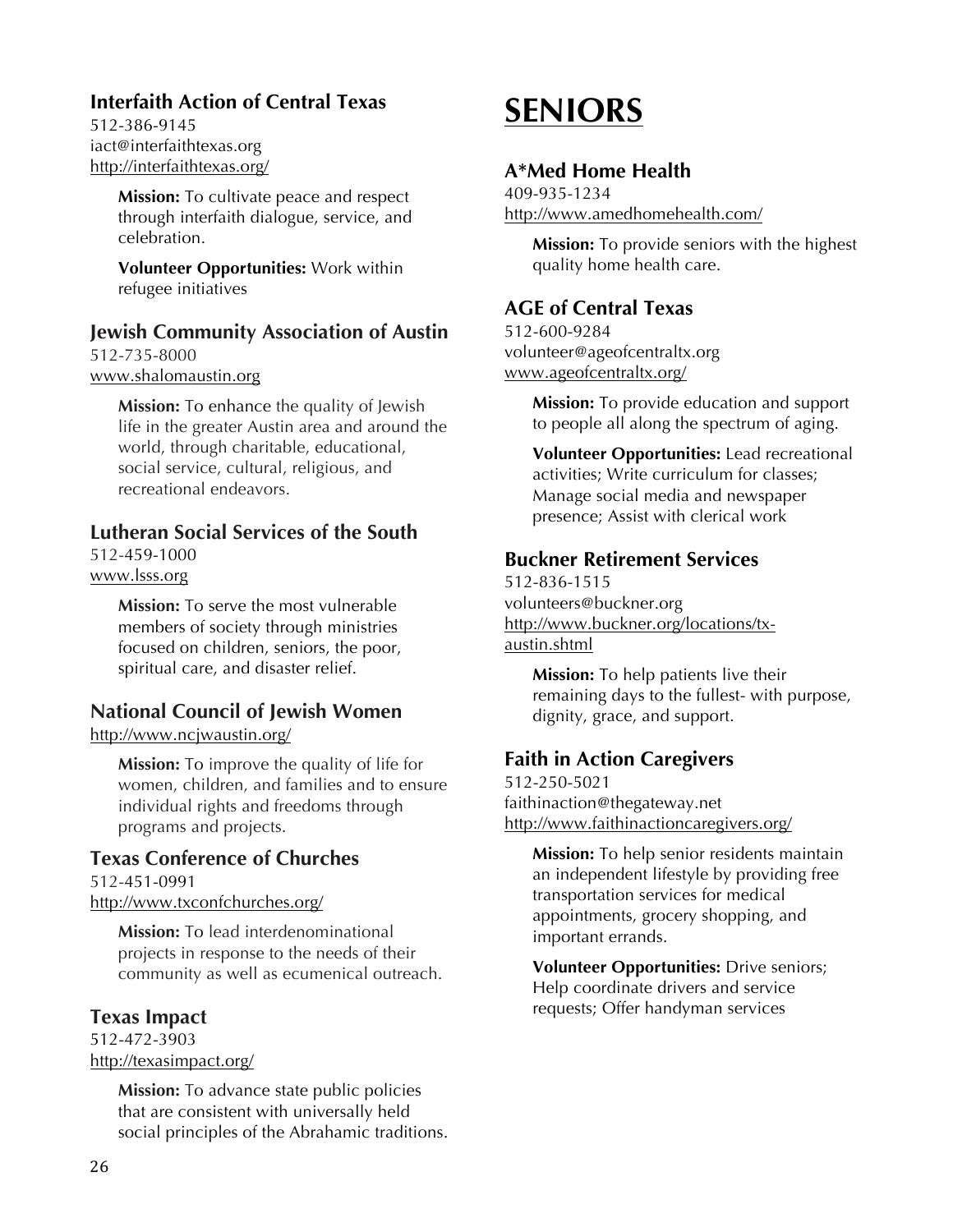#### **Family Eldercare**

512-483-3569 volunteer@familyeldercare.org http://www.familyeldercare.org/

> **Mission:** To provide services to seniors, adults with disabilities,and caregivers.

**Volunteer Opportunities:** Become a guardianship advocate; Help clients schedule bill pay; Assist with clerical work; Volunteer at special events

# **Heart to Heart Hospice**

512-707-2600 acurrie@htohh.com http://www.hearttohearthospice.com/

**Mission:** To provide compassion and caring, while striving to enhance the quality of life for those with life-limiting illnesses and their loved ones.

**Volunteer Opportunities:** Provide direct patient or family care; Visit clients; Offer bereavement support; Attend funerals; Run errands; Assist with clerical work; Plan community activities

# **SPECIAL NEEDS**

# **Arc of the Capital Area**

512-476-7044 galrutz@arcofthecapitalarea.org http://www.arcofthecapitalarea.org/

> **Mission:** To provide personalized, community-based services that improve the quality of life for individuals with intellectual and developmental disabilities.

**Volunteer Opportunities:** Lead art and music classes; Participate in client events (bowling, coffee club, movies); Serve on fundraising committees; Assist with marketing; Provide photography services

# **ARCIL (A Resource Center for Independent Living)**

512-832-6349 arcil@arcil.com http://www.arcil.com/

> **Mission:** To support the advancement and full participation of persons with disabilities in all aspects of life.

# **Down Syndrome Association of Central Texas**

512-323-0808 info@dsact.com http://dsact.com/

> **Mission:** To advocate for the life, education, rights, and future of people with Down syndrome in our community.

**Volunteer Opportunities:** Internships (programming, government affairs); Volunteer at special events

# **Easter Seals – Central Texas**

512-478-2581 http://centraltx.easterseals.com

> **Mission:** To create solutions for children and adults with disabilities and those who care for them.

> **Volunteer Opportunities:** Work at camps; Help at special events; Offer clerical support

# **Infant Parent Program – Early Childhood Intervention**

512-447-4141

http://www.integralcare.org/?nd=cfs\_infantparent

**Mission:** To give families with children under 3 years with developmental delays the resources and support they need, such as family education and support, audiology and vision services, nursing and nutrition services, physical/occupational therapy, and developmental services.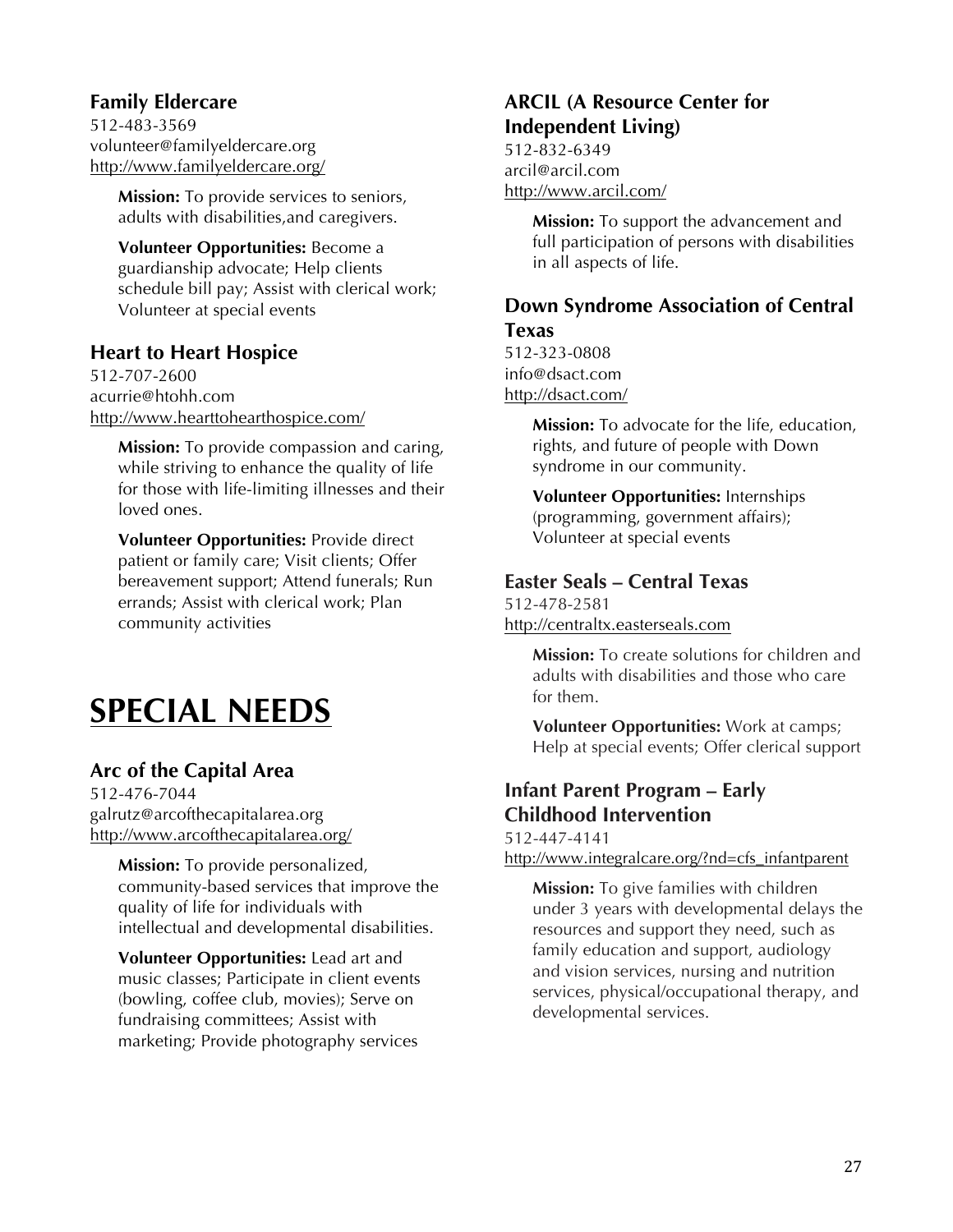### **Rosedale School**

512-414-3617 http://www.austinisd.org/schools/website.phtml?id=117

**Mission:** To serve the needs of Austin ISD students (ages 3-22) with multiple severe and profound disabilities.

#### **Sammy's House**

512-453-5258 community@sammyshouse.org http://www.sammyshouse.org/

> **Mission:** To help children and families thrive by giving children the opportunities they need to reach their highest potential through therapy support, curriculum-based instruction, and child care services.

#### **Volunteer Opportunities:** Work as a

caregiver; Volunteer in the classroom; Assist with one-time or recurring projects; Offer adminstrative support

#### **Special Olympics Texas**

512-835-9873 a13@sotx.org http://www.sotx.org/about/areas/area13/

**Mission:** To provide year-round sports training and athletic competition for children and adults with intellectual disabilities, giving them continuing opportunities to develop physical fitness, demonstrate courage, experience joy and participate in a sharing of gifts, skills and friendship with their families, other Special Olympics athletes and the community.

**Volunteer Opportunities:** Serve as Huggers, Greeters, and Fans; Coach the track and field athletes; Help with awards, pictures, concessions, or t-shirt sales

#### **Talking Book Program**

512-463-5458 www.tsl.state.tx.us/tbp/

> **Mission:** To provide books on tape, in large print, or in Braille.

**Volunteer Opportunities:** Narrate and record audio books

#### **Texas Department of Assistive and Rehabilitative Services**

1-800-628-5115 www.dars.state.tx.us

> **Mission:** To work with persons with disabilities by providing various therapies, vocational training, and physical rehabilitation.

#### **Texas School for the Blind and Visually Impaired**

512-454-8631 www.tsbvi.edu

> **Mission:** To provide education for visually impaired students, ages 3 to 22, in a residential setting.

#### **Texas School for the Deaf**

512-462-5353 www.tsd.state.tx.us

> **Mission:** To offer full-time education students, ages 5-22, including early childhood programs, social opportunities, and recreational sports.

# **YOUTH**

#### **American YouthWorks**

512-236-6100 volunteer@americanyouthworks.org http://www.americanyouthworks.org/

**Mission:** To transform young people into self-sufficient adults through education, job training, and community service.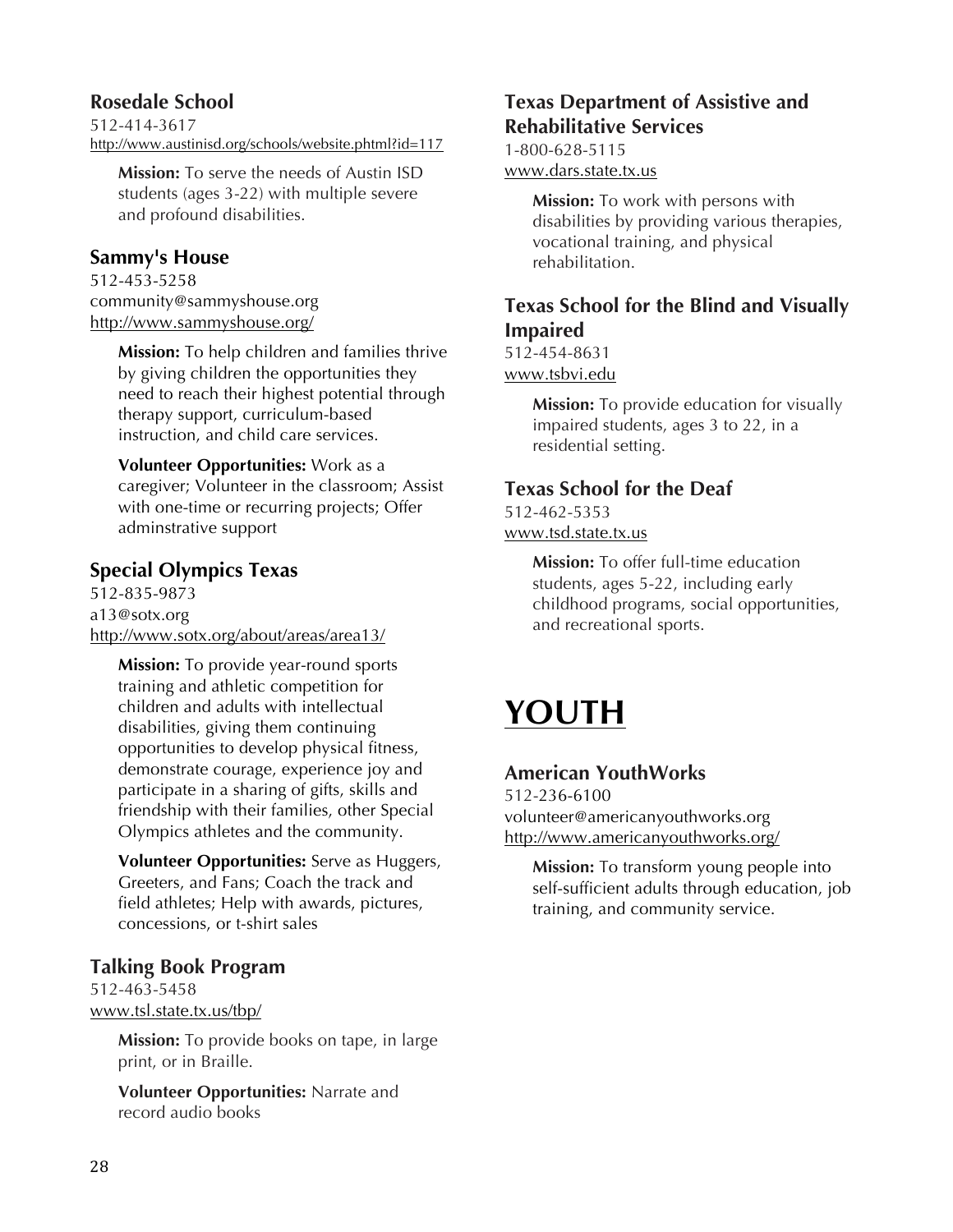#### **Austin Bat Cave**

512-666-7645 kangermeier@austinbatcave.org http://austinbatcave.org/

> **Mission:** To provide children and teenagers with opportunities to develop their creative and expository writing skills.

> **Volunteer Opportunities:** Internships; Lead creative writing workshops; Volunteer in classroom; Assist with special events

#### **Austin Partners in Education**

512-637-0900 www.austinpartners.org

> **Mission:** To create and foster effective community-school partnerships that support and enrich student learning and success.

**Volunteer Opportunities:** Mentor; Volunteer as a Classroom Coach

#### **The Austin Project**

512-929-3545 www.theaustinproject.org

> **Mission:** To serve as a catalyst for systemic change to strengthen educational and social service delivery systems. Focus areas include youth and family, academic improvement, and early literacy.

**Volunteer Opportunities:** Internships

#### **Austin Voices for Education & Youth**

512-450-1880 www.austinvoices.org

> **Mission:** To support positive youth development and education by mobilizing communities to strengthen schools and expand opportunities for Austin youth.

#### **AVANCE**

512-326-9335 www.avance.org

> **Mission:** To focus on parent education, early childhood development, brain development, literacy, and school readiness.

#### **BeHive**

512-929-8187 volunteer@behiveusa.org http://www.behiveaustin.org/

> **Mission:** To provide an after-school and summer safe haven, with academic support, to low-income children, while encouraging them to become good citizens.

**Volunteer Opportunities:** Mentor; Tutor; Serve as teaching assistant; Lead activities

### **Big Brothers Big Sisters of Central Texas**

512-472-5437 info@bigmentoring.org http://www.bigmentoring.org

> **Mission:** To provide children with strong and enduring, professionally supported oneto-one relationships that change their lives for the better, forever.

**Volunteer Opportunities:** Mentor as a Big Brother or Big Sister

#### **Boy Scouts of America Capitol Area**

512-617-8611 info@bsacac.org http://www.bsacac.org/

> **Mission:** To prepare every eligible youth in America to become a responsible, participating citizen and leader who is guided by the Scout Oath and Law.

**Volunteer Opportunities:** Tutor; Lead art classes; Develop engaging activities; Coach recreational sports

#### **Boys and Girls Club of the Austin Area**

512-444-7199 Lindsey.Wolf@bgcaustin.org http://www.bgcaustin.org/

> **Mission:** To inspire and enable all young people to be caring and responsible citizens.

> **Volunteer Opportunities:** Tutor during homework sessions; Mentor; Develop new programs (computers, arts and crafts, athletics); Lead career / leadership / character development activities; Assist with special events or fundraising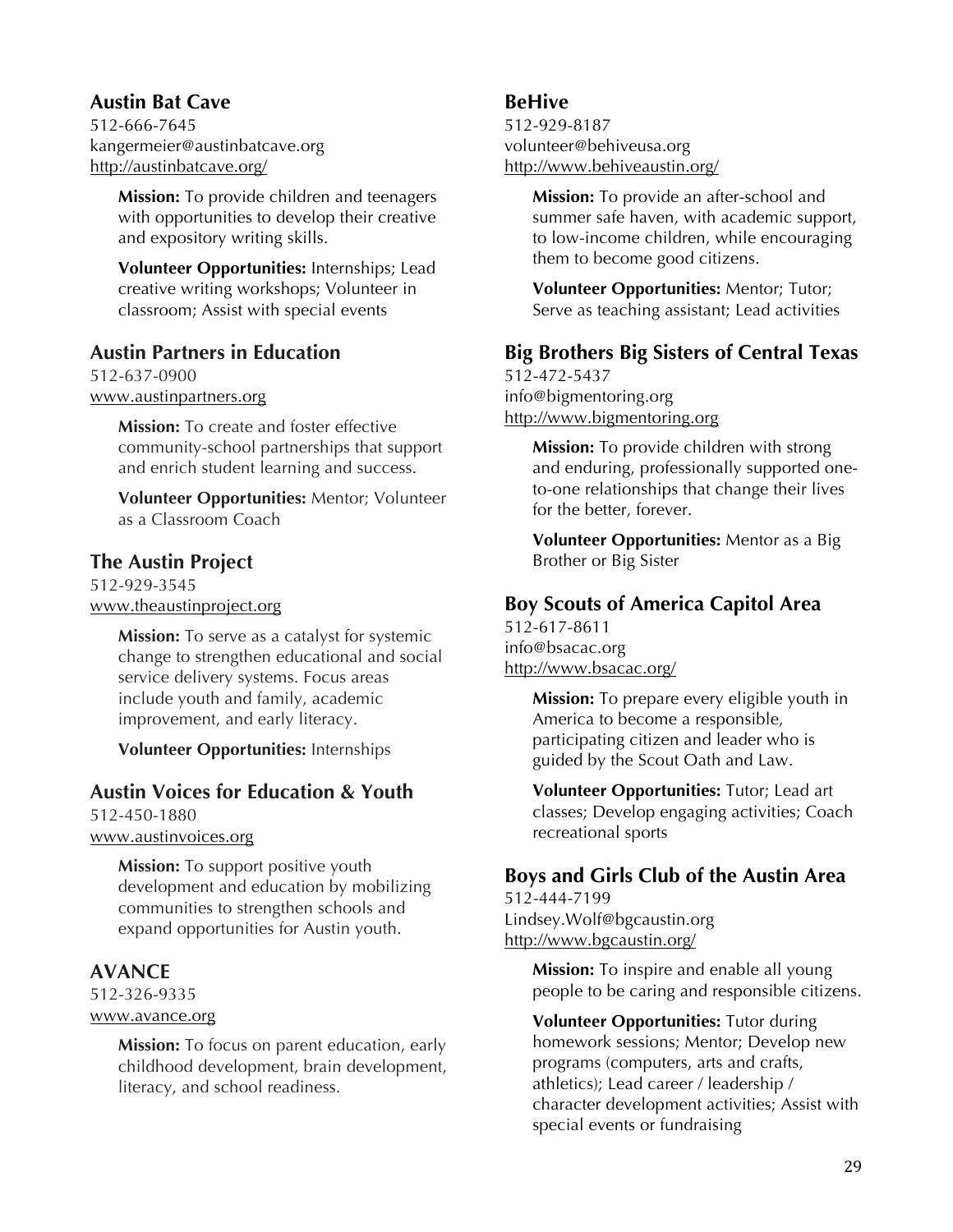# **Camp Fire USA Balcones Council**

512-349-2111 info@campfireusabalcones.org http://campfireusabalcones.org/

> **Mission:** To provide opportunities for youths to learn in small groups, explore the natural world in our outdoor programs, and take on leadership opportunities within the community and world at large.

**Volunteer Opportunities:** Serve as Club Leader; Coordinate special events

#### **Central Texas Youth Services**

1-800-421-TEEN (8336) www.centraltexasyouthservices.org

> **Mission:** To provide services to runaways, homeless, and troubled youth and their families throughout the region.

# **College Forward**

512-452-4800 info@collegeforward.org http://www.collegeforward.org

> **Mission:** To provide college access and persistence services to motivated, disadvantaged students, to facilitate their transition to college and make the process exciting and rewarding.

**Volunteer Opportunities:** Mentor high school students

# **Communities In Schools of Central Texas**

512-464-9767 volunteer@ciscentraltexas.org http://www.cisaustin.org/

> **Mission:** To surround students with a community of support, empowering them to stay in school and achieve in life.

> **Volunteer Opportunities:** Mentor; Tutor; Volunteer at after-school programs; Assist with child abuse prevention initiative; Work on family literacy education

#### **Council on At-Risk Youth**

512-451-4592 http://councilonatriskyouth.org/

> **Mission:** To help youth prevent violence, drug abuse, and delinquency through public information, training, and management of youth violence prevention programs.

#### **GENaustin**

512-808-4044 office@genaustin.org http://genaustin.org/

> **Mission:** To support and guide girls to make wise choices as they navigate the unique pressures of girlhood.

**Volunteer Opportunities:** Mentor; Volunteer at conferences; Recruit volunteers; Speak at workshops; Internships

#### **Girl Scouts of Central Texas**

512-490-2353 JanetB@gsctx.org http://www.gsctx.org/

> **Mission:** To build girls of courage, confidence, and character, who make the world a better place.

**Volunteer Opportunities:** Serve as Scout Leader; Assist with special events

#### **KDK-Harman Foundation**

512-328-9400 jennifer@kdk-harman.org http://www.kdk-harman.org/

> **Mission:** To break the cycle of poverty through education while promoting a culture of giving excellence.

#### **A Legacy of Giving**

512-600-9295 lbrucker@alegacyofgiving.org http://www.alegacyofgiving.org/

**Mission:** To empower children through philanthropy education and programs to become more engaged in improving their communities and world.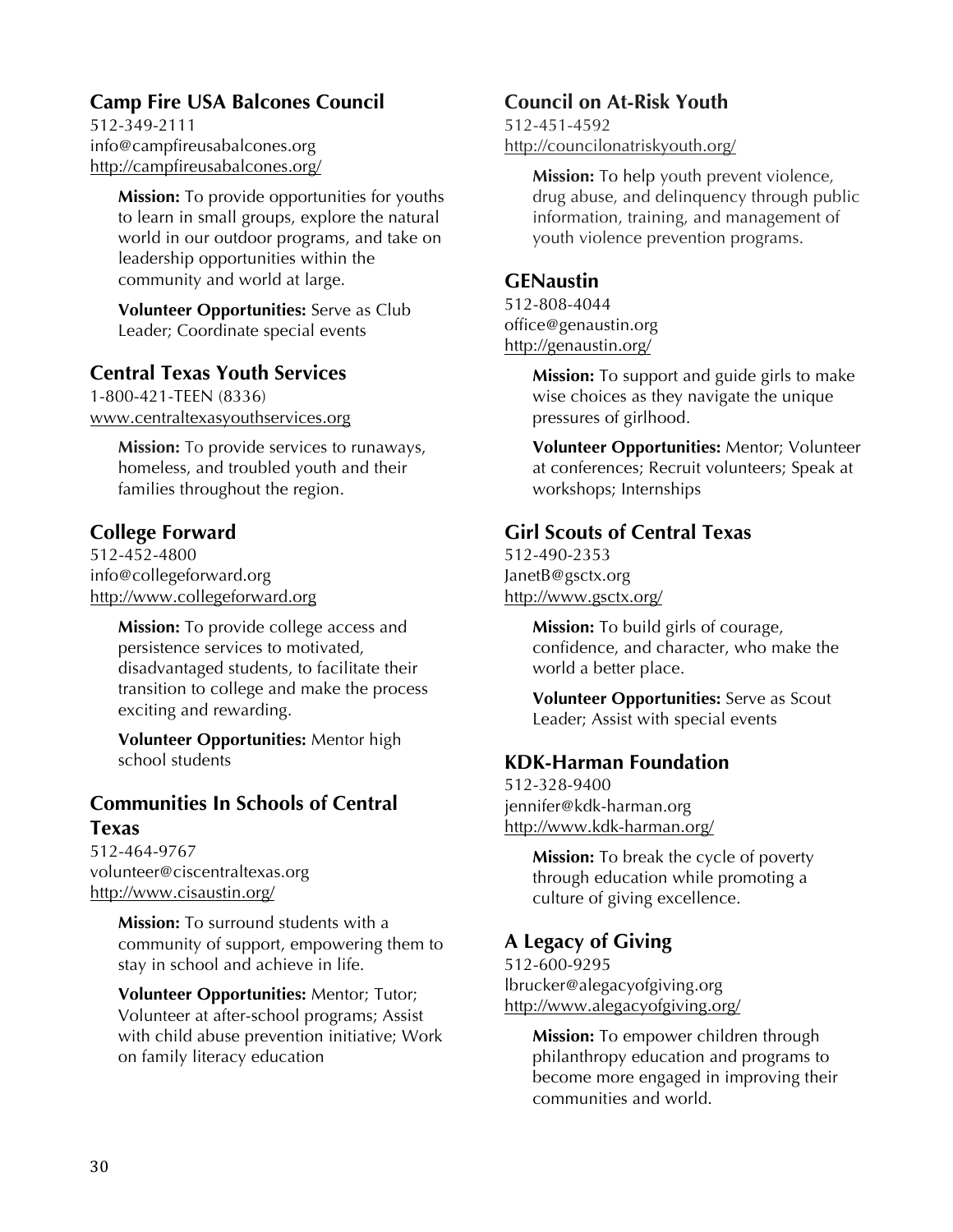### **LoveIsRespect.org**

1-800-525-1978 x3297 volunteers@loveisrespect.org http://www.loveisrespect.org/

> **Mission:** To foster healthy dating attitudes and relationships. To provide a safe space for young people to access information and help in an environment that is designed specifically for them.

**Volunteer Opportunities:** Answer hotline calls, texts, and chats

#### **Marathon Kids**

512-477-1259 info@marathonkids.org http://www.marathonkids.org/

> **Mission:** To build joyful community as a free, innovative, celebratory fitness and nutrition program, resonating with children and their families.

#### **Volunteer Opportunities:** Assist in community events; Host fundraisers; Represent at school events and festivals; Help schools create and maintain gardens

#### **The Miracle Foundation**

512-329-8635 www.miraclefoundation.org

> **Mission:** To provide help and hope to the orphaned children of India, by revitalizing failing orphanages.

**Volunteer Opportunities:** Internships

#### **Mother's Milk Bank at Austin**

512-494-0800 www.mmbaustin.org

> **Mission:** To provide human milk to infants in neonatal intensive care units to improve their health and lower the care costs of premature and ill babies. To educate the medical and general community on the benefits of human milk for infants.

> **Volunteer Opportunities:** Prepare donated milk for distribution; Be an ambassador

#### **Nobelity Project**

512-263-7971 christy@nobelity.org http://nobelity.org/

> **Mission:** To utilize film projects, working in schools, and community partner projects to promote basic rights for all children.

#### **Raising Austin**

512-351-8396 http://raisingaustin.org/

> **Mission:** To support and fund childcare that is innovative and results in beneficial changes to the education and care of young children in our area.

#### **Southwest Key Programs**

512-462-2181 volunteers@swkey.org http://www.swkey.org/

> **Mission:** To operate innovative youth justice programs and schools, safe shelters for immigrant children, and workforce services as a means of opening doors of opportunity so that individuals can achieve their dreams.

> **Volunteer Opportunities:** Assist with special events; Lead programming activities; Internships (social work)

### **Texas Alliance of Child and Family Services**

512-892-2683 http://www.tacfs.org/

> **Mission:** To protect the rights of children and ensure that funding is adequate to meet each child's needs.

# **Texas Association for the Education of Young Children**

512-451-2392 http://www.texasaeyc.org/

> **Mission:** To provide opportunities for professional growth and broadens public awareness of early care and education issues affecting the lives of children and families.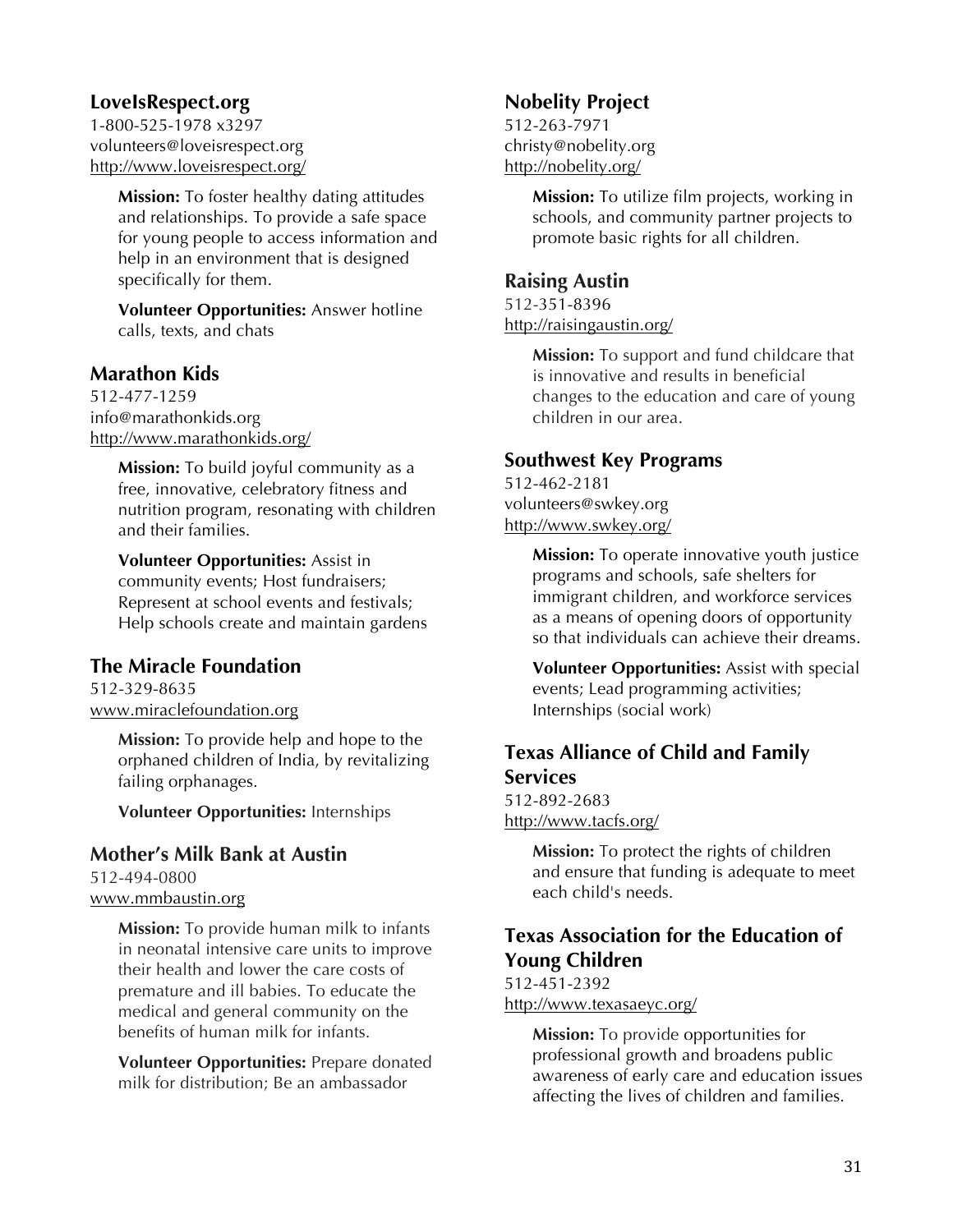#### **Texas Network of Youth Services**

512-328-6860 http://www.tnoys.org/

> **Mission:** To create better options and improving available services for youth and families in crisis.

### **Texas PTA**

512-476-6769 http://www.txpta.org/

> **Mission:** To work through home, schools and places of worship to promote the welfare of children and secure adequate laws for the care and protection of children and youth. To bring into closer relation the home and the school, so that parents and teachers may cooperate intelligently in the education of children and youth.

# **VICTORY Tutorial Program**

512-974-7317 http://www.austinisd.org/victory-tutorial

**Mission:** To coordinate one-on-one tutoring for students in grades 1-12 who need extra help with their schoolwork.

**Volunteer Opportunities:** Tutor a child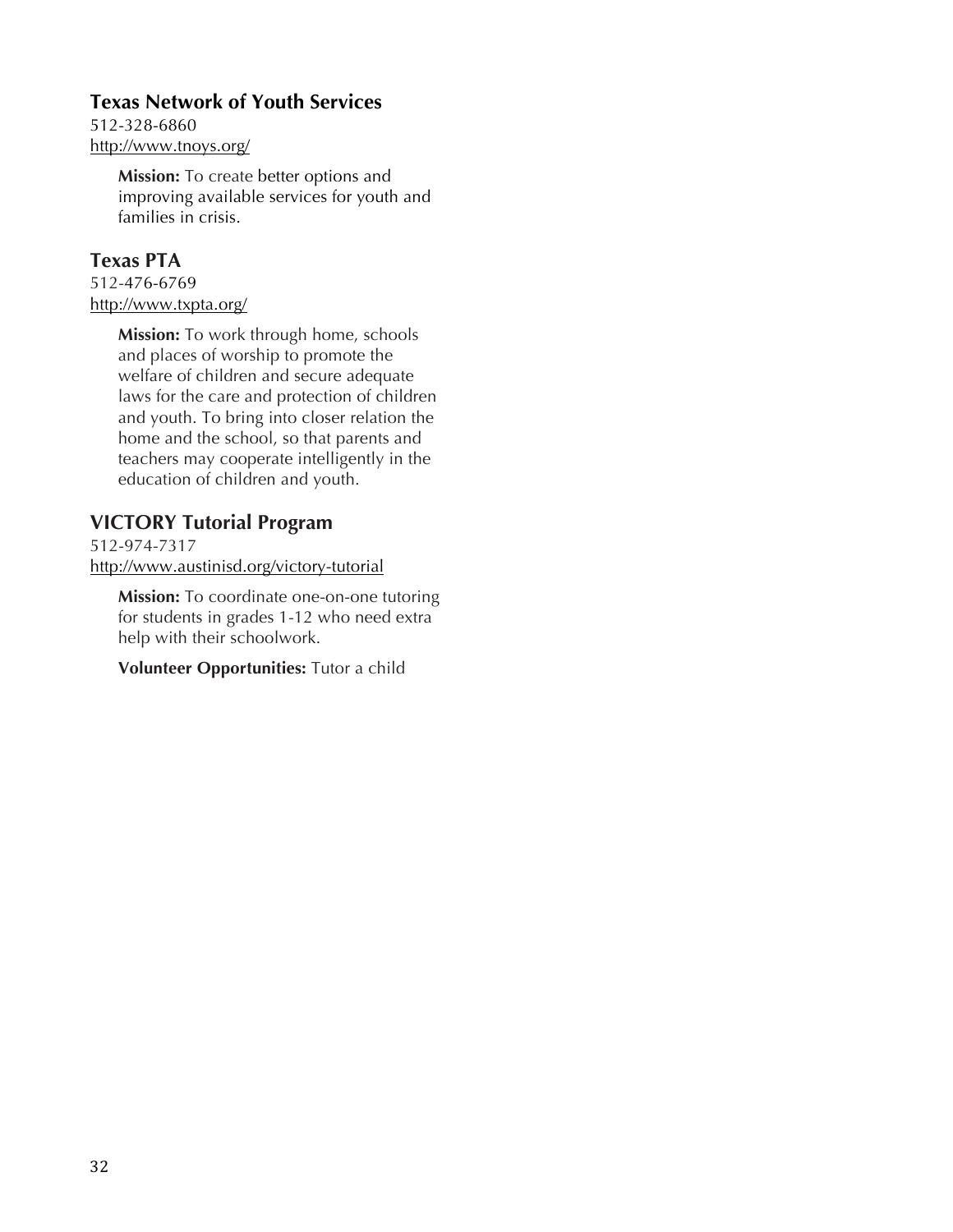# **GEORGETOWN**

# **ABUSE**

# **CASA (Court Appointed Special Advocates)**

512-868-2822 casa@casawctx.com http://www.casawctx.com/

> **Mission:** To provide trained, court-appointed volunteers who advocate for the best interest of abused children on their journey to a safe, permanent home.

**Volunteer Opportunities:** CASA Child Advocate; Fundraising Team; Special Projects; Office Volunteer

### **The Linus Connection**

512-868-9090 stephanie@thelinusconnection.org http://www.thelinusconnection.org/

> **Mission:** To make and deliver handmade security blankets for children in crisis situations. The blankets go to children in hospital emergency rooms, crisis centers, foster care, and battered women's shelters.

**Volunteer Opportunities:** Make blankets (either in existing groups or on your own); Drop off finished products at locations

# **Williamson County Children's Advocacy Center**

512-943-3701 director@WilcoCAC.org http://www.wilcocac.org/

> **Mission:** To provide a safe place to report child abuse, reduce the emotional trauma, and extend professional services that protect the integrity of an investigation.

> **Volunteer Opportunities:** Serve as a greeter; Help clients fill out paperwork; Help with fundraisers or public awareness programs; Provide housekeeping or clerical support

# **ANIMALS**

### **A.D.O.P.T.**

512-966-9727 ADOPTfordogs@gmail.com http://www.adoptfordogs.org/

> **Mission:** To improve the adoption probability of rescue and shelter dogs. To minimize the surrendering and euthanasia of dogs by their owners due to behavioral and obedience issues through proper training and handling techniques and care of dogs. To provide assistance through instruction by approved trainers and scholarships for individuals in need of training for their dogs.

### **Georgetown Animal Outreach**

512-863-6006 admin@georgetownanimaloutreach.org http://www.georgetownanimaloutreach.org

**Mission:** To support and enhance the services provided by Georgetown shelters and other local organizations dedicated to the welfare of animals.

**Volunteer Opportunities:** Foster animals

#### **Georgetown Animal Shelter**

512-930-3592 animalsvc@georgetown.org http://pets.georgetown.org/

> **Mission:** To support responsible pet guardianship, protect the health and safety of animals in Georgetown, work to eliminate pet overpopulation, help secure careful adoptions of pets into loving homes, help care for animals with compassion and raise funds to support the Animal Shelter.

**Volunteer Opportunities:** Walk and/or play with dogs and cats; Help with adoption or fundraising events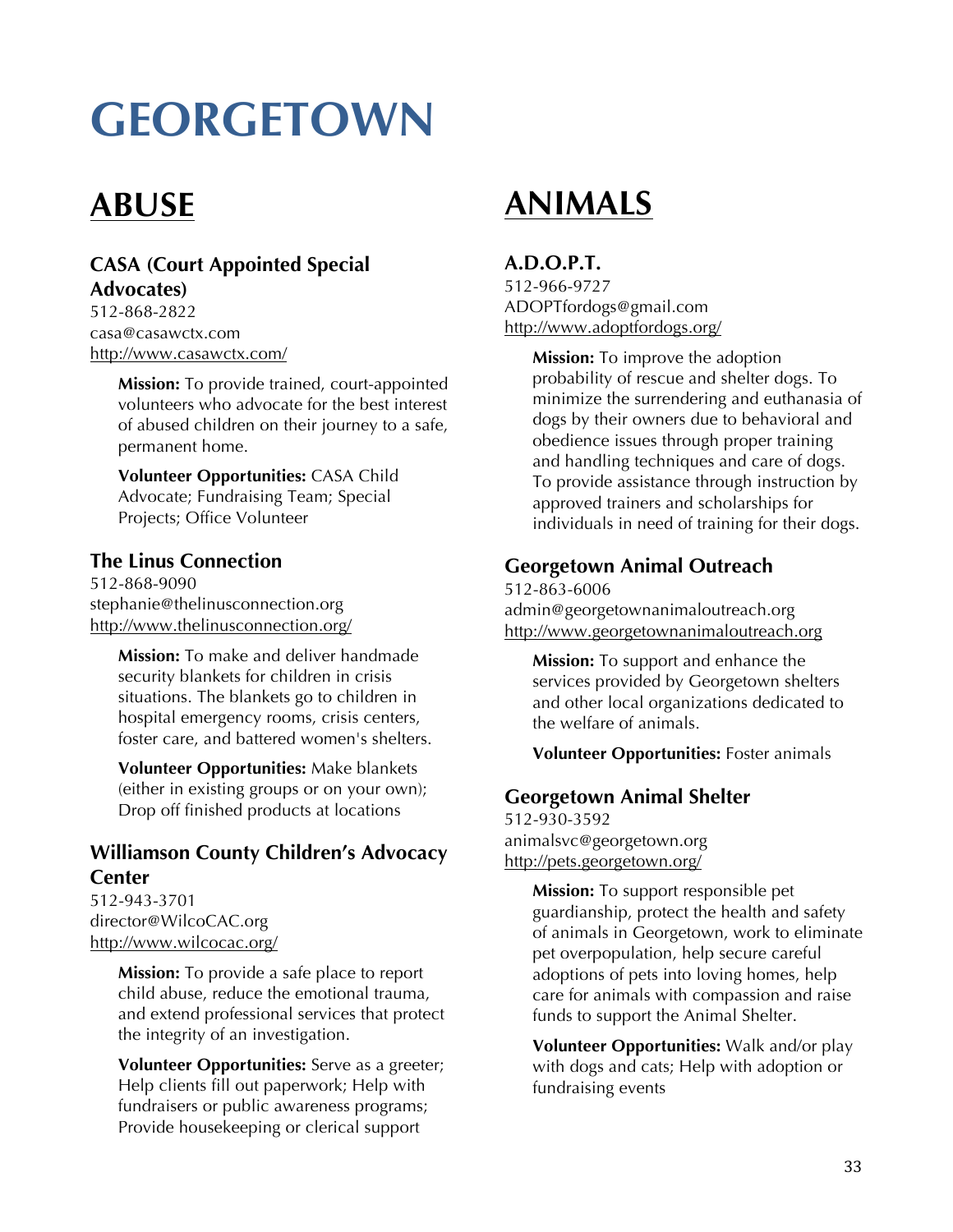#### **Williamson County Animal Shelter**

512-943-3322 cschneider@wilco.org http://pets.wilco.org/

> **Mission:** To increase pet adoptions and to emphasize humane care for lost, unwanted, or displaced pets. To assist animal control efforts by providing a safe haven for strays.

> **Volunteer Opportunities:** Walk and/or play with dogs and cats; Help with adoption or fundraising events

# **ARTS**

#### **Georgetown Art Center**

512-930-2583 janeis@me.com https://arts.georgetown.org/art-center/

**Mission:** To promote the development of the local arts culture.

**Volunteer Opportunities:** Serve on planning taskforces; Teach kids' art classes; Assist with special events and fundraising

#### **Georgetown Art Works**

512-930-2583 info@georgetownartworks.org http://georgetownartworks.org

> **Mission:** To promote the development of the arts by encouraging the creation of low cost space in the downtown for artisans to create and market their products.

> **Volunteer Opportunities:** Serve on planning taskforces; Assist with special events

#### **Georgetown Film Society**

512-507-9264 info@georgetownfilmsociety.org; janellvelasmith@gmail.com http://georgetownfilmsociety.org/

> **Mission:** To foster independent filmmaking in Texas and will serve as a conduit to building Georgetown's film industry.

#### **Handcrafts Unlimited**

512-869-1812 pat@tittizer.us http://handcraftsunlimited.org/

> **Mission:** To sell seniors' handcrafts and to teach and demonstrate traditional crafts.

**Volunteer Opportunities:** Make sales; Accept and display consigned products; Greet visitors; Assist during craft demonstrations on First Fridays

#### **Palace Theatre**

512-869-7469 marissa@georgetownpalace.com http://www.georgetownpalace.com/

> **Mission:** To continually produce a live main stage theatrical season of musicals, dramas and comedies. To offer year-round after school, weekend, and summer theatre workshops for students in grades 1–12.

> **Volunteer Opportunities:** Internships; Teach youth summer/spring break classes

#### **Wilco Art Guild**

512-863-2214 info@wcartguild.org http://www.wcartguild.org/

> Mission: To encourage creative expression through education.

# **ATHLETICS**

# **Texas Amateur Athletic Federation** 512-863-9400

mark@taaf.com http://www.taaf.com/

> **Mission:** To maintain a permanent organization representative of amateur athletics and/or organizations.

**Volunteer Opportunities:** Coaching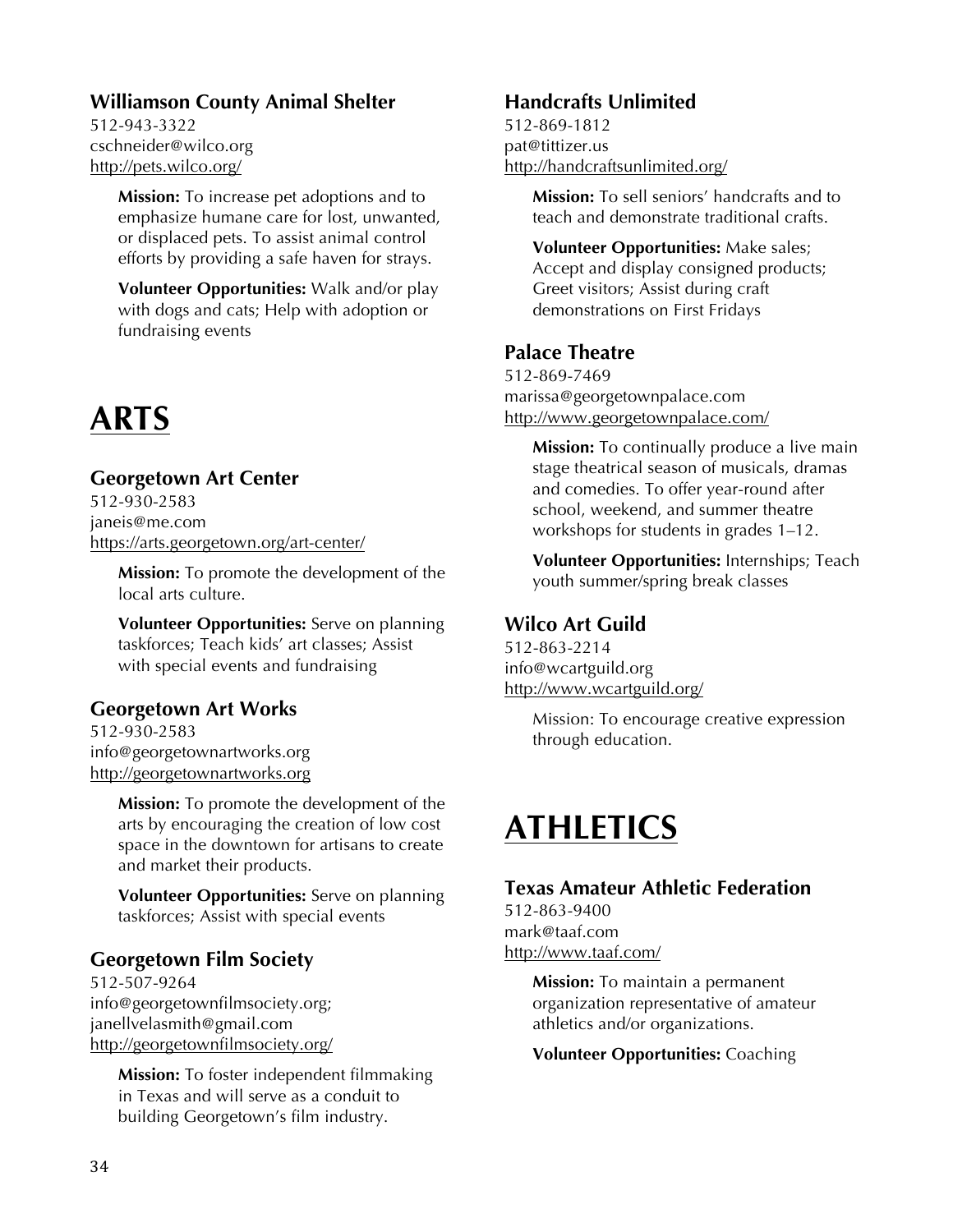# **CRISIS**

### **The Christi Center**

512-467-2600 info@christicenter.org http://fortheloveofchristi.org/

> **Mission:** To provide love, hope, comfort, and ongoing support to those who are adjusting to life after the death of a loved one. To educate the general public regarding the issue of grief and other concerns of the bereaved.

**Volunteer Opportunities:** Provide phone support, IT/Tech support, or office assistance,; Assist with special projects and events, community education, or outreach

# **Victim's Services**

512-930-3510 http://pd.georgetown.org/divisions/supportservices/victim-services/

**Mission:** To offer crisis intervention to survivors, witnesses, and families who have been traumatized by the experience of death, serious injury, violent crime, or natural disaster.

**Volunteer Opportunities:** Serve on a Victim Services response teams

# **ENVIRONMENT / SUSTAINABLE LIVING**

#### **City of Georgetown Parks & Rec**

512-930-3595 erin.ruyle@georgetown.org https://parks.georgetown.org/

> **Mission:** To preserve and enhance the quality of life, and unique character of Georgetown by preserving the rich heritage and natural resources.

**Volunteer Opportunities:** Park cleanup

# **Friends of Georgetown Parks & Recreation**

contact@gtparkpals.org http://www.gtparkpals.org/

> **Mission:** To support the city of Georgetown's Parks and Recreation by providing programs to promote the social, cultural and recreational well-being of all residents of the city of Georgetown.

**Volunteer Opportunities:** Help with special events; Assist with Georgetown Swims program

#### **Georgetown GreenWorks**

512-576-1644 RangerRick@georgetowngreenworks.org http://georgetowngreenworks.org/

**Mission:** To foster sustainable endeavors.

# **Trail Tamers**

512-930-6113 heather.brewer@georgetown.org https://news.georgetown.org/2012/10/19/trailtamers-fighting-the-good-fight/

**Mission:** To maintain the aesthetics and functionality of Georgetown's trail system.

**Volunteer Opportunities:** Work on a team to remove invasive trees and plants along the San Gabriel River Trail

#### **Williamson County Master Gardeners**

512-943-3300 http://txmg.org/williamson/

> **Mission:** To improve gardening skills throughout the community through youth and community education, establishing and maintaining demonstration gardens, and providing a speakers bureau.

> **Volunteer Opportunities:** Maintain gardens; Participate in educational outreach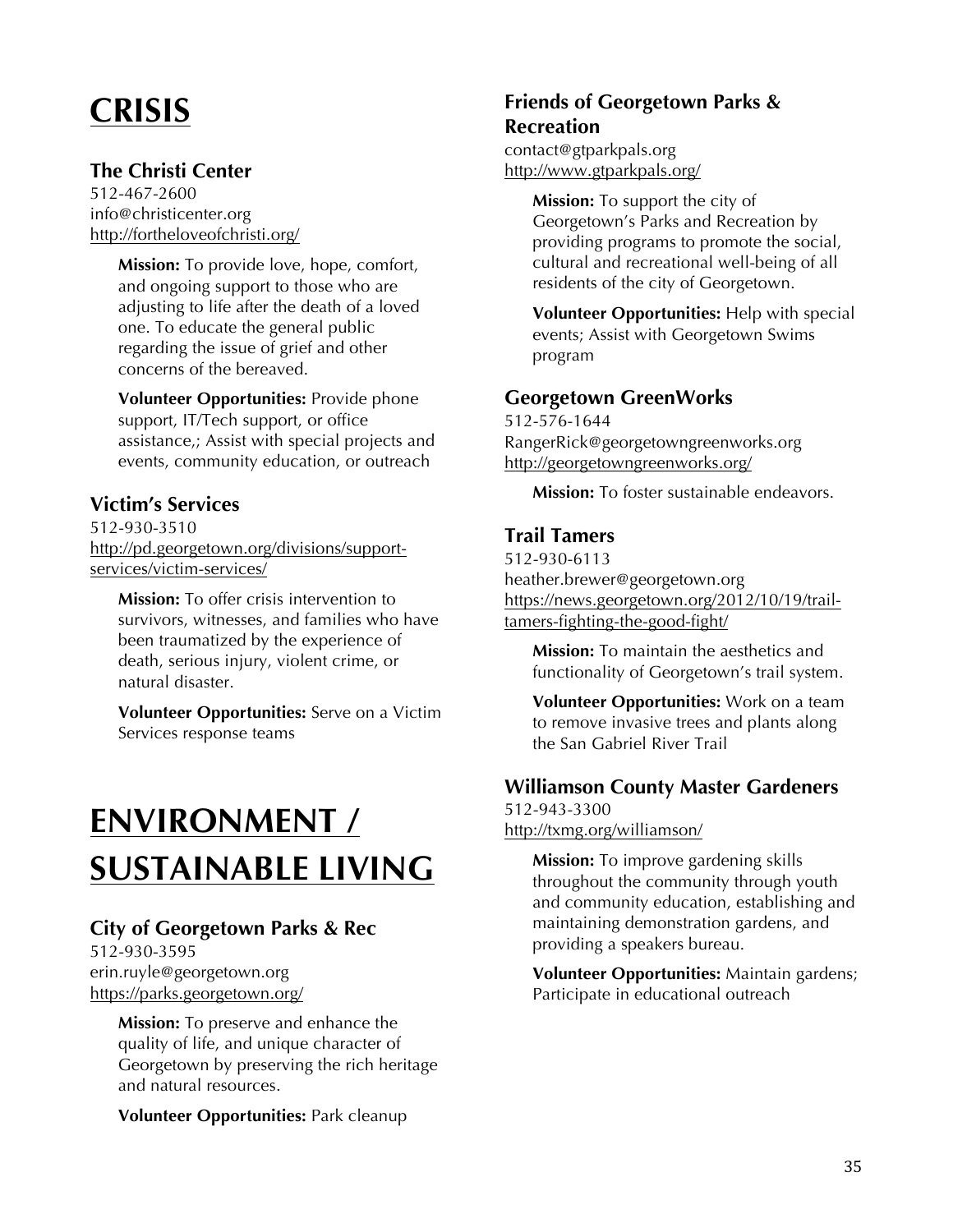# **FOOD / NECESSITIES**

#### **Backpack Buddies**

512-863-4186 friends@chisholmtrail.org http://www.georgetownbuddies.com

> **Mission:** To provide a bag of food for children who appear to be at risk of going hungry over a weekend or school holiday.

**Volunteer Opportunities:** Sort food donations; Distribute food to children

# **The Caring Place**

512-943-0702 rturner@caringplacetx.org http://www.caringplacetx.org/

> **Mission:** To serve human needs by assisting families in the following ways: Financial Assistance (rent, utilities, medical expenses, temporary shelter, or transportation); Nonfinancial Assistance (food, clothing, or household items); Feeding Programs (Fresh Food for Families); Annual Programs (Coats for Kids, Christmas food distribution).

**Volunteer Opportunities:** Sort donations; Serve as a social caseworker; Perform data entry; Work in food pantry or warehouse; Work as cashier

# **Goodwill**

512-868-9547 volunteer@austingoodwill.org http://www.austingoodwill.org/

> **Mission:** To enhance individuals' dignity and quality of life by strengthening communities, eliminating barriers to opportunity, and helping people in need reach their full potential through learning and the power of work.

**Volunteer Opportunities:** Disassemble donated computers; Fix machines; Provide office support; Serve as Spanish translator; Mentor young adults; Internships

### **Meals on Wheels**

512-863-5010 dshanklin@wbco.net http://www.wbco.net/services\_meals.html

**Mission:** To provide hot, home-delivered meals, five days a week to those who, due to illness, age, or disability, are unable to provide proper nutrition for themselves. To provide meals and companionship to seniors at the Madellla Hilliard Senior Center.

**Volunteer Opportunities:** Drive meals to homebound; Assist in meal preparation

# **GENERAL**

#### **Association of University Women**

http://www.aauwtexas.org/branches/georgetown /index.html

**Mission:** To empower women as individuals and as a community. To work together as a national grassroots organization to improve the lives of women and their families.

# **Chisholm Trail Communities Foundation**

512-863-4186 friends@chisholm-trail.org http://www.chisholm-trail.org/

> **Mission:** To help donors fulfill their goals for charitable giving.

#### **Georgetown Chamber of Commerce**

512-930-3535 info@georgetownchamber.org http://www.georgetownchamber.org/

**Mission:** To provide effective opportunities and tools for Chamber members to promote their business, to maintain responsible economic development, and to provide a unified voice for the business community to articulate perspectives on key issues.

**Volunteer Opportunities:** Internships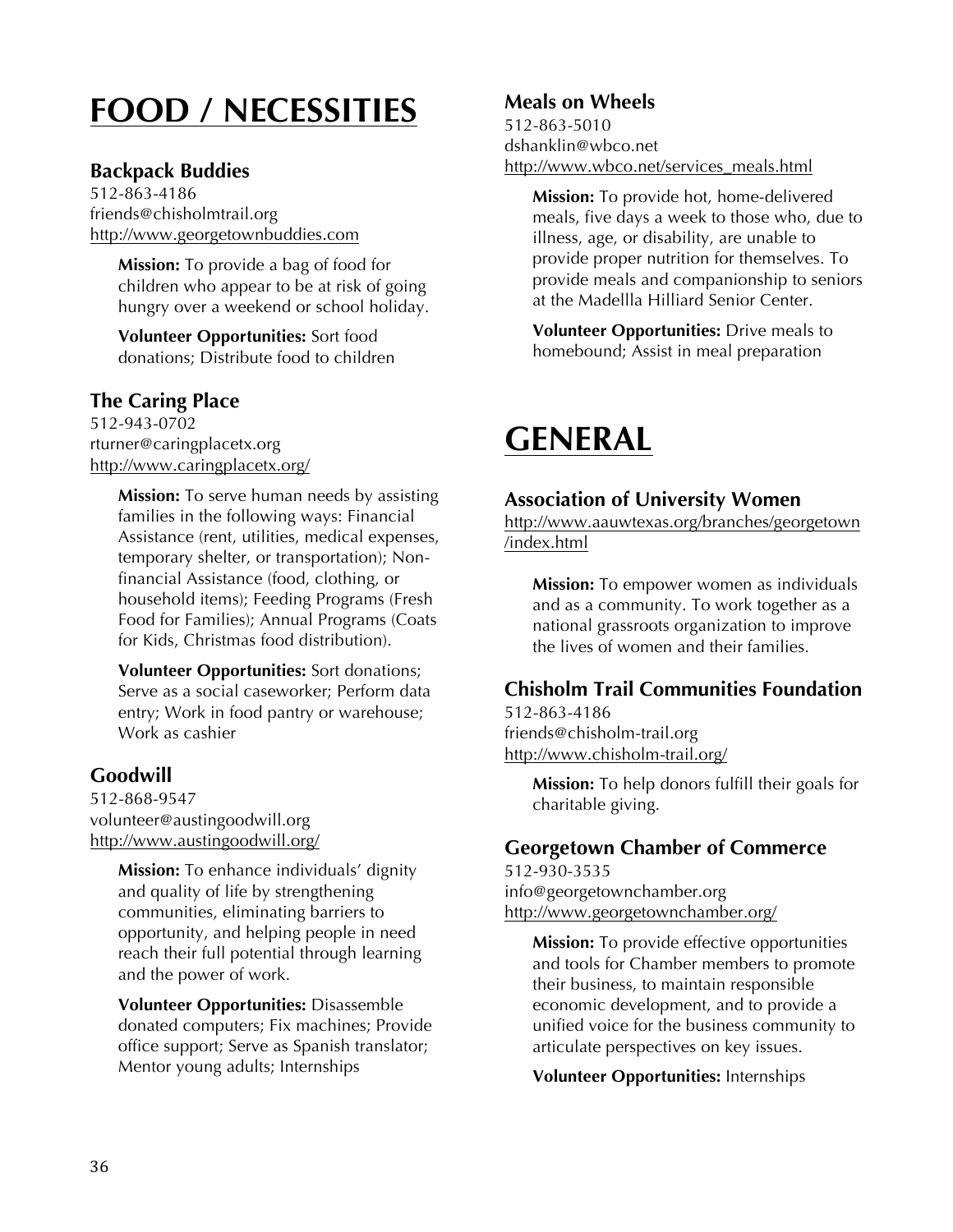# **Professional Women of Williamson County**

http://www.pwownetwork.org/

**Mission:** To provide an environment in which professional women will be educated, encouraged and empowered. To provide a structured mentoring program to facilitate career excellence and a scholarship fund to support deserving women furthering their education.

#### **Sertoma Club of Georgetown**

info@georgetownsertoma.org http://www.nathanchapmanfund.org/

> **Mission:** To promote service to mankind by communication of thoughts, ideas and concepts to accelerate human progress in health, education, freedom and democracy.

### **Williamson-Burnet County Opportunities (WBCO)**

512-763-1400 wbco@wbco.net http://www.wbco.net

> **Mission:** To administer a wide range of social service and economic opportunity programs benefiting many thousands of low and moderate income persons.

**Volunteer Opportunities:** Volunteer at Head Start (early childhood development); Intake assessment for Meals on Wheels

# **The Williamson County Institute for Excellence in Nonprofits**

512-864-7387 bnovello@utexas.edu http://wilcoinstitute.org/

> **Mission:** To help nonprofit organizations serving Williamson County learn and apply the principles of organizational excellence to achieve and sustain high performance.

# **HEALTH**

#### **Breast Cancer Resource Centers**

512-942-4689 phyllis@bcrc.org http://www.bcrc.org/

> **Mission:** To ensure that no one faces breast cancer alone. To provide support, information, and resources to all those affected by breast cancer.

**Volunteer Opportunities:** Assist with grant writing; Manage health and volunteer fairs; Support outreach and canvassing efforts; Provide childcare; Offer office and clerical support; Assemble and deliver wellness totes

#### **The Care Communities**

512-459-5883 roger@thecarecommunities.org thecarecommunities.org

> **Mission:** To provide support and services for individuals diagnosed with advanced HIV/AIDS or cancer.

> **Volunteer Opportunities:** Provide consistent companionship in group setting; One-day service project (larger groups – usually house repair, landscaping)

# **The Georgetown Health Foundation**

512-931-2221 http://gthf.org/

> **Mission:** To promote sustainable, collaborative community health in Georgetown.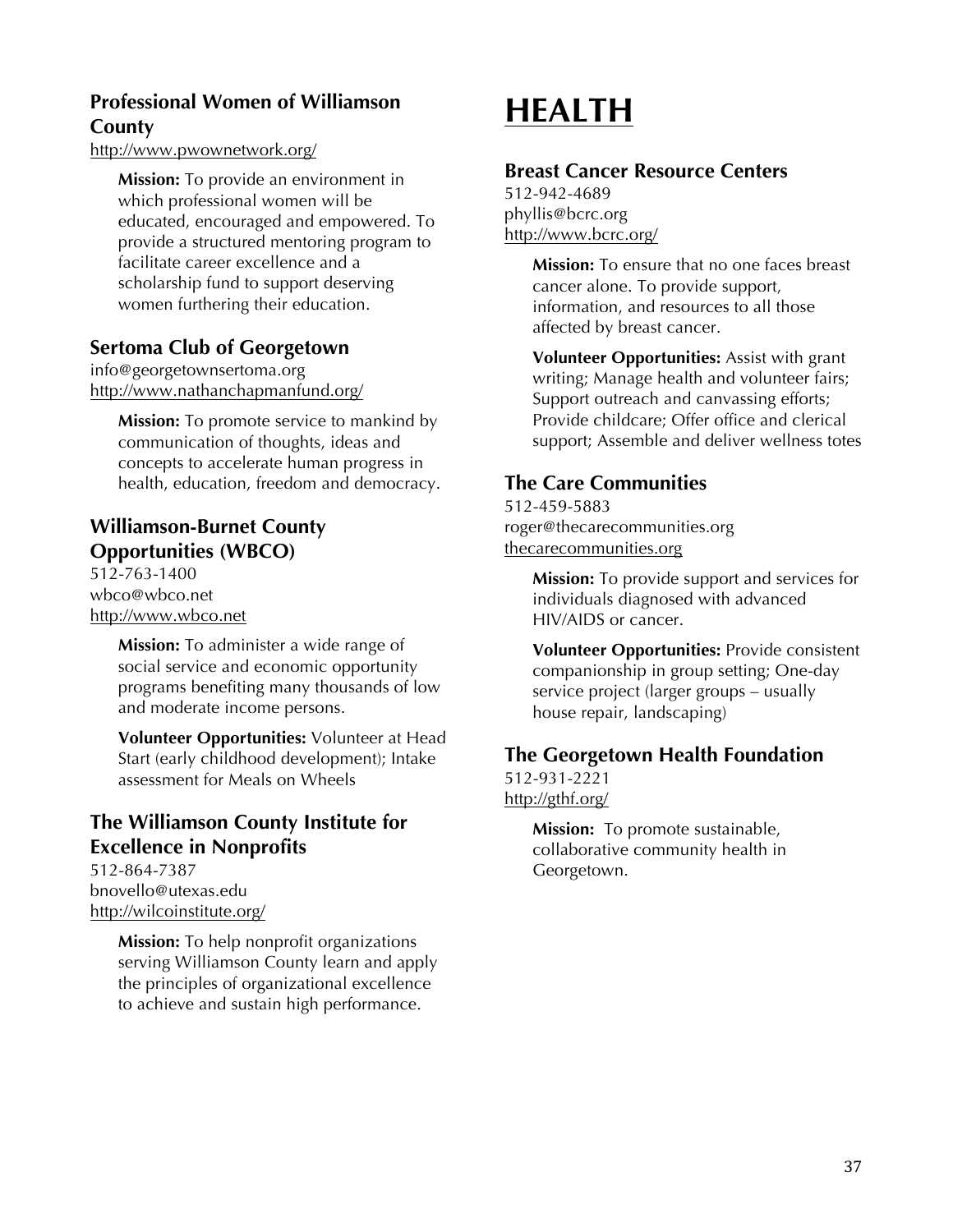#### **Hospice Austin: Williamson County**

512-863-8700 volunteers@hospiceaustin.org http://www.hospiceaustin.org/getinvolved/volunteer/

> **Mission:** To serve terminally ill and bereaved persons in our community with integrity, compassion and respect.

> **Volunteer Opportunities:** Provide patient and family support; Create innovative services for patients (music theapy, computer skills); Assist with office administration; Help with fundraising, marketing, or community awareness campaigns

# **LifeSteps**

512-869-2571 lisa\_wallace@lifestepscouncil.org http://lifestepscouncil.org/

> **Mission:** To eliminate substance abuse in Williamson County through prevention, intervention, counseling, education, and family services.

**Volunteer Opportunities:** Mentor with the truancy mentorship program; Volunteer with service learning courses offered at the Academy; Serve on drug and alcohol council (SU campus); Assist with awareness campaigns

# **Lighthouse Hospice**

512-868-0505 http://www.lighthouse-hospice.com/

> **Mission:** To provide comprehensive and compassionate hospice care that adds to the quality and dignity of the lives of our patients and their families.

# **Lone Star Circle of Care**

877-800-5722 dcbridges@lscctx.org http://www.lscctx.org/

> **Mission:** To bring high quality, affordable health care to those in need.

**Volunteer Opportunities:** Clerical work

# **M.E.D.I.C.O.**

512-930-1893 information@medico.org http://www.medico.org/

> **Mission:** To provide comprehensive health care in Central America through short-term medical mission teams, sustainable projects, special initiatives, and partnerships with local humanitarian organizations.

**Volunteer Opportunities:** Serve on Mission Team (in host country); Provide warehouse support; Assist in packaging medicine/supplies for mission teams; Help with Days for Girls event

# **St. David's Hospital Volunteer Program**

512-931-2221 lynne.harris@stdavids.com http://www.stdavids.com/locationsfacilities/georgetown-hospital/volunteering.aspx

**Mission:** To promote and provide sustainable and collaborative community health.

**Volunteer Opportunities:** Visit patients; Assist with clerical work; Serve in ministerial programs

### **Williamson County and Cities Health District**

512-943-3600 www.wcchd.org

> **Mission:** To protect and promote the health of the people of Williamson County.

**Volunteer Opportunities:** Serve in the Medical Reserve Corps, which supplements the public health and medical portions of the emergency response system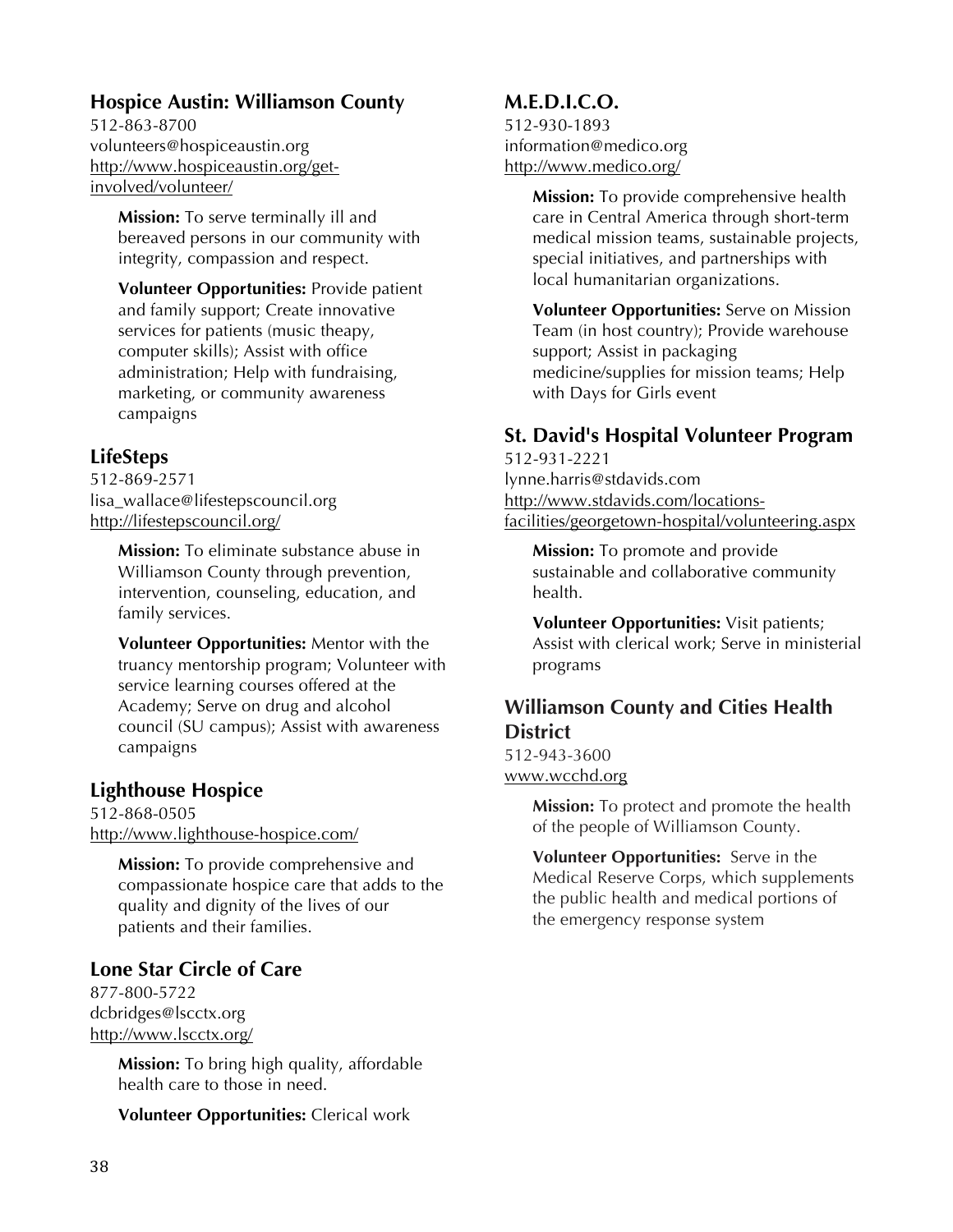# **HOUSING / HOMELESSNESS**

# **Georgetown Housing Authority**

512-863-5565 nikki.brennan@georgetownha.org http://www.georgetownha.org/

> **Mission:** To provide desirable homes and communities for lower income individuals and families through collaborations with public and private enterprises.

**Volunteer Opportunities:** Days of service with Stonehaven residents; Sustained programs at Stonehaven Community Center; Creative writing class for residents

# **Habitat for Humanity of Wilco**

512-863-4344 lindas@williamsonhabitat.org http://www.williamsonhabitat.org/

> **Mission:** To provide affordable home ownership opportunities.

**Volunteer Opportunities:** Build houses (often a long wait for build dates); Provide office support; Mentor a housing family

# **Habitat ReStore**

512-863-4344 lindas@williamsonhabitat.org http://www.williamsonhabitat.org/ReStore.html

**Mission:** To collect and sell re-usable construction material, fixtures and other household items.

**Volunteer Opportunities:** Stock store shelves; Operate cash register

# **The Locker**

512-943-5000 jcopelx@yahoo.com http://thelocker.info

> **Mission:** To provide local high schoolers with the opportunity to serve their fellow classmates in need. To provide necessities for GISD's homeless and transient population.

**Volunteer Opportunities:** Organize collection drives and fundraisers; Participate in awareness campaigns about homelessness and housing issues

# **The NEST**

512-943-0074 georgetownprojectnest@suddenlink.net http://www.georgetownproject.org/subprograms. php?id=1

**Mission:** To offer a safe haven for teens in transition with access to meals, laundry, tutoring, counseling, job readiness training, college prep, and other support services.

**Volunteer Opportunities:** Mentor as a longterm role model; Develop life skills programs for clients

# **LATINA POPULATIONS**

# **First United Methodist Church (ESL Classes)**

tcarnes507@gmail.com

**Mission:** To teach English as a Second Language (ESL) classes to adults.

**Volunteer Opportunities:** Teach ESL classes; Provide one-on-one tutoring for special projects (accessing social services, citizenship preparation, etc.)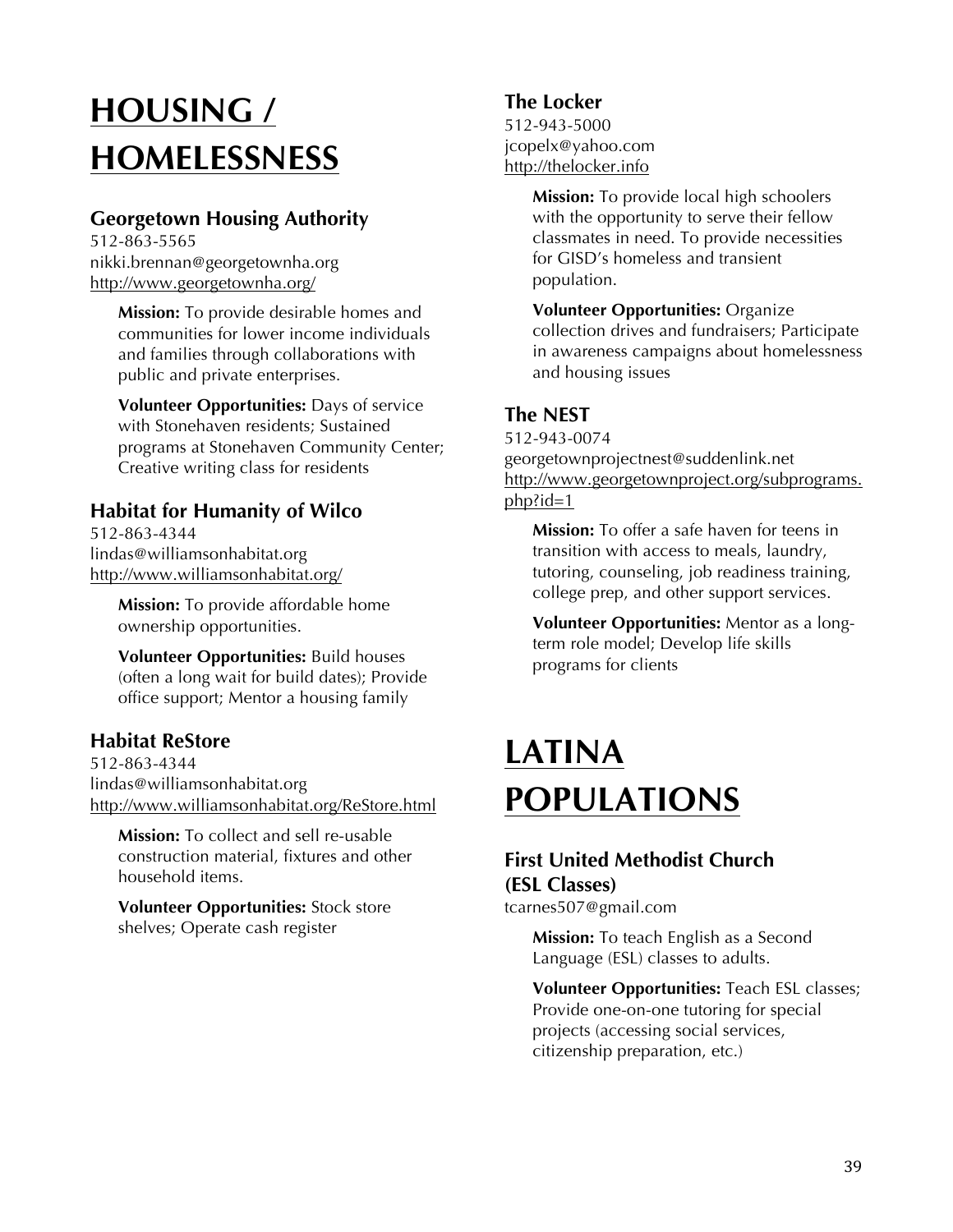### **Getsemani Community Center**

mcalixtro@sainthelens.org

**Mission:** To serve as a community center for Georgetown's Latina population, offering ESL classes, dance classes, and programs for youths.

**Volunteer Opportunities:** Work in community garden; Develop and manage teen programming

# **LITERACY**

# **Bridges to Growth**

512-864-3008 jhgproject@suddenlinkmail.com http://www.georgetownproject.org/bridges/index.htm

**Mission:** To maintain a free library that circulates resources which aid in early childhood development. To offer a full calendar of informative workshops and provide a workroom for parents.

**Volunteer Opportunities:** Assist parents in using the library and accessing materials; Provide office support through database entry and computer assistance

# **Georgetown Public Library**

512-930-3551 kathleen.bowling@georgetown.org https://library.georgetown.org/

> **Mission:** To provide access to literary resources and programming intended to enhance the quality of living for residents.

**Volunteer Opportunities:** Work with young adult programs; Shelve books; Volunteer during the Summer Reading program; Provide clerical support

# **Hill Country Book Festival**

512-240-5252 annamaebell@suddenlink.net http://www.hillcountrybookfestival.org/

**Mission:** To improve literacy for successful communication in a developing global community.

**Volunteer Opportunities:** Assist during annual festival

# **Literacy Council of Williamson County**

512-869-0497 info@literacycouncil-wc.org http://www.literacycouncil-wc.org/

> **Mission:** To improve the literacy skills of local adults and to help high school dropouts earn a GED.

**Volunteer Opportunities:** Serve as computer lab monitor; Tutor adults in English reading, writing, and speaking skills; Tutor high school dropouts preparing for GED testing; Assist in community awareness campaigns, fundraising, or special events; Support grant writing efforts; Provide office support

# **MUSEUMS**

# **Georgetown Heritage Society**

512-869-8597 www.georgetownheritagesociety.com

**Mission:** To preserve the city's history, plan new activities, and revive old activities.

**Volunteer Opportunities:** Work on preservation projects; Assist with grant writing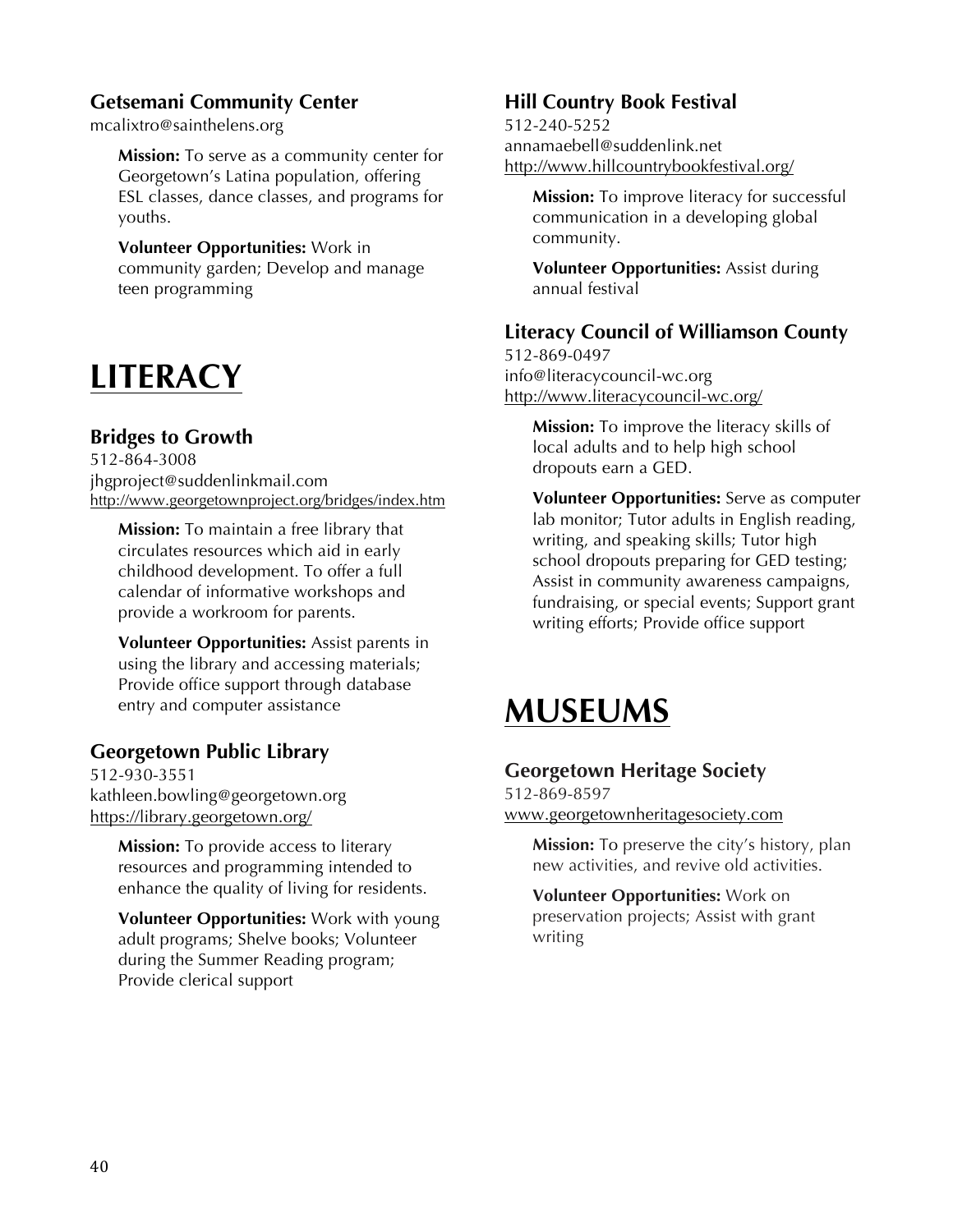#### **Williamson Museum**

512-943-1670 jross@williamsonmuseum.org http://williamsonmuseum.org/

> **Mission:** To collect and interpret items that promote the unique culture and heritage of Williamson County.

**Volunteer Opportunities:** Work as a museum greeter or tour guide; Assist with planning special events (Pioneer Day, Arecheology Day, Ghost tours); Conduct educational outreach; Catalog collections

# **PREGNANCY**

#### **Annunciation Maternity Home**

512-864-7755 donate@TheMaternityHome.org http://www.thematernityhome.org/

> **Mission:** To provide women and teens in crisis pregnancy with housing, educational opportunities, and access to health services to empower them in their journey towards independence.

**Volunteer Opportunities:** Work in child development center; Serve as job coach, mentor, or life skills class instructor; Provide administrative support; Assist maintenance and landscaping crews; Help with special events or garage sales

#### **Pregnancy Help Center**

512-868-0153 amy@phcwc.com http://www.phcwc.com/

> **Mission:** To share the Gospel of Jesus Christ by providing spiritual and physical needs of women and their unborn children.

# **RELIGIOUS**

#### **Spirit House Ministries**

512-591-4848 leslie@spirithouseministries.org http://www.spirithouseministries.org/

**Mission:** To demonstrate the love of Jesus Christ to women who are incarcerated or coming out of prison. To build solutions to minister to their physical, emotional and spiritual needs.

# **SENIORS (See also HEALTH)**

#### **Faith in Action Caregivers**

512-868-9544 Gt@faithinactioncaregivers.org http://www.faithinactioncaregivers.org/georgeto wn\_texas.php

**Mission:** To help senior residents maintain an independent lifestyle by providing free transportation services for medical appointments, grocery shopping, and important errands.

**Volunteer Opportunities:** Drive seniors; Provide office assistance; Help coordinate drivers and service requests; Offer handyman services

#### **Family Eldercare**

512-450-0844 volunteer@familyeldercare.org http://www.familyeldercare.org/

> **Mission:** To provide services to seniors, adults with disabilities, and caregivers.

**Volunteer Opportunities:** Assist in special events; Develop long-term programs for senior clients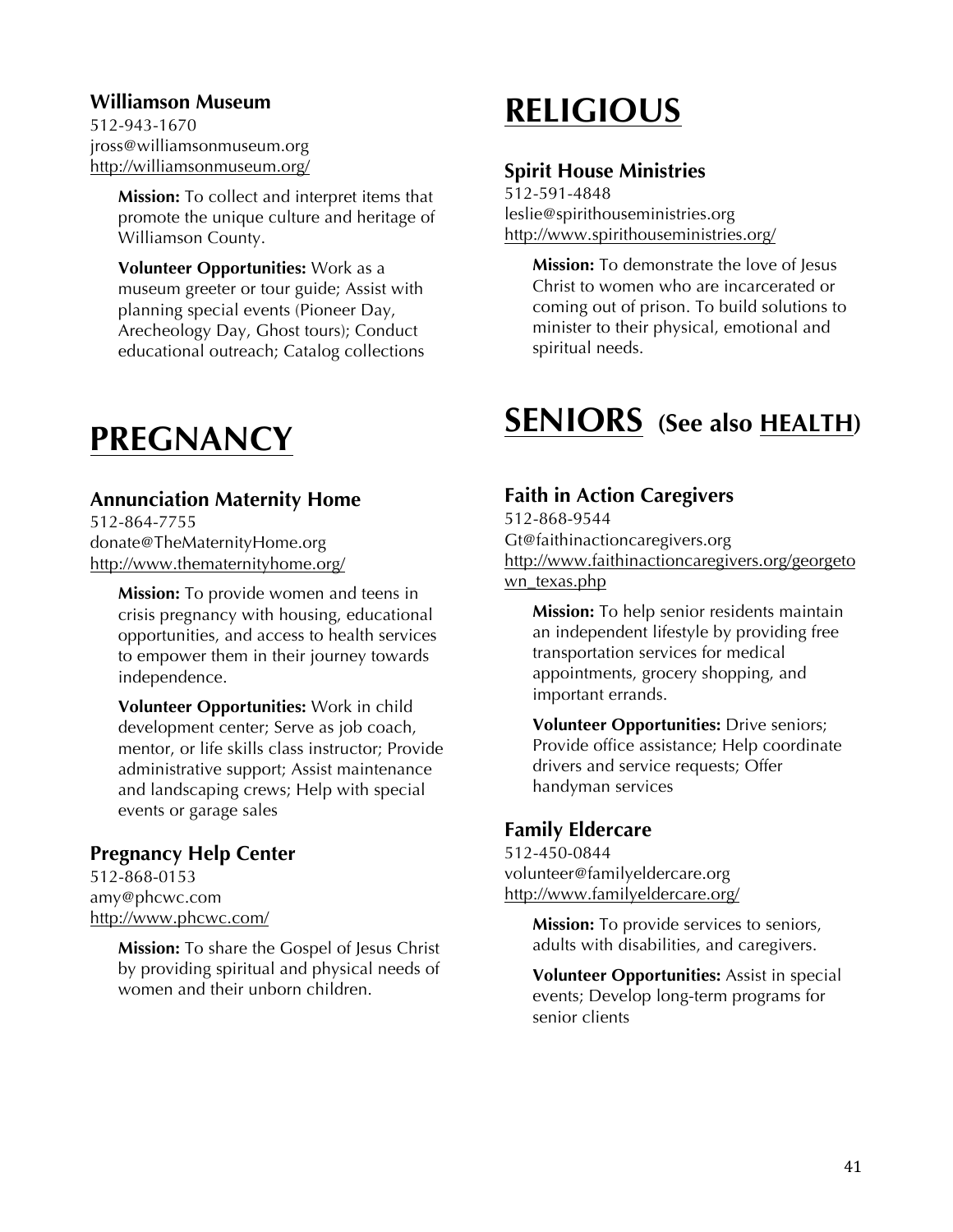# **Innovative Senior Care Hospice**

512-795-0204 info@brookdaleliving.com http://www.brookdaleliving.com/hospice.aspx

**Mission:** To enrich the lives of those we serve with compassion, respect, excellence, and integrity.

**Volunteer Opportunities:** Visit patients; Perform light housekeeping or run errands

# **Madella Hilliard Neighborhood Senior Center**

512-863-5010 dshanklin@wbco.net http://www.wbco.net/services\_meals.html

**Mission:** To serve as the operating location for Georgetown's Meals on Wheels program. To offer opportunities for recreation, exercise, socialization, nutrition education, and health screenings.

**Volunteer Opportunities:** Visit with seniors; Develop activities that get seniors moving; Assist with reassessment program; Help with meal preparation; Coordinate Volunteer Appreciation Luncheon

# **Park Place Campus of Care**

512-868-6275 info@trisunhealthcare.com http://www.trisunhealthcare.com/locator/index. php?/view/24

**Mission:** To provide the best care and environment, so that our residents can look forward to each day.

**Volunteer Opportunities:** Visit with seniors

#### **Stonehaven Senior Center**

512-863-5565 karla.acuna@georgetownha.org http://georgetownha.org/services.htm

> **Mission:** To provide decent and safe rental housing for eligible low-income families, the elderly, and persons with disabilities.

**Volunteer Opportunities:** Visit with seniors; Create recreational programs for residents; Offer handyman services

# **The Wesleyan at Estrella: Assisted Living & Memory Care**

512-943-9804 herron@wesleyanhomes.org http://www.wesleyanhomes.org/assisted\_living.php

**Mission:** To be the premier provider of supportive care and services in Central Texas, open to all senior adults.

**Volunteer Opportunities:** Visit with seniors; Prepare and implement recreational programming

# **The Wesleyan at Estrella: Independent Living**

512-863-2528 munk@wesleyanhomes.org http://www.wesleyanhomes.org/independent\_living.php

**Mission:** To be the premier provider of supportive care and services in Central Texas, open to all senior adults.

**Volunteer Opportunities:** Visit with seniors; Prepare and implement recreational programming

# **The Wesleyan at Scenic: Rehabilitation & Healthcare**

512-863-9511 activities@wesleyanhomes.org http://www.wesleyanhomes.org/rehabilitation.php

**Mission:** To be the premier provider of supportive care and services in Central Texas, open to all senior adults.

**Volunteer Opportunities:** Visit with seniors; Prepare and implement recreational programming

# **Wesleyan Hospice**

512-863-8848 turner.hospice@wesleyanhomes.org http://www.wesleyanhomes.org/hospice.php

**Mission:** To be the premier provider of supportive care and services in Central Texas, open to all senior adults.

**Volunteer Opportunities:** Visit with seniors; Prepare and implement recreational programming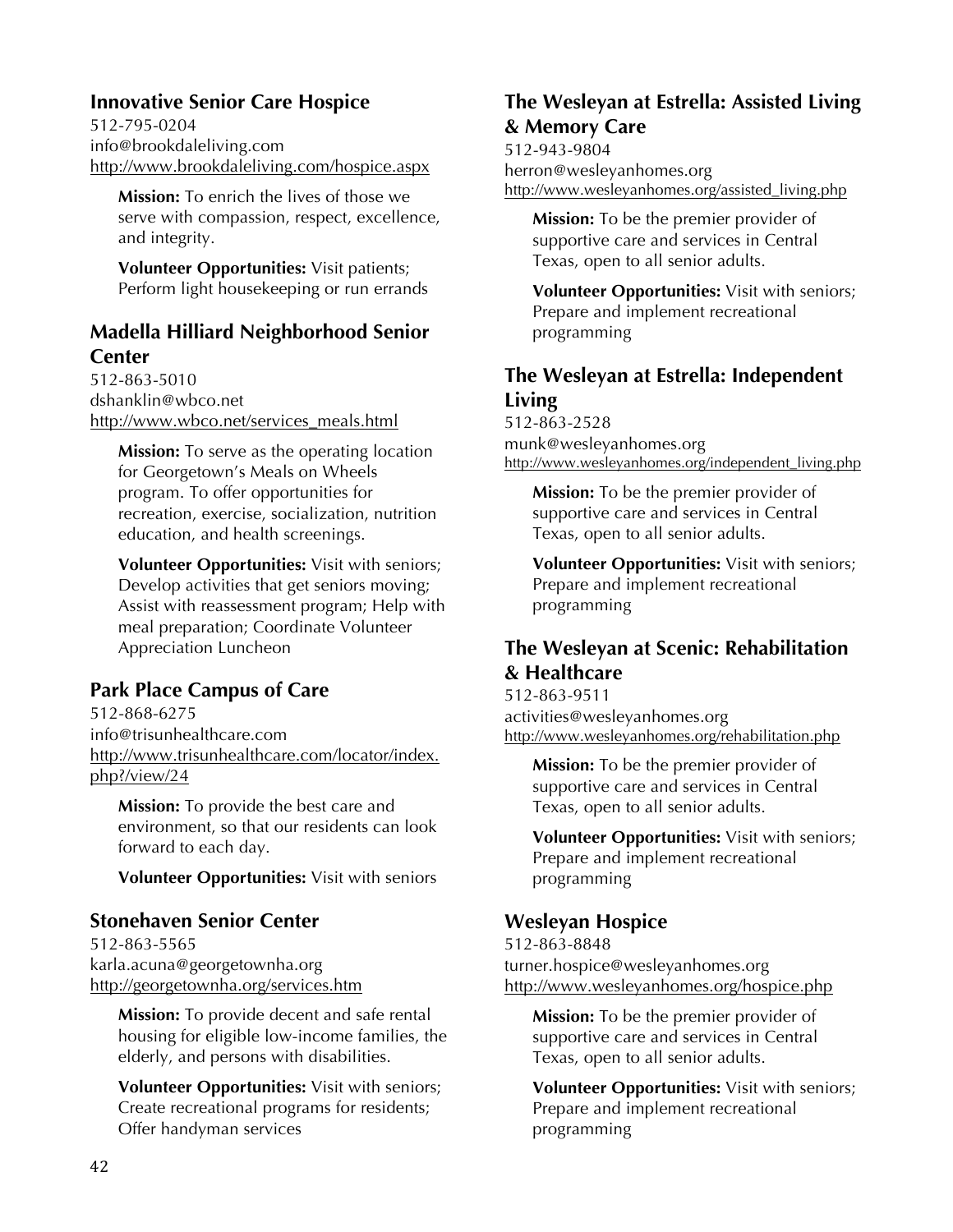# **SPECIAL NEEDS**

# **Brookwood in Georgetown**

512-966-7574 ErinK@brookwoodcommunity.org http://www.brookwoodcommunity.org/georgetown/

**Mission:** To fill the "black hole" that exists after high school for adults with developmental disabilities with meaningful jobs, a sense of belonging, and dignity.

**Volunteer Opportunities:** Assist with BiG enterprises (pottery, gardening, and cooking)

# **Child Find**

512-943-6812 http://www.georgetownisd.org/Domain/71

**Mission:** To identify children not enrolled in a public school program who may have a disability or a developmental delay.

# **Exceptional Georgetown Alliance**

512-868-2206 exceptionalgeorgetown@gmail.com http://www.exceptionalgeorgetown.org/

**Mission:** To provide educational, recreational, social, and vocational programs to children and young adults with cognitive and developmental disabilities.

# **R.O.C.K.**

512-930-7625 francesca@rockride.org http://www.rockride.org/

> **Mission:** To improve independence and life skills through partnerships with horses.

**Volunteer Opportunities:** Work as a side walker, horse handler, or stable hand; Assist with office work; Help coordinate special events and fundraisers

#### **Special Education Parent Liaisons**

512-943-5000 x6884 http://www.georgetownisd.org/Page/475

**Mission:** To assist parents in navigating the complex areas of Special Education.

# **Special Olympics GISD**

512-966-1312 spradlin1@georgetownisd.org http://www.georgetownvolunteers.net/Georgeto wnspecialolympics.html

**Mission:** To provide year-round sports training and athletic competition for children and adults with intellectual disabilities, giving them continuing opportunities to develop physical fitness, demonstrate courage, experience joy and participate in a sharing of gifts, skills and friendship with their families, other Special Olympics athletes and the community.

**Volunteer Opportunities:** Serve as Huggers, Greeters, and Fans; Coach the track and field athletes; Help with awards, pictures, concessions, or t-shirt sales

# **YOUTH**

# **After School Action Program (ASAP)**

512-943-5000 x6925 thornellc@georgetownisd.org http://www.georgetownisd.org/Domain/156

**Mission:** To provide quality after school programming for middle school students, with an emphasis on educational activities

**Volunteer Opportunities:** Create and implement exciting programs for middle schoolers; Mentor students; Tutor students

# **Boy Scouts of America - San Gabriel Chapter**

http://www.sangabrieldistrict.org/

**Mission:** To provide a program for young people that builds character, trains them in the responsibilities of participating citizenship, and develops personal fitness.

**Volunteer Opportunities:** Work as scout leader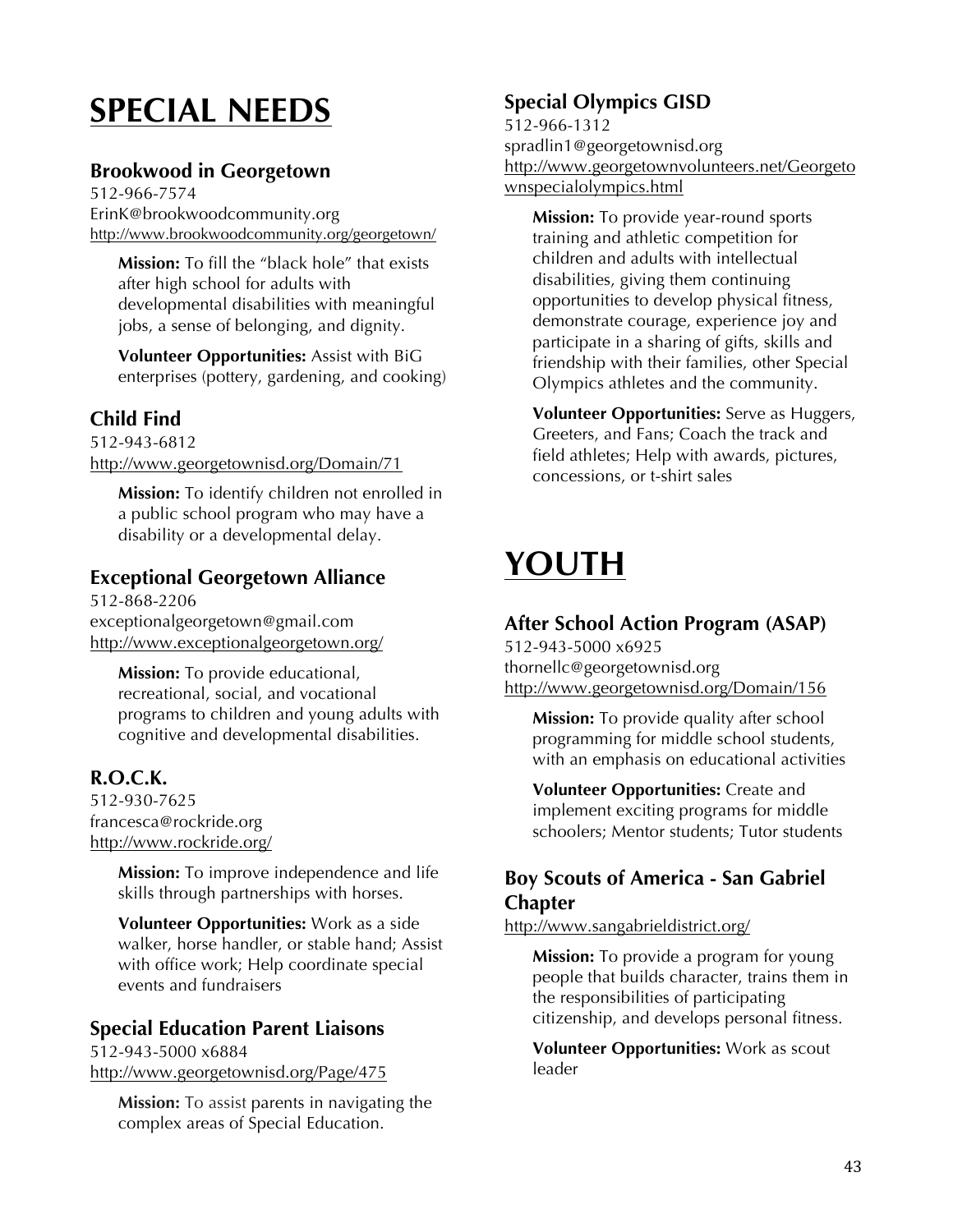### **Boys & Girls Club**

512-868-3700 danstee@bgctx.org http://www.bgctx.org/BoysandGirlsClubofGeorg etown/default.aspx

**Mission:** To inspire and enable all young people to be caring and responsible citizens.

**Volunteer Opportunities:** Homework tutoring; Mentor; Volunteer with Garden Club; Develop new programs (computers, arts and crafts, athletics); Lead career / leadership / character development activities

# **Community Interaction Partnership**

512-943-5000 x7872 youngv@georgetownproject.com http://www.georgetownproject.org/subprograms. php?id=4

**Mission:** To facilitate unique connections between Southwestern University students and youth in the Georgetown community.

**Volunteer Opportunities:** Internships

# **Extended School Enrichment (ESE)**

512-943-5087 williamsj@georgetownisd.org http://www.georgetownisd.org/ese

> **Mission:** To provide access to a safe, economically feasible before/after school and summer care that will support and enrich the lives of participating students.

**Volunteer Opportunities:** Create and implement exciting programs for elementary schoolers; Mentor students; Tutor students

# **First United Methodist Church (The Learning Tree – Child Care Program)**

512-863-6323 learningtree@fumcgt.org http://www.fumcgt.org/Children/the\_learning\_tr ee-1.htm

**Mission:** To nurture children's growth in grace through a developmentally appropriate environment.

**Volunteer Opportunities:** Provide childcare; Create educational activities

#### **Georgetown Area Junior Forum**

tamandis@gmail.com http://www.gajf.org/

> **Mission:** To promote volunteerism and fundraising, and to improve the community through the effective action and leadership of volunteers.

### **The Georgetown Project**

512-943-5198 jancal@georgetownproject.com http://www.georgetownproject.org/

> **Mission:** To mobilize the Georgetown community to coordinate, strengthen, and develop resources and relationships so that our children and youth can grow into capable, caring, and resilient adults

# **Girl Scouts of Central Texas**

http://www.gsctx.org/home

**Mission:** To grow purposeful female leaders. To offer the Leadership Experience, which gives girls the opportunity to develop a strong sense of self and a personalized leadership style.

# **Girlstart**

512-916-4775 tamara@girlstart.org http://www.girlstart.org/

> **Mission:** To provide a year-round, intensive suite of STEM (Science, Technology, Engineering, and Math) education programs for K-12 girls.

**Volunteer Opportunities:** Internships; Mentor participants

# **GISD Mentoring Program**

512-943-5175 AntoineL@GeorgetownISD.org http://www.georgetownisd.org/Page/149

**Mission:** To pair students and community members so that both the Mentor and Mentee have a rewarding experience.

**Volunteer Opportunities:** Mentor a student (30 minutes-1 hour per week)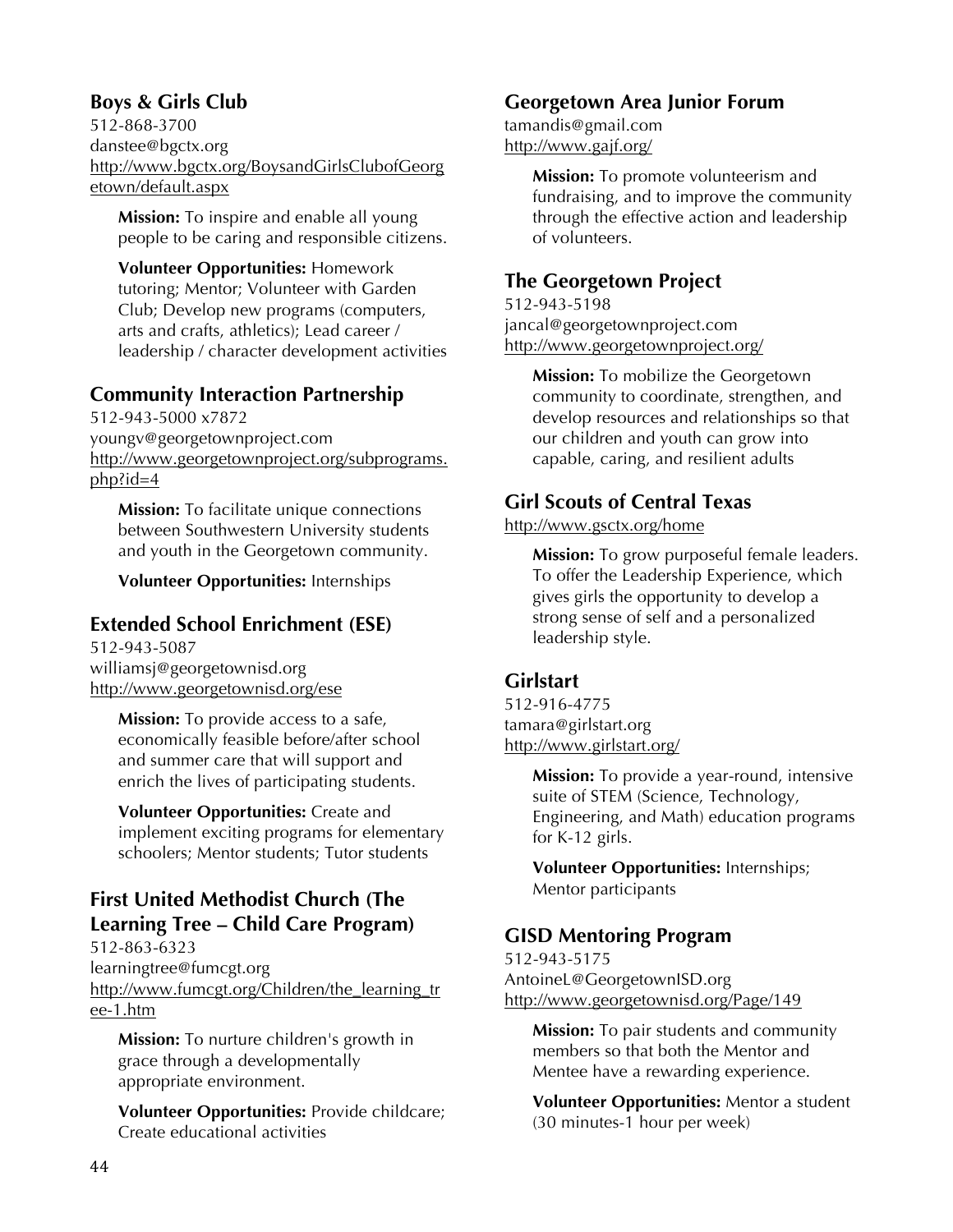# **GISD Migrant Education Program**

512-943-5000 x6038 kellyje@georgetownisd.org http://www.georgetownisd.org/Page/159

**Mission:** To empower educators working with migrant children to collaborate in designing programs that build on strengths, eliminate barriers, provide continuity of education, and produce levels of performance that meet or exceed those of the general student population.

#### **GISD Tutoring**

VeraC@georgetownisd.org

**Volunteer Opportunities:** Tutor GISD students (a variety of subject areas and grade levels are available)

# **Head Start**

512-863-5259 marybaileyhs@wbco.net http://www.wbco.net/services.html

> **Mission:** To provide a comprehensive early child development program.

**Volunteer Opportunities:** Support classroom

# **Kid City**

512-930-3595 parks@georgetown.org https://camps.georgetown.org/summercamps/kid-city-camp/

**Mission:** To provide a summer enrichment program for GISD students, ages 5-12.

**Volunteer Opportunities:** Summer programs

# **Neighborhood Conference Committee (NCC) of Williamson County**

512-943-3216 ncc@wilco.org http://ncc.wilco.org/

> **Mission:** To encourage active membership of citizens to improve the community by empowering youths to take positive control over his/her choices relating to education.

> **Volunteer Opportunities:** Mentor offenders

# **Operation Achievement**

512-863-1219 Ragle2@southwestern.edu http://www.southwestern.edu/academics/oa/

**Mission:** To provide a mentoring and enrichment program which assists selected 6th through 8th grade students in developing the discipline and motivation necessary for academic success.

**Volunteer Opportunities:** Serve as an OA Mentor (on-campus)

#### **Partners**

512-943-5137 director@georgetownpartners.org http://www.georgetownpartners.org/

> **Mission:** To connect community resources and volunteers with the Georgetown Independent School District to enhance student educational experiences.

**Volunteer Opportunities:** Mentor; Tutor; Serve as classroom assistant

# **Run Free Texas**

runfreetexas@gmail.com http://runfreetexas.wordpress.com/

> **Mission:** To provide a 12-week running/walking program to at-risk adolescents who are faced with deteriorating family structure, gang activity, criminal activity, violence in schools, peer pressure, bullying, substance abuse issues and other social challenges.

**Volunteer Opportunities:** Run with youths; Assist during family celebrations, fundraisers, or on race days

#### **SAIL (Student Assistance & Intervention Liaison)**

512-943-5000 x7508

**Mission:** To help students who are experiencing problems that interfere with learning, such as depression, emotional trauma, peer conflict,alcohol, tobacco, and other drugs.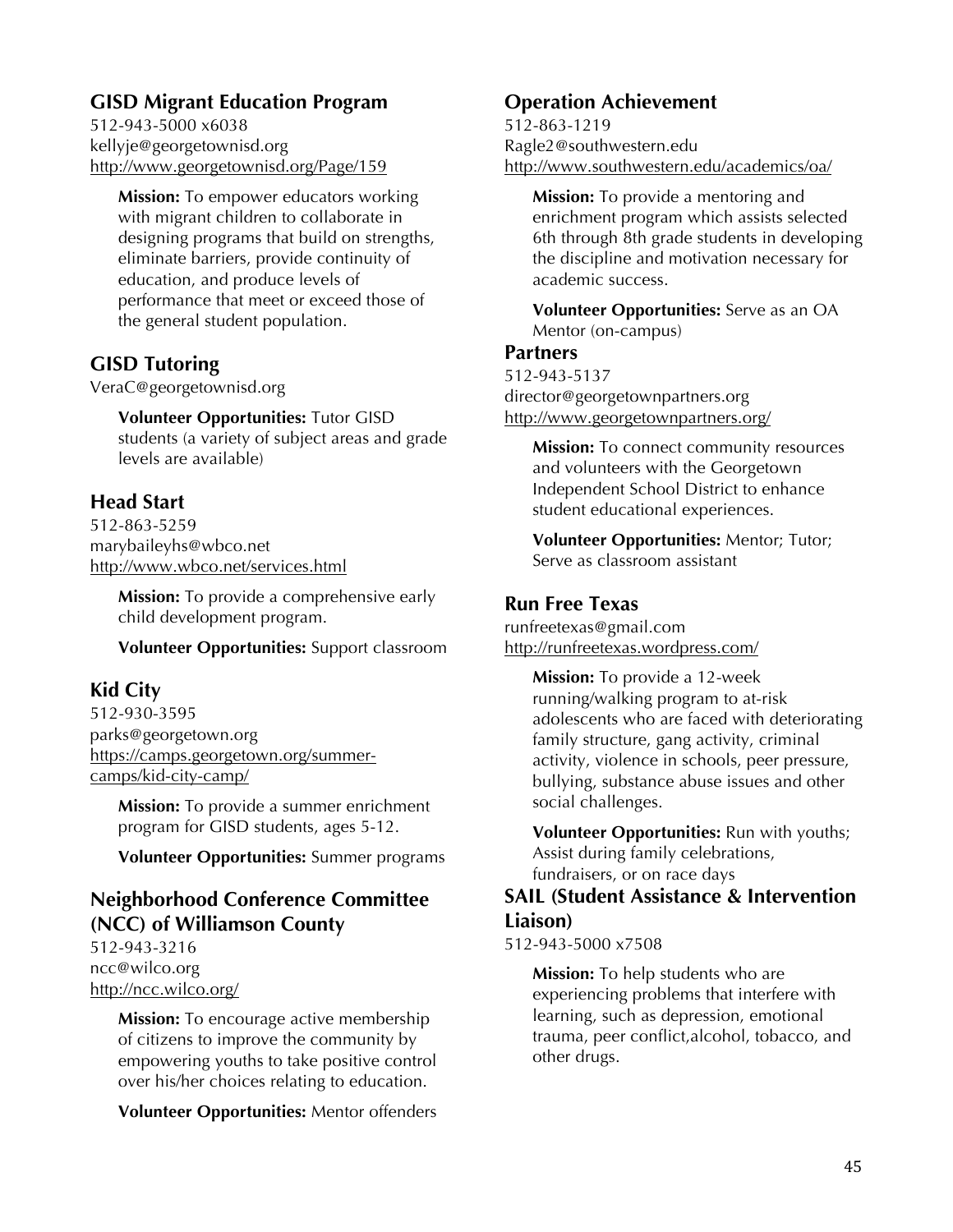#### **Texas A&M Agrilife Extension**

512-943-3300 http://williamson-tx.tamu.edu/

> **Mission:** To offer educational programs (agriculture, natural sciences, family sciences, youth development, and community development) intended to develop the community and create a better future for Texas.

### **Upward Bound**

512-863-1177 upwardbound@southwestern.edu http://www.southwestern.edu/academics/ub/

**Mission:** To provide a year-round, multi-year program for high school students who have the potential to succeed in college. UB's goal is to assist participants to enroll.

**Volunteer Opportunities:** Tutor; Mentor

### **WC4C - Childcare**

512-948-7618 ms.shannon@wc4c.org http://www.wc4c.org/

> **Mission:** To ensure & promote quality, affordable and accessible early childhood education and care for young children.

**Volunteer Opportunities:** Read books to children; Rock a baby at the child development center; Assist with fundraising efforts; Provide clerical support

#### **Willie Hall Community Center**

512-869-1033 contact@gccma.org http://gccma.org

> **Mission:** To provide a community facility for special events, organization meetings, and tutoring for neighborhood children.

**Volunteer Opportunities:** Tutor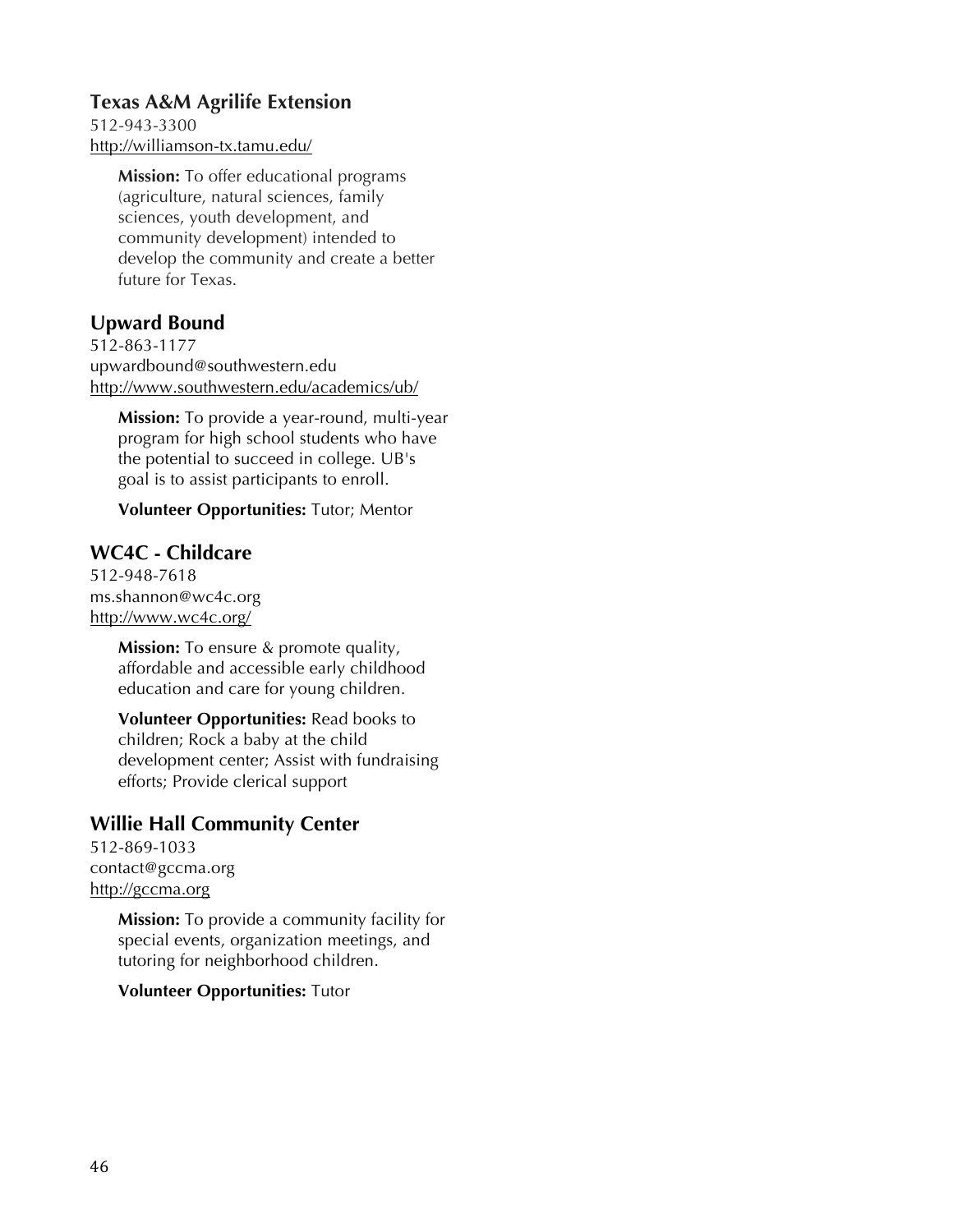# **ROUND ROCK**

# **ABUSE**

# **Hope Alliance**

512-255-1212 volunteerwccc@yahoo.com http://www.hopealliancetx.org/

> **Mission:** To develop partnerships and provide services that renew hope, highlight possibilities and change the futures of those whose lives have been affected by family and sexual violence.

**Volunteer Opportunities:** Volunteer as a Children's, Intake, Legal, Crisis Hotline, Shelter, or Sexual Assault Hospital Accompaniment Advocate; Assist with office work; Work on outreach projects; Perform special projects for the shelter; Academic Internships

# **ANIMALS**

# **Central Texas Feline Rescue**

info@centraltexasfelinerescue.org http://www.centraltexasfelinerescue.org/

**Mission:** To stabilize and reduce the overpopulation of unwanted cats roaming the streets of Central Texas.

**Volunteer Opportunities:** Feed feral cats; Foster a litter of kittens; Educate community about feral cats; Transport cats for veterinary care; Trap feral cats

#### **Shadow Cats**

david@shadowcats.net http://www.shadowcats.net/

> **Mission:** To improve the lives of abused, abandoned, feral, stray, and injured cats. To promote spay and neuter programs and promote Trap, Neuter, and Return as the most humane method of effecting positive change in feral cat populations. To provide educational and informational assistance to the public, re-home socialized cats, and provide medical care to those cats under Shadow Cats guardianship.

> **Volunteer Opportunities:** Socialize with cats

#### **Street Cat Rescue**

512-762-3597 streetcatrescue@earthlink.net http://www.streetcatrescue.com/

> **Mission:** To Trap, Neuter, and Return stray and feral cats. To adoptions of socialized cats. To educate the public on TNR and the importance of spaying and neutering pets.

> **Volunteer Opportunities:** Foster cats; Assist with adoption events; Trap cats

# **ARTS**

#### **Round Rock Area Arts Council**

512-689-2450 info@roundrockarts.org http://roundrockarts.org/

> **Mission:** To encourage, support and enhance arts and cultural activities in the Round Rock area to transform the city into a thriving arts and culture scene.

**Volunteer Opportunities:** Assist in planning events (i.e. Chalk Walk, Empty Bowls, arts contests); Serve on committees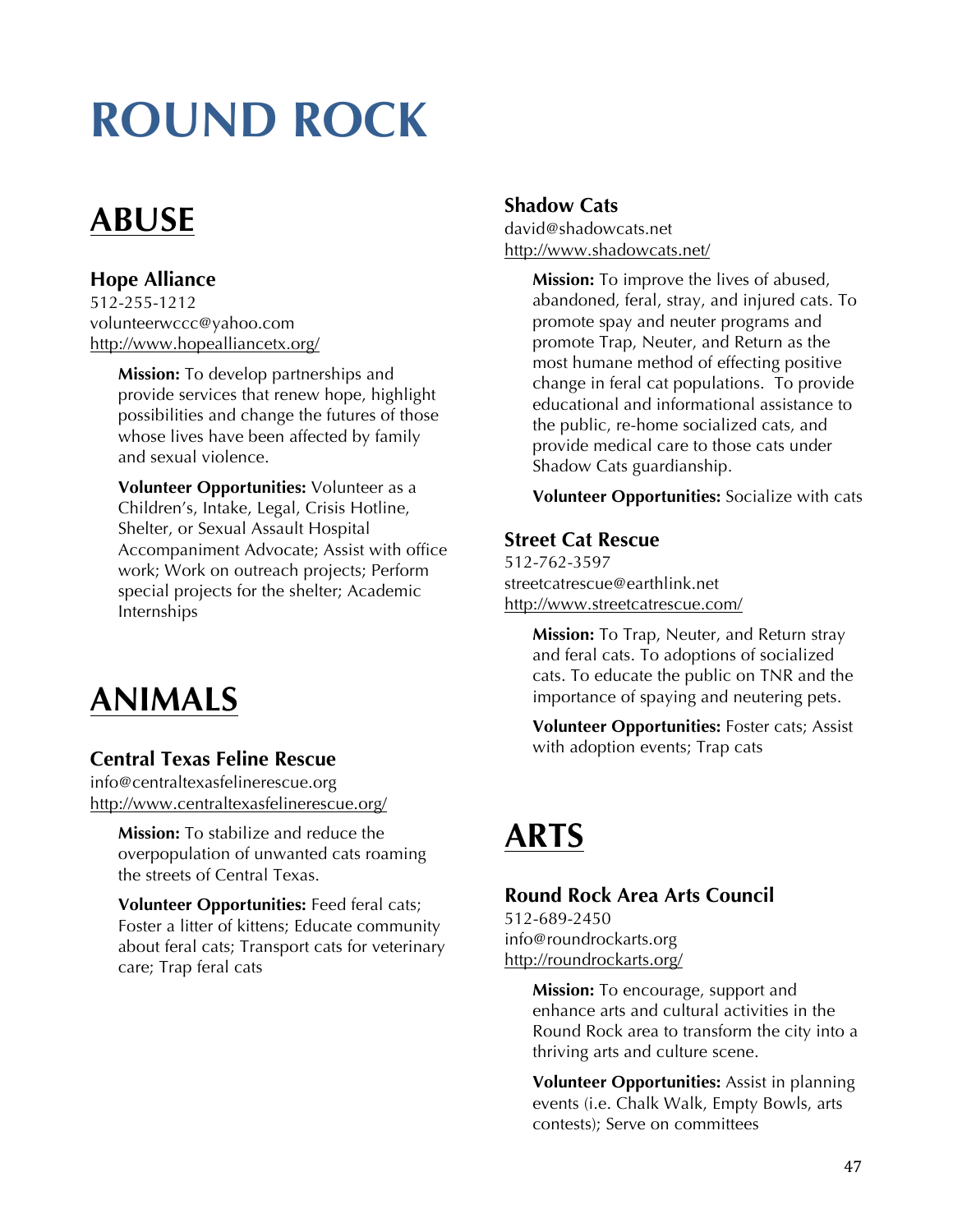#### **Sam Bass Theater**

512-244-0440 volunteer@sambasstheatre.org http://www.sambasstheatre.org/

> **Mission:** To present 6 to 7 productions annually which includes a mixture of Youth Guild spotlight productions.

**Volunteer Opportunities:** Work behind the scenes in set design, marketing, etc.

# **ATHLETICS**

#### **Round Rock Baseball League**

rrbl\_web@sbcglobal.net http://www.leaguelineup.com/welcome.asp?url=rrbl

**Mission:** To provide instructional and competitive baseball experiences.

**Volunteer Opportunities:** Coach a team

#### **Round Rock Sertoma Girls Softball League**

512-238-0899 reyesjohnson0421@msn.com http://rrsgsl.org/

> **Mission:** To instill the ideals of good sportsmanship, honesty, loyalty, courage, respect for leadership, and the fundamentals of fastpitch and slowpitch softball.

**Volunteer Opportunities:** Coach a team

# **CRISIS**

#### **Memories For Surviving Kids, Inc.**

bob@mfsk.org http://www.mfsk.org/

> **Mission:** To encourage friends and family of deceased parents to write letters for the children.

### **Round Rock Victim Services Unit**

512-341-3124 moliver@roundrocktexas.gov http://www.roundrocktexas.gov/home/index.asp ?page=562

**Mission:** To protect and provide services to the victims and survivors of violent crime or traumatic events. To alleviate victim's psychological and emotional trauma by providing crisis intervention, advocacy, education, information and referral to other service agencies.

**Volunteer Opportunities:** Serve on a Victim Services response teams; Assist victims with immediate support

# **STARRY**

512-246-4259 theresa.hardy@starryonline.org http://www.starryonline.org/

> **Mission:** To support children, youth and parents in crisis through services that protect, educate and promote strong families.

**Volunteer Opportunities:** Mentor children; Tutor; Babysit; Perform housekeeping and yard work activities; Organize a collection drive; Assist with special events; Internships

# **Texas Baptist Children's Home**

512-246-4244 brenda.gilbert@tbch.org http://www.childrenatheartministries.org/TBCH-Home

**Mission:** To provide supportive services based on Christian values for children, youth, and families.

**Volunteer Opportunities:** Create welcome baskets; Make a dinner for cottage residents; Sort donations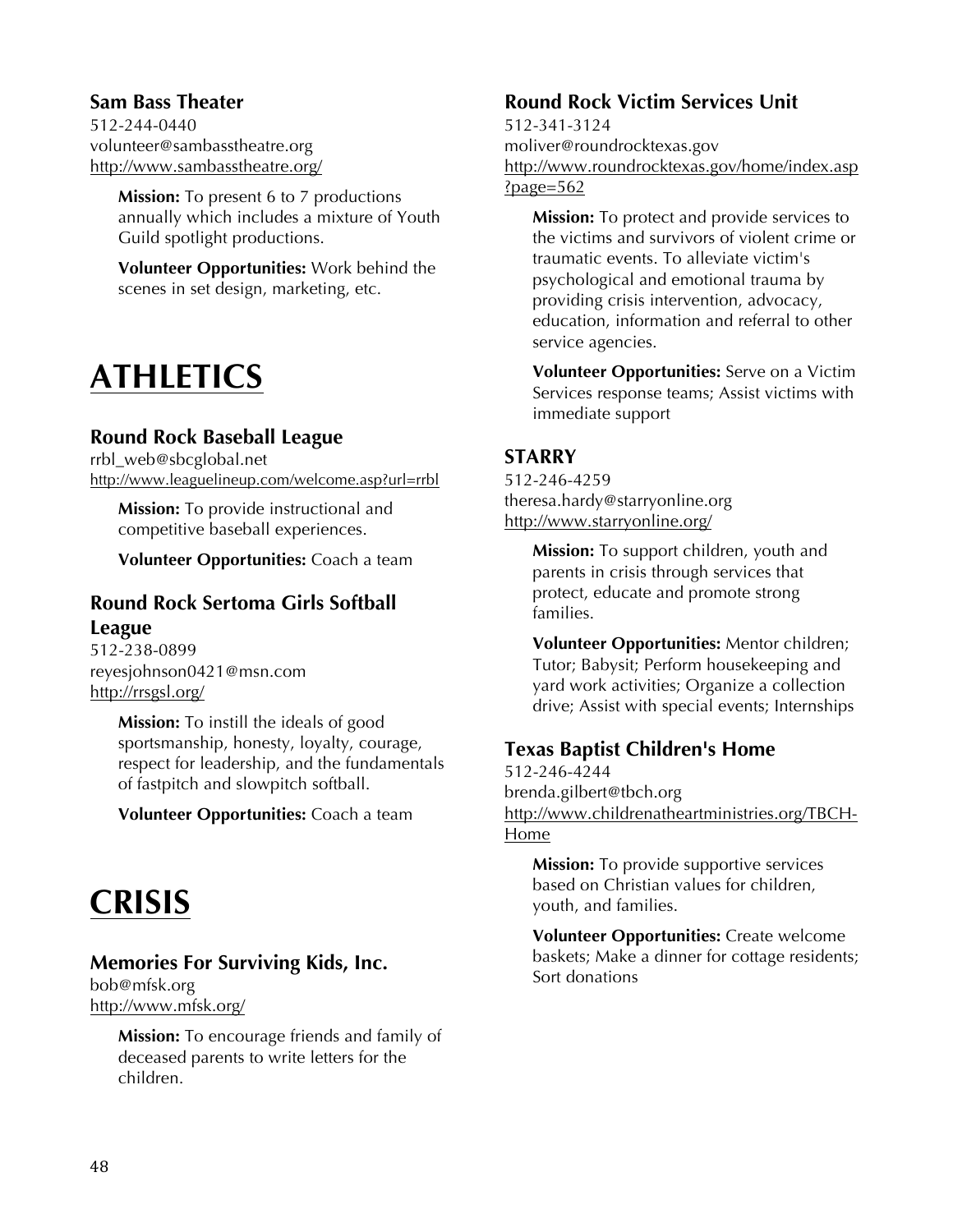# **FOOD / NECESSITIES**

#### **Meals on Wheels**

512-255-4970 cholland@wbco.net http://www.wbco.net/services\_meals.html

**Mission:** To provide hot, home-delivered meals, five days a week to those who, due to illness, age, or disability, are unable to provide proper nutrition for themselves.

**Volunteer Opportunities:** Drive meals to homebound; Assist in meal preparation

#### **Goodwill**

512-388-2911 volunteer@austingoodwill.org http://www.austingoodwill.org/

> **Mission:** To enhance individuals' dignity and quality of life by strengthening communities, eliminating barriers to opportunity, and helping people in need reach their full potential through learning and the power of work.

**Volunteer Opportunities:** Disassemble donated computers; Fix machines; Provide office support; Serve as Spanish translator; Mentor young adults; Internships

#### **Round Rock Area Serving Center**

512-244-2431 volunteercoordinator@austin.twcbc.com https://www.rrasc.org/

**Mission:** To carry out a community-wide mission of churches, other organizations, and individuals serving human needs.

**Volunteer Opportunities:** Work as a phone receptionist, client receptionist, casework interviewer, food pantry volunteer, cashier, or gardener; Sort donations; Teach computer classes; Refurbish computers

# **GENERAL**

#### **Brushy Creek Women's Association**

HMF@brushycreekwomen.org http://www.brushycreekwomen.org/

> **Mission:** To provide women in the community with an opportunity for personal enrichment through community service, knowledge and friendship.

> **Volunteer Opportunities:** Assist with annual Hairy Man Festival

#### **Round Rock Chamber of Commerce**

512-255-5805 reception@roundrockchamber.org http://roundrockchamber.org/

> **Mission:** To serve as the accelerator for economic growth by creating synergy among its investors and the community to position Round Rock as the city of choice.

**Volunteer Opportunities:** Serve on committees (arts, education, healthcare, leadership development, business advocacy, transportation, etc.)

#### **United Way of Williamson County**

512-255-6799 leann@unitedway-wc.org http://www.unitedway-wc.org/

> **Mission:** To advance the common good by focusing on education, income and health.

**Volunteer Opportunities:** Participate in their many planned service events

#### **The Volunteer Center**

512-733-7625 volrock@volrock.org http://www.volrock.org/

> **Mission:** To partner with nonprofit agencies and community members to develop, support and promote volunteerism.

> **Volunteer Opportunities:** Internships; Local opportunities listed in online database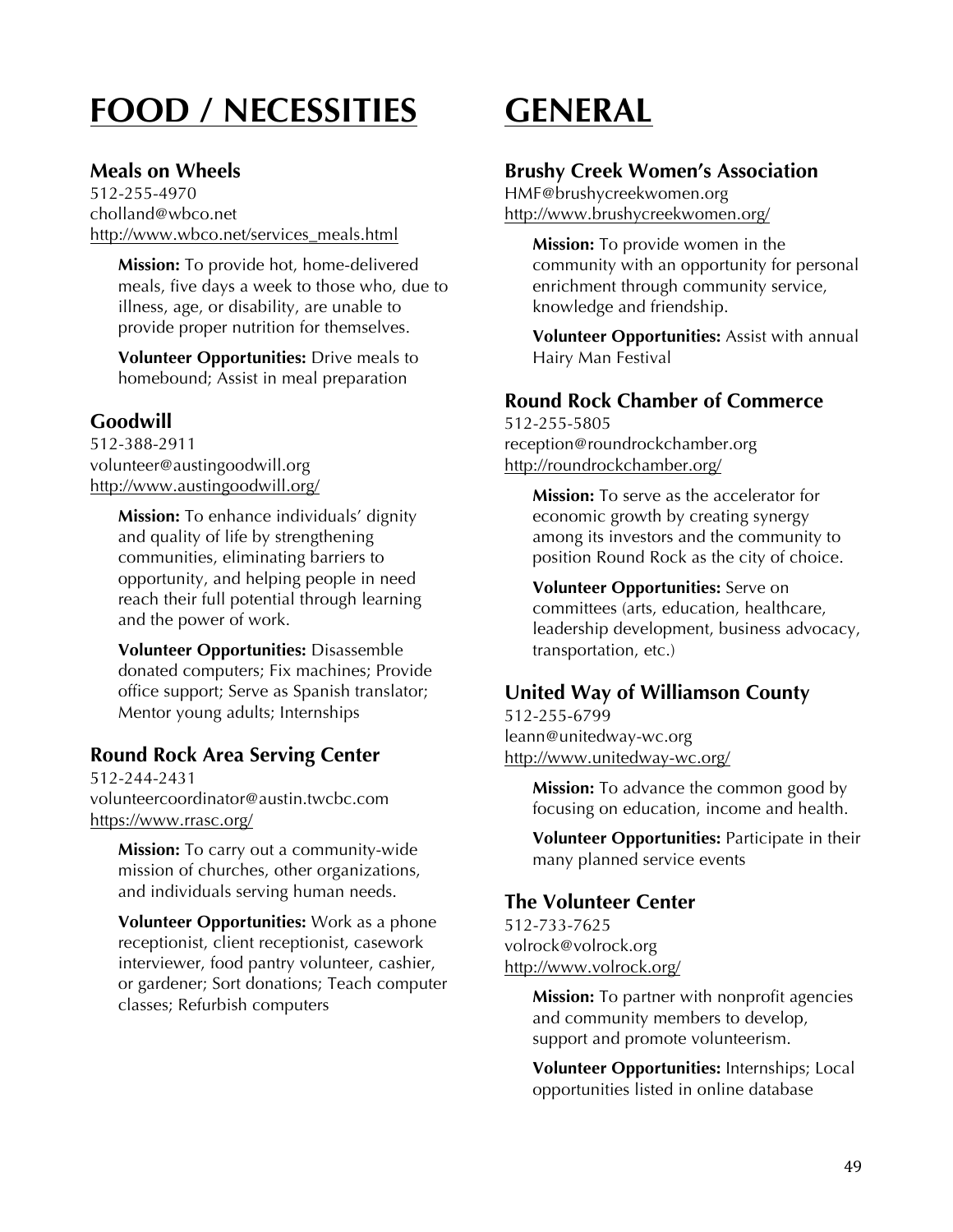# **HEALTH**

#### **AseraCare Hospice**

1-800-332-3982 www.aserahospiceaustin.com

> **Mission:** To provide support and care for terminally ill clients and their families.

**Volunteer Opportunities:** Offer fellowship for hospice clients

# **The Blood Center of Central Texas**

512-206-1266 blooddrives@inyourhands.org http://www.inyourhands.org/

> **Mission:** To provide and guard the community blood supply for more than 37 medical facilities in Central Texas.

**Volunteer Opportunities:** Coordinate blood drive; Internships (Marketing, Communications)

# **LifeSteps**

512-869-2571 lisa\_wallace@lifestepscouncil.org http://lifestepscouncil.org/

> **Mission:** To eliminate substance abuse through prevention, intervention, counseling, education, and family services.

**Volunteer Opportunities:** Mentor with the truancy mentorship program; Volunteer with Academy service learning courses; Serve on drug and alcohol council (SU); Assist with awareness campaigns

# **Lone Star Circle of Care**

877-800-5722 dcbridges@lscctx.org http://www.lscctx.org/

> **Mission:** To bring high quality, affordable health care to those in need

**Volunteer Opportunities:** Clerical work

# **Relay for Life (American Cancer Society)**

817-371-8122 addison.ramirez@cancer.org http://www.relayforlife.org/getinvolved/index

**Mission:** To raise funds and awareness to save lives from cancer.

**Volunteer Opportunities:** Assist on race day; Raise money for the cause; Participate as a runner

# **LATINA POPULATIONS**

# **El Amistad Club**

gordon.perez@elamistadclub.com http://www.elamistadclub.com/

> **Mission:** To support efforts emphasizing education, community services, veteran's recognition and Hispanic cultural awareness.

# **PREGNANCY**

# **Agape Pregnancy Resource Center**

512-248-8200 admin@agapeprc.org http://www.agapeprc.org/

> **Mission:** To demonstrate and share the lifechanging message of Jesus Christ by providing practical help and loving support for those in an unplanned pregnancy.

**Volunteer Opportunities:** Serve as a client advocate; Organize resources and donations; Act as liaison with churches; Assist with clerical work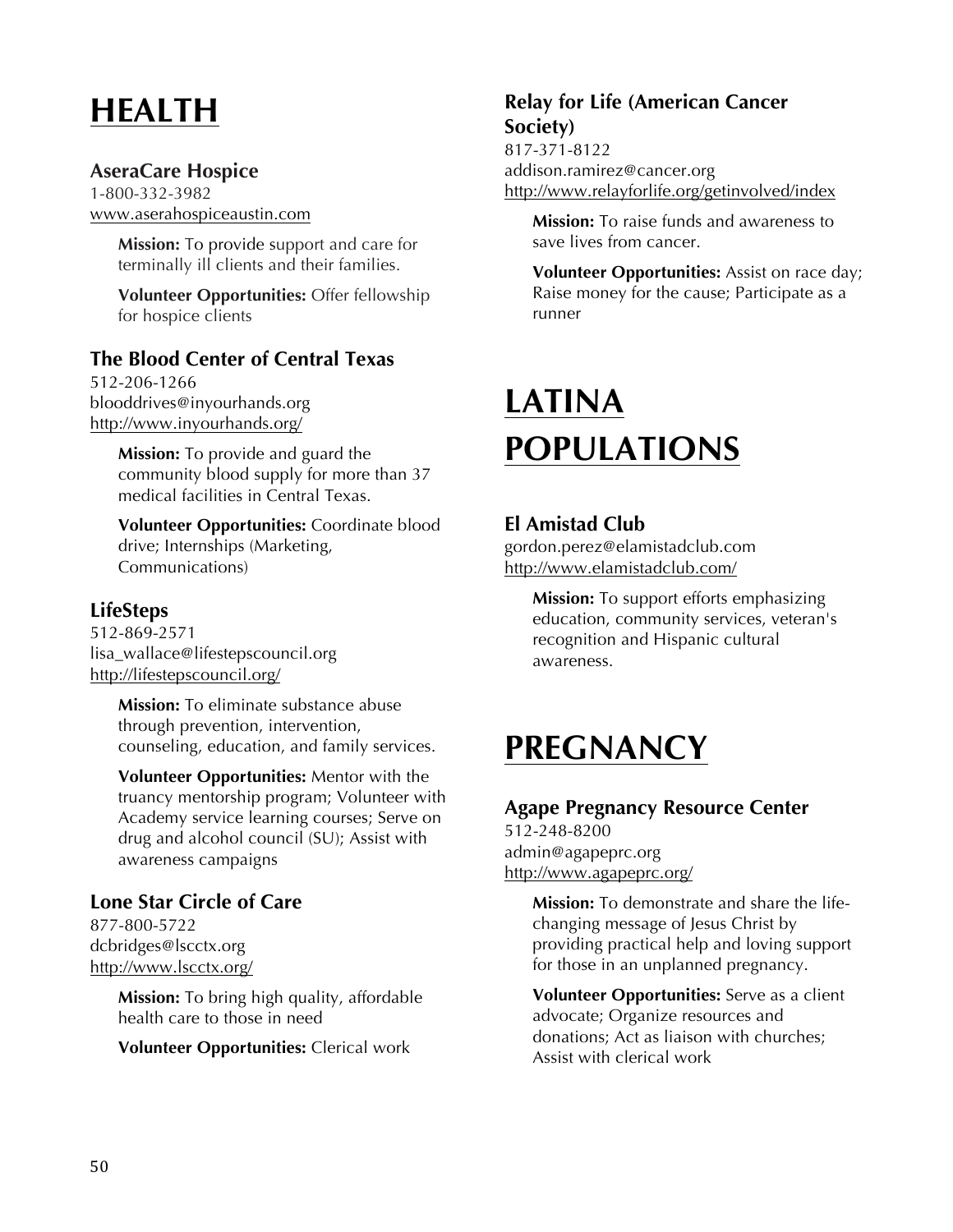# **Great Oaks Child Development Center**

512-464-6874 Lizzette\_valles@roundrockisd.org http://teacherweb.com/TX/GreatOaksElementary /GreatOaksChildDevelopmentCenter/

**Mission:** To provide information, resources, parenting education, academic guidance and emotional support to pregnant or parenting teens in order to empower all students to reach their individual potential and become contributing members of a diverse community.

# **RELIGIOUS**

#### **Arrow Child & Family Ministries**

512-388-2400 http://www.arrow.org/

> **Mission:** To advance the well-being of children, families, communities, and culture by providing an array of services and engaging the local church to promote Christian responsibility and commitment to strengthen family life.

#### **New Beginnings Mentoring Ministry**

512-536-0181 julie.polansky@gmail.com http://www.newbeginningsmm.org/

> **Mission:** To empower single parents to become financially able without Government funding. To offer mentoring, support services, and community resources as a means of supporting their attempts at higher education.

# **SENIORS**

# **Allen R. Baca Center for Senior and Community Activities**

512-218-5499 http://www.roundrocktexas.gov/home/index.asp ?page=213

**Mission:** To serve as an adult activity center with social, recreational, and educational programs for seniors.

# **Faith in Action Caregivers**

512-310-1060 gene@fiasenioraccess.org http://www.fiasenioraccess.org/

> **Mission:** To help senior residents maintain an independent lifestyle by providing free transportation services for medical appointments, grocery shopping, and important errands.

> **Volunteer Opportunities:** Drive seniors; Provide office assistance; Help coordinate drivers and service requests; Offer handyman services

# **Hearthstone Health Center**

512-388-7494 mtempleton@seniorcarecentersltc.com http://www.seniorcarecentersltc.com/facilities/a ustin-assisted-living/237-2/

**Mission:** To deliver quality clinical care, while recognizing residents' rights to decide and participate in their overall care.

#### **Trinity Place Apartments**

512-244-0366 sherry.houston@lsss.org http://www.trinityplaceapartments.org/

**Mission:** To provide innovative, quality, Christian care to society's most vulnerable.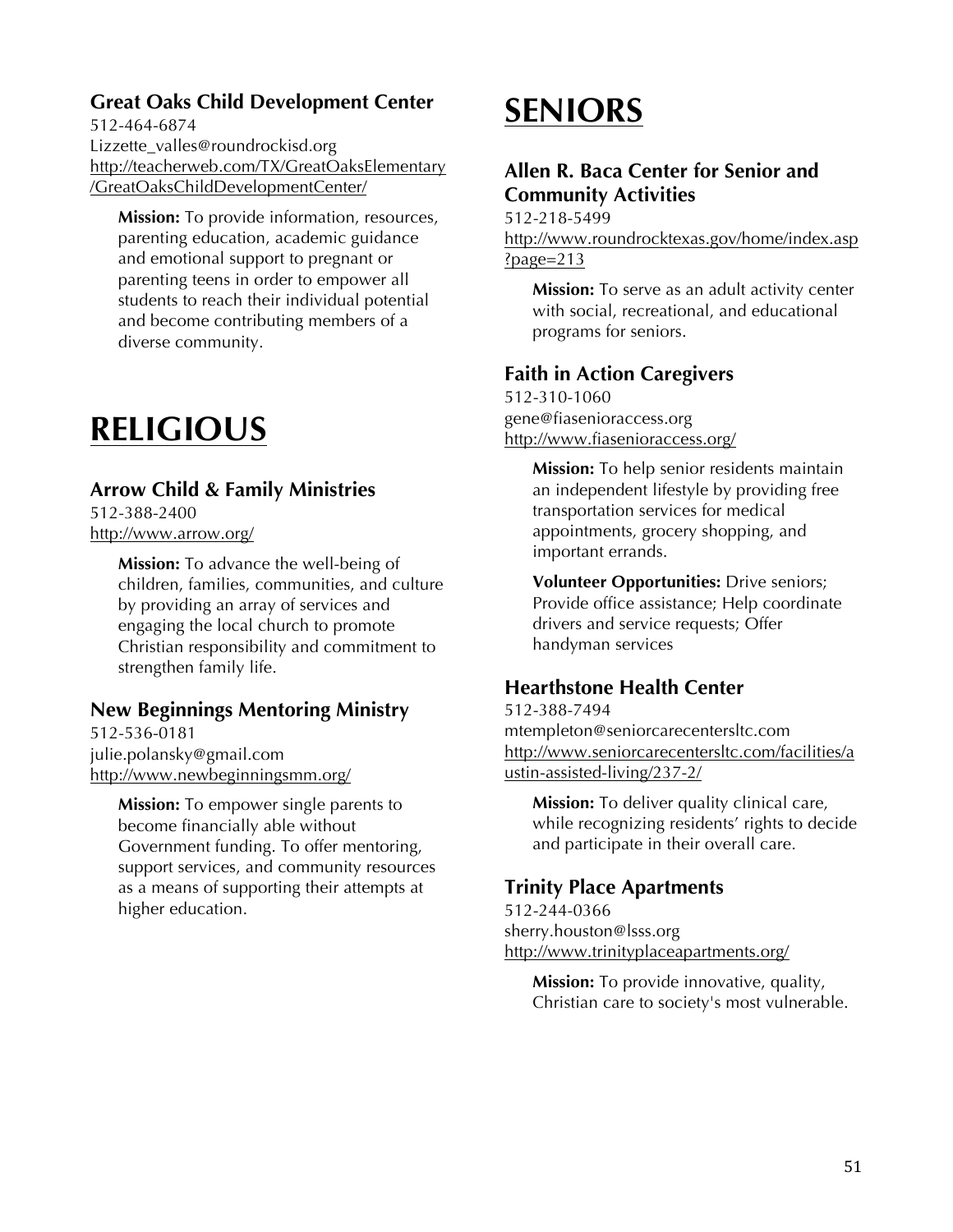# **SPECIAL NEEDS**

### **ARCIL, Inc.**

512-828-4624 sally@arcil.com http://www.arcil.com/index.php/locations/arcilround-rock/

**Mission:** To support the advancement and full participation of persons with disabilities.

#### **ASPIRE (Round Rock ISD)**

512-464-5008 http://www.roundrockisd.org/index.aspx?page=3031

**Mission:** To provide after school and summer programs to elementary and middle schools, which emphasize hands-on learning opportunities to supplement the school-day curriculum.

### **Bluebonnet Trails Community Services**

512-255-1720 info@bbtrails.org http://bbtrails.org/

> **Mission:** To ensure the provision of accessible, efficient and effective services that support dignity and independence.

#### **Central Texas Ability Sports**

512-212-1259 john@ctxabilitysports.com http://huttochallenger.webs.com/

> **Mission:** To provide year round sports to children with disabilities, siblings, and parents free of charge for total Inclusion.

**Volunteer Opportunities:** Coach

# **Early Childhood Intervention (ECI)**

512-244-8359 www.dars.state.tx.us/ecis/index.shtml

**Mission:** To assure that families with young children with developmental delays have the resources and support they need to reach their goals.

**Volunteer Opportunities:** Assist in providing services to clients

# **YOUTH**

#### **Head Start**

512-255-4536 roundrockhs@wbco.net http://www.wbco.net/services.html

> **Mission:** To provide a comprehensive early child development program.

**Volunteer Opportunities:** Support classroom activities

# **Neighborhood Conference Committee (NCC) of Williamson County**

512-244-1006 mminer@wilco.org http://ncc.wilco.org/

> **Mission:** To encourage active membership of citizens to improve the community by empowering youths to take positive control over his/her choices relating to education.

> **Volunteer Opportunities:** Mentor first-time truancy offenders

### **Round Rock ISD Partners in Education Foundation**

512-464-5093 Michelle\_Jackson@roundrockisd.org http://www.rrisdeducationfoundation.org/

**Mission:** To develop and allocate resources to the Round Rock Independent School District to enrich, enhance, and maximize the quality of education for all students.

**Volunteer Opportunities:** Mentor a child

# **YMCA**

512-246-9622 klaywell@ymcawilliamsonco.org http://ymcagwc.org/branch.php?loc=3

**Mission:** To put Christian principles into practice through programs that build healthy spirit, mind, and body for all.

**Volunteer Opportunities:** Lead children's activities; Coach for local sports leagues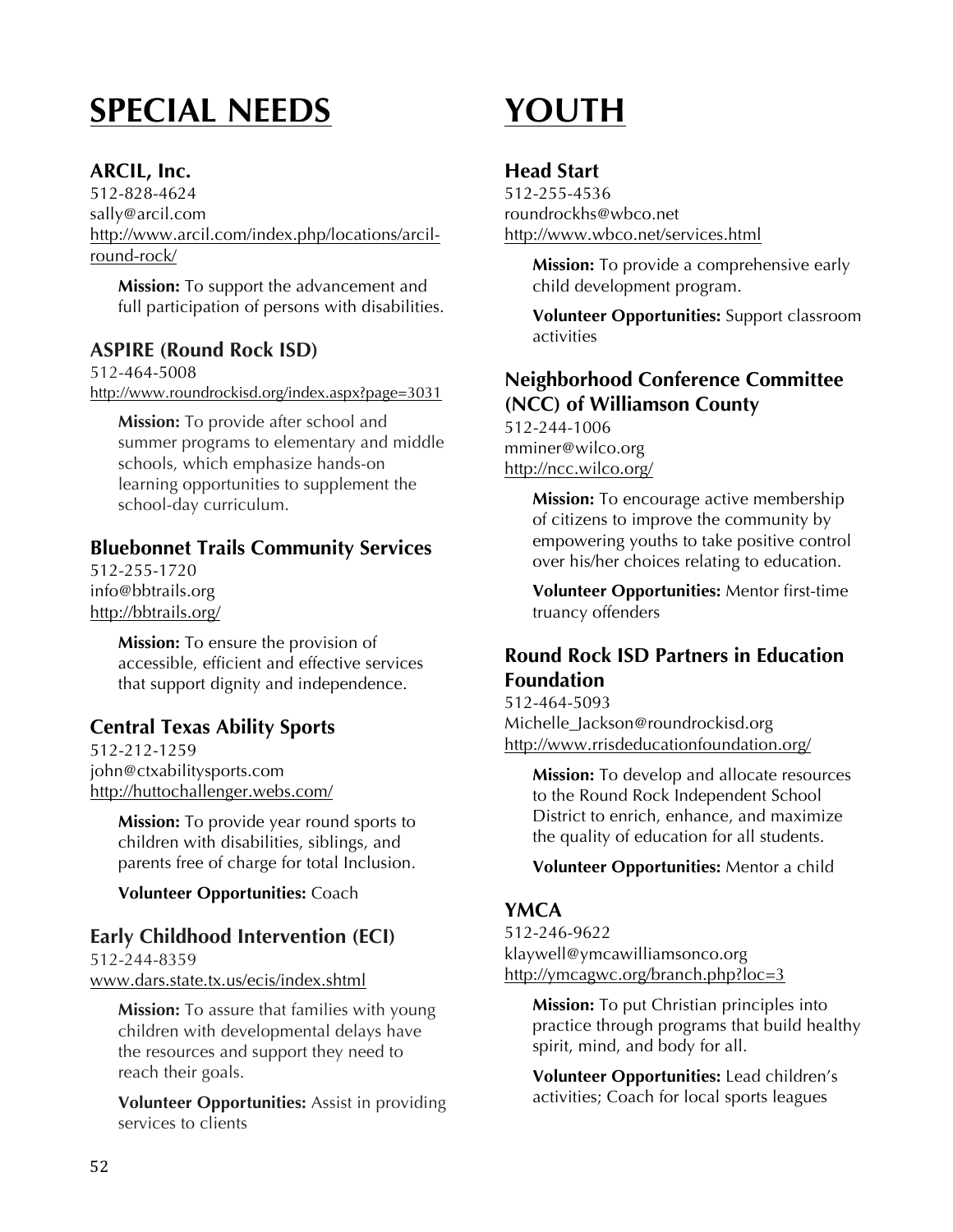# **ADDITIONAL AREAS**

# **ABUSE**

#### **Aware Central TX: Child Abuse Prevention Center** Belton 254-939-7582 http://awarecentraltexas.org/

**Mission:** To work toward the prevention of child abuse and neglect and building better families through family mentoring, parenting classes, and safety classes.

# **CRISIS**

# **Option House**

Killeen 1-800-421-TEEN (8336) http://www.centraltexasyouthservices.org/emerg ency\_shelter.htm

**Mission:** To provide for children and youth 24-hour emergency shelter care, food, counseling, medical/dental screening, assessment, information and referral, and independent living skills training.

# **FOOD / NECESSITIES**

# **Martha's Kitchen**

Temple 254-770-0515

> **Mission:** To provide food, clothing, shelter and other services to homeless and hungry persons in the Central Texas area.

# **Shepherd's Heart Food Pantry**

Taylor 512-461-9342 http://www.cfctaylor.com/?pageType=main&pa %20geID=26#/ministries/outreach

**Mission:** To provide food to people living at or below the poverty level in and around Taylor.

**Volunteer Opportunities:** Prepare bags of food; Sort donations

# **The Storehouse**

Pflugerville 512-989-9989 www.thestorehouseofaustin.org

> **Mission:** To offer food, clothing, and encouragement to people in need in order to end the cycle of poverty.

**Volunteer Opportunities:** Assist clients in selecting food; Sort donations

# **LITERACY**

#### **Libraries of Love**

Pflugerville 512-331-9710 http://www.librariesoflove.org/

> **Mission:** To partner with Ugandans to create libraries in individual schools.

> **Volunteer Opportunities:** Coordinate a book drive; Prepare books for shipment